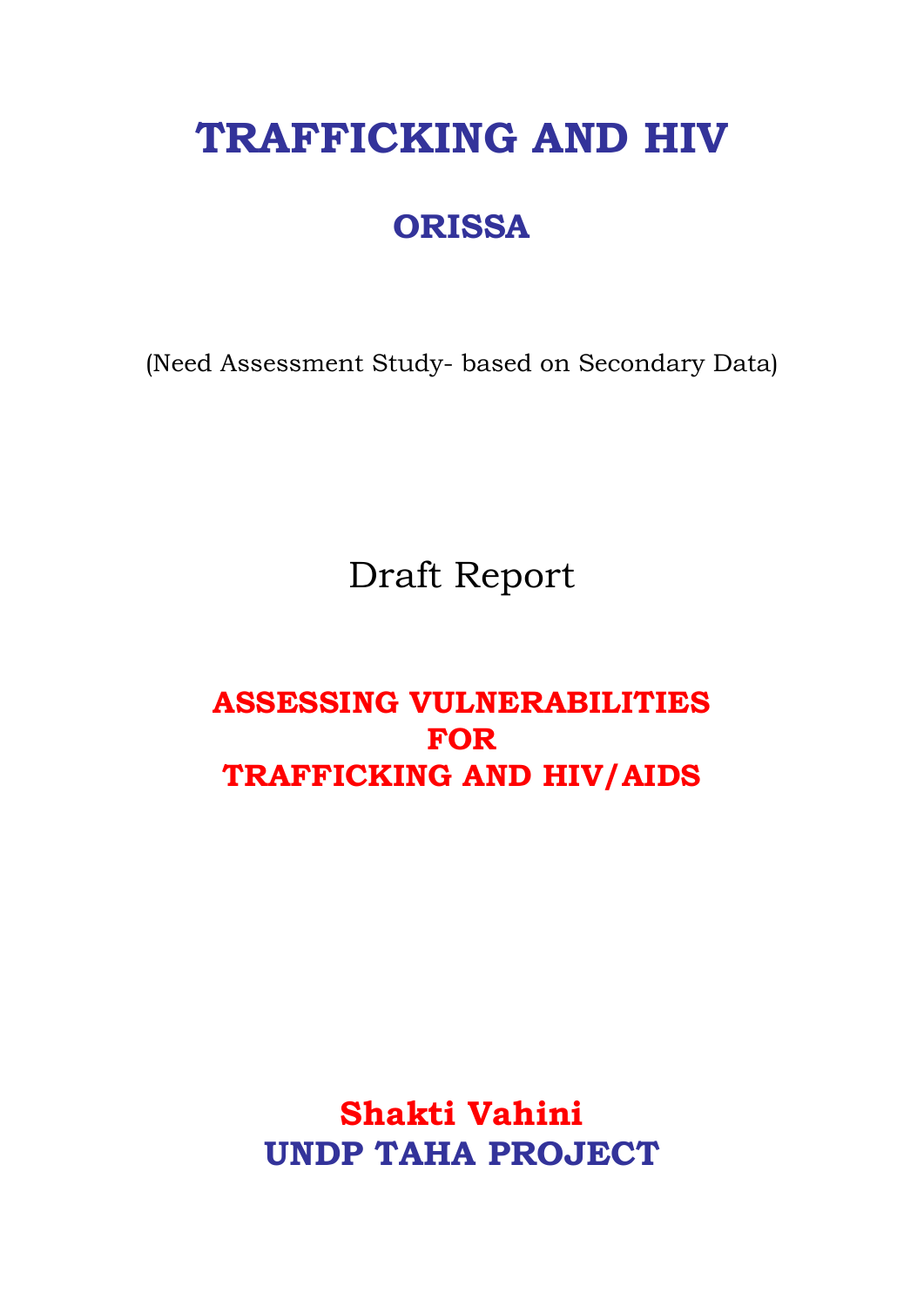#### **Orissa**

Orissa is situated in the east coast of India and shares its borders with the states of Madhya Pradesh, Chattisgarh, Bihar, Jharkhand, West Bengal, and Andhra Pradesh. Bay of Bengal forms its eastern coastal boundary. The state is divided in to 30 administrative districts constituting of 314 blocks and 51, 349 villages according to 2001 Census. As per the 2001 Census there are 138 towns in the state.

As per the 2001 Census, 49.07% of the total population is women. The percent of female population among the SC and ST population is better than the general population and is at 49.5% and 50.10% respectively. The state comprises the highest ST population after North eastern states and its 45% of the geographical area in state is scheduled area with Districts of Gajapati, Kandhamal, Keonjhar, Korapat, Malkangiri, Mayurbhanj, Nabarangpur, Rayagarh and Sundergarh having Schedule tribe population more than 40% of their total population. Orissa is home to about 62 tribes and 93 Schedule Castes making their proportion in total state population 22.21% and 16.20% respectively. The north-western districts (Sundergarh, Keonjhar, and Mayurbhanj) account for 35.3 percent of Orissa's tribal population and the south-western districts (Korapat, Kalahandi, Phulbani, and Balangir) account for another 39.4 per cent. (Human Development Report 2004,Government of Orissa. UNDP)

| S.No              | Old district     |                   | New district(s) |
|-------------------|------------------|-------------------|-----------------|
| 1.                | <b>Balasore</b>  | 1.                | <b>Balasore</b> |
|                   |                  | 2.                | <b>Bhadrak</b>  |
| 2.                | Balangir         | 3.                | Balangir        |
|                   |                  | 4.                | Sonepur         |
| 3.                | Cuttack          | 5.                | Cuttack         |
|                   |                  | 6.                | Jagatsinghpur   |
|                   |                  | 7.                | Jajapur         |
|                   |                  | 8.                | Kendrapara      |
| 4.                | <b>Dhenkanal</b> | 9.                | Dhenkanal       |
|                   |                  | 10.               | Angul           |
| $\overline{5}$ .  | Ganjam           | 11.               | Ganjam          |
|                   |                  | 12.               | Gajapati        |
| 6.                | Kalahandi        | $\overline{13}$ . | Kalahandi       |
|                   |                  | 14.               | Nuapada         |
| 7.                | Phulbani         | 15.               | Baudh           |
|                   |                  | 16.               | Kandhamal       |
| 8.                | Keonjhar         | 17.               | Keonjhar        |
| 9.                | Koraput          | 18.               | Koraput         |
|                   |                  | 19.               | Malkangiri      |
|                   |                  | 20.               | Nabarangpur     |
|                   |                  | 21.               | Rayagada        |
| 10.               | Mayurbhanj       | 22.               | Mayurbhanj      |
| $\overline{11}$ . | Puri             | 23.               | Khordha         |
|                   |                  | 24.               | Nayagada        |
|                   |                  | $\overline{25}$ . | Puri            |
| $\overline{12}$ . | Sambalpur        | 26.               | Baragarh        |
|                   |                  | 27.               | Deogarh         |
|                   |                  | 28.               | Jharsuguda      |
|                   |                  | 29.               | Sambalpur       |
| 13.               | Sundergarh       | 30.               | Sundergarh      |

Source: (Human Development Report 2004,Government of Orissa. UNDP)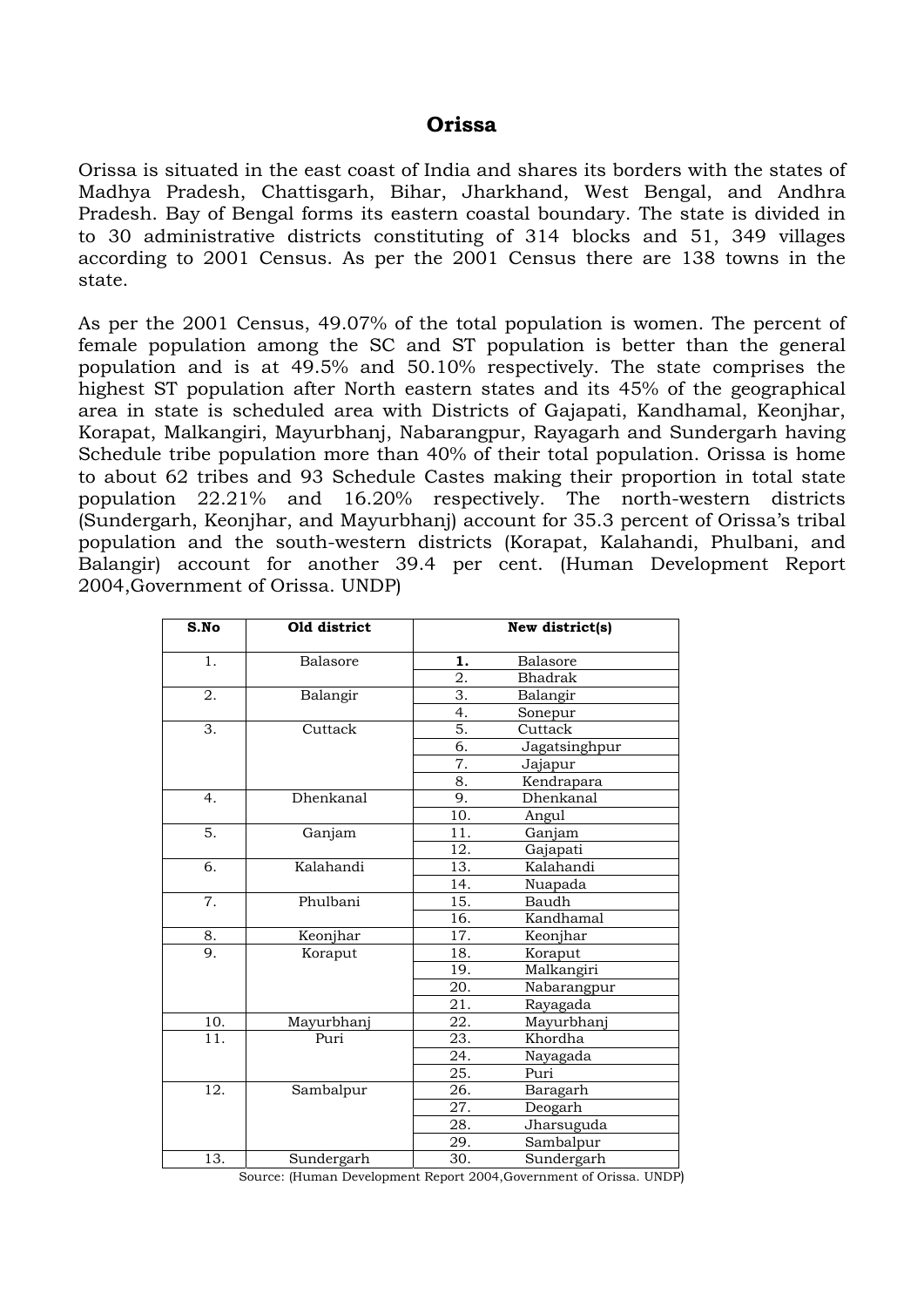#### **Poverty**

The state is among the poorest in India with the state of Infrastructural development lagging far behind. A mere 15% of the total population resides in the urban areas. (Census 2001) Only 43.10% of the cultivable land is irrigated and small and marg[i](#page-58-0)nal land holdings account for 82% of the total land holdings<sup>i</sup>. Still agriculture along with the forest is main stay of people survival. Tribes mostly depend upon the forest yields for living. Small scale and cottage industries provide employment to about 4.5 lakh and 27 lakh persons respectively<sup>[ii](#page-58-1)</sup>. The rate of urbanization at 14.91 per cent is the lowest among the major states of India and is rising very slowly[ii](#page-58-1)i. But there is significant inter district variation in this respect, with the district of Khordha in central– coastal Orissa having an urbanization rate of 42.93 per cent at one end and Baudh in south-central Orissa, having an urbanization rate of only 4.82 per cent at the other[i](#page-58-1)v. (Human Development Report 2004; Government of Orissa, UNDP)

| <b>District</b>        | 1983  | 1987-88 | 1993-94 | 1999– |
|------------------------|-------|---------|---------|-------|
|                        |       |         |         | 2000  |
| 1.<br>Balangir         | 79.83 | 57.91   | 42.43   | 48.79 |
| 2.<br>Balasore         | 72.15 | 50.88   | 33.37   | 41.39 |
| 3.<br>Cuttack          | 56.71 | 43.74   | 48.96   | 27.98 |
| Dhenkanal<br>4.        | 81.45 | 54.39   | 34.68   | 47.53 |
| 5.<br>Ganjam           | 56.34 | 45.22   | 29.57   | 18.18 |
| 6.<br>Kalahandi        | 85.9  | 84.99   | 68.19   | 83.76 |
| 7.<br>Keonjhar         | 78.27 | 65.66   | 62.99   | 61.92 |
| 8.<br>Koraput          | 78.2  | 76.54   | 57.82   | 78.65 |
| 9.<br>Mayurbhanj       | 83.45 | 64.44   | 48.19   | 68.42 |
| 10. Kandhamal          | 74.57 | 71.92   | 75.59   | 75.42 |
| 11. Puri               | 49.47 | 54.99   | 67.66   | 45.21 |
| 12. Sambalpur          | 58.43 | 54.5    | 37.78   | 42.02 |
| 13. Sundergarh         | 78.31 | 53.56   | 45.15   | 36.48 |
| Mean                   | 71.78 | 59.90   | 50.18   | 51.98 |
| SD                     | 11.67 | 11.74   | 14.39   | 19.39 |
| $\mathbf{C}\mathbf{V}$ | 16.25 | 19.59   | 28.67   | 37.29 |

#### **District-wise Poverty Ratio**

Source: Orissa Human Development Report 2004

The mean poverty ratio for the state for year 1999-2000 is 51.98[v.](#page-58-1) The rate of decline in the poverty ratio of Orissa has been the second lowest even when the absolute po[v](#page-58-1)erty ratio was a high of  $69.07$  per cent in 1973–74 to start with<sup>vi</sup>. After a steady decline in the poverty ratio in Orissa between 1977–78 and 1993–94 the poverty ratio remained almost stationary in the second half of the 1990s, perhaps due to the poor agricultural growth performance of Orissa[v](#page-58-1)ii. There is large regional disparity in poverty reduction. The poverty ratio in southern and northern NSS regions of Orissa has in fact increased between 1993–94 and 1999–2000 and almost 75 per cent of the state's poor belong to these regions[vi](#page-58-1)ii. The rural poverty ratio in the southern region is more than two and half times that of the coastal region and the ratio in the northern region more than one and half time that of the coastal region. The intensity of poverty in the southern region of Orissa is almost twice as high as it is in the coastal and northern regions.<sup>[ix](#page-58-1)</sup> (Human Development Report 2004; Government of Orissa, UNDP)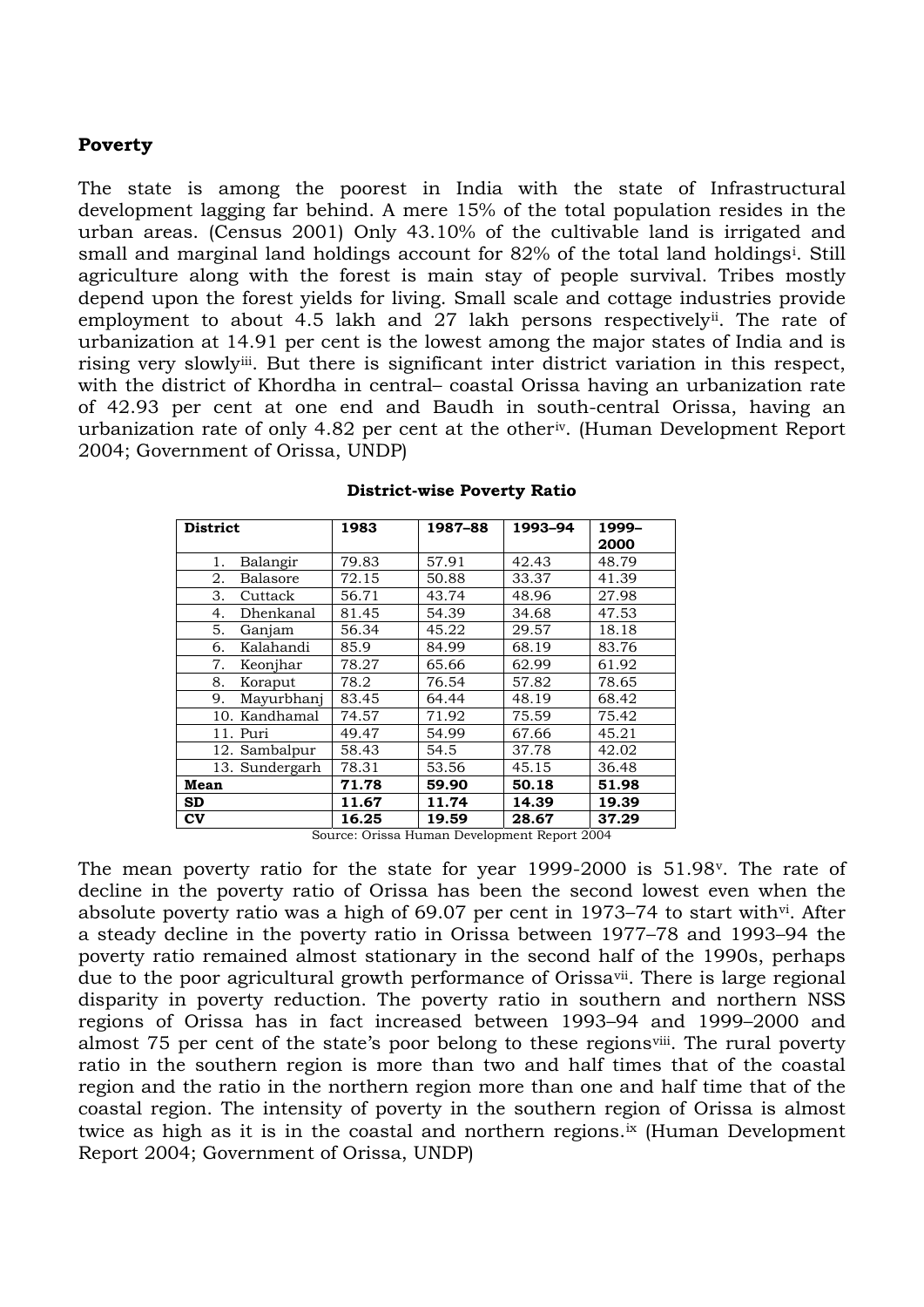| Region   | <b>Poverty Gap</b> | <b>Squared</b><br><b>Poverty Gap</b> |  |  |
|----------|--------------------|--------------------------------------|--|--|
| Coastal  | 10.21              | 3.22                                 |  |  |
| Southern | 18.78              | 6.82                                 |  |  |
| Northern | 10.41              | 3.43                                 |  |  |
| Orissa   | 11.83              | 3.95                                 |  |  |

#### **Region-wise Intensity of Rural Poverty**

Source: Orissa Human Development Report 2004

The incidence of poverty among Scheduled Caste (SC) and Scheduled Tribe (ST) population in the southern and northern region is very high—it is in these regions that 88.56 per cent of the state's ST population and 46.23 per cent of the state's SC population reside[x.](#page-58-1) The incidence of poverty in (1993–94) in the case of the rural ST population was at 71.51 per cent.[x](#page-58-1)i (Human Development Report 2004; Government of Orissa, UNDP)

**Region-wise and Social Group-wise Incidence of Poverty, Rural Orissa, 1999–2000** 

| Region   |       | Social groups |               |       |  |  |  |  |  |
|----------|-------|---------------|---------------|-------|--|--|--|--|--|
|          | ST    | <b>SC</b>     | <b>Others</b> | A11   |  |  |  |  |  |
| Coastal  | 66.63 | 42.18         | 24.32         | 31.74 |  |  |  |  |  |
| Southern | 92.42 | 88.90         | 77.65         | 87.05 |  |  |  |  |  |
| Northern | 61.69 | 57.22         | 34.67         | 49.81 |  |  |  |  |  |
| Orissa   | 73.08 | 52.30         | 33.29         | 48.01 |  |  |  |  |  |

Source: Orissa Human Development Report 2004

The KBK region of Kalahandi, Balangir, and Korapat (now divided into 8 districts Kalahandi, Nuapada, Balangir, Sonepur, Korapat, Malkangiri, Nabarangpur, Rayagada) in the south-west Orissa, comprising 30.6 per cent of the state's area, is among the poorest regions in the country. It constitutes nearly 20 per cent of the state's population; and the SC and ST populations account for 38.7 per cent and 15.8 per cent of the region's population respectively (1991 Census data). Agriculture is the mainstay of the region's economy and kharif paddy cultivation (with very low yield of less than 1.5 tonnes per hectare) is the principal means of livelihood. However, the rice economy of the region does not provide adequate livelihood to the majority of the agricultural labour or cultivating households. Chronic drought conditions, high levels of food insecurity, and chronic income poverty resulting in absolute hunger, regular distress migration, and periodic allegations of starvation deaths characterize this region. (Human Development Report 2004; Government of Orissa, UNDP)

**NSS Region-wise Trend in Poverty Ratio (Rural), 1983–84 to 1999–2000** 

| Region   |         |         | Year    |           |
|----------|---------|---------|---------|-----------|
|          | 1983–84 | 1987-88 | 1993–94 | 1999–2000 |
| Coastal  | 57.90   | 48.40   | 45.30   | 31.80     |
| Southern | 80.80   | 83.00   | 68.80   | 87.20     |
| Northern | 75.20   | 61.00   | 45.80   | 49.80     |
| Orissa   | 65.29   | 55.58   | 48.56   | 48.01     |

Source: Orissa Human Development Report 2004

Orissa is prone to both natural and man-made disasters since long and the value of properties lost and damaged due to natural disasters has also been increasing over the decades. Since 1965, Orissa has experienced floods for 17 years, droughts for 19 years, and cyclone for seven years, which resulted in huge loss of human lives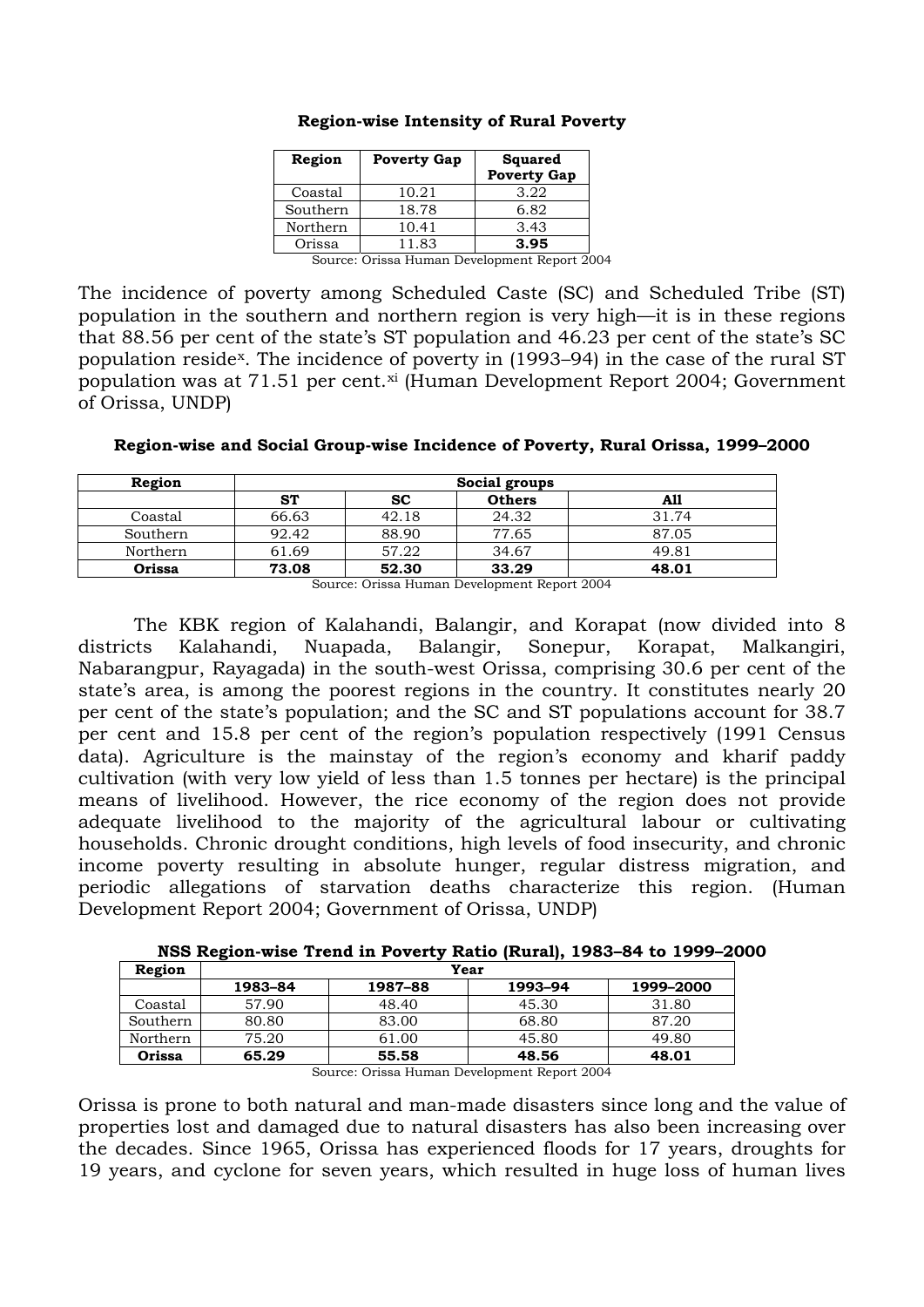and damage to, and loss of, property. During the 1970s, an estimated value of property loss was around Rs 105 crore, which increased to nearly seven times in the 1980s and more than 10 times in the 1990s. (Human Development Report 2004; Government of Orissa, UNDP)

| year | <b>No. of Persons</b><br>affected by the | No. of human<br>beings lost | No. of<br>human | Value of properties lost<br>and damaged |
|------|------------------------------------------|-----------------------------|-----------------|-----------------------------------------|
|      | <b>Calamities</b>                        |                             | beings          | (Rs in lakh)                            |
|      |                                          |                             | injured         |                                         |
| 1982 | 7,323,000                                | 245                         | 493             | 10,711                                  |
| 1983 | 2,103,578                                | 119                         | 29              | 4,939                                   |
| 1984 | 3,511,000                                | 27                          | 75              | 11,889                                  |
| 1985 | 2,782,289                                | 194                         | 558             | 13,888                                  |
| 1986 | 7,348,781                                | 81                          | 59              | 9,381                                   |
| 1987 | 6,932,347                                | 171                         | 192             | 6,646                                   |
| 1988 | 2,785,765                                | 357                         | 105             | 2,701                                   |
| 1989 | 6,369,689                                | 285                         | 75              | 3,710                                   |
| 1990 | 15,499,135                               | 455                         | 82              | 19,949                                  |
| 1991 | 7,610,509                                | 363                         | 62              | 22,925                                  |
| 1992 | 10,817,455                               | 218                         | 172             | 154,970                                 |
| 1993 | 6,079,666                                | 353                         | 46              | 77,908                                  |
| 1994 | 10,775,481                               | NA.                         | NA              | 15,326                                  |
| 1995 | 3,941,351                                | 197                         | 142             | 10,995                                  |
| 1996 | 6,331,974                                | 226                         | 80              | 14,323                                  |
| 1997 | 3,486,481                                | 985                         | 140             | 6,855                                   |
| 1998 | 9,822,975                                | 943                         | 240             | 203,219                                 |
| 1999 | 12,569,000                               | 9,885                       | 2,507           |                                         |

**Distribution of Properties Damaged, Deaths, and Injuries Caused by Flood, Drought, and Cyclone in Orissa** 

Source: Orissa Human Development Report 2004

There is at least one severe drought year in every decade, thus underlining a high degree of vulnerability of the state to drought. Orissa has faced drought in most of the years in the latter half of the 1990s. During 1996–97, all districts (except Koraput and Malkangiri) were affected by drought. The drought was so severe that more than 50 per cent villages in the state had crop loss of 50 per cent or more (Table 7.5). The drought situation in 1997–98 was less severe, but the severity increased thereafter. The severely drought-affected districts in the state during the period were: Baudh, Jharsuguda, Balangir, Sambalpur, Baragarh, Nuapada, Sonepur, and Sundergarh in the western part of Orissa; Balasore, Jajapur, Nayagarh, and Khordha in the eastern part; Koraput and Malkangiri in the southern part; Mayurbhanj in the northern; and Dhenkanal and Angul in the central part (Table 7.6). More than half of villages in these districts had crop loss of 50 per cent or more. (Human Development Report 2004; Government of Orissa, UNDP)

Flood is also a major concern for Orissa. Orissa has faced many floods; with three severe floods since 1950—in 1955, 1982, and 2001. Floods have resulted in not only human and livestock casualties, but it has also affected cultivated area at an increasing rate. Occurrence of flood in the state has increased over the decades and thus vulnerability due to flood has increased over time. During 2001, while the population affected by flood was almost twice that of 1982, the cultivated area affected by flood was more than six times. Flood control measures have not kept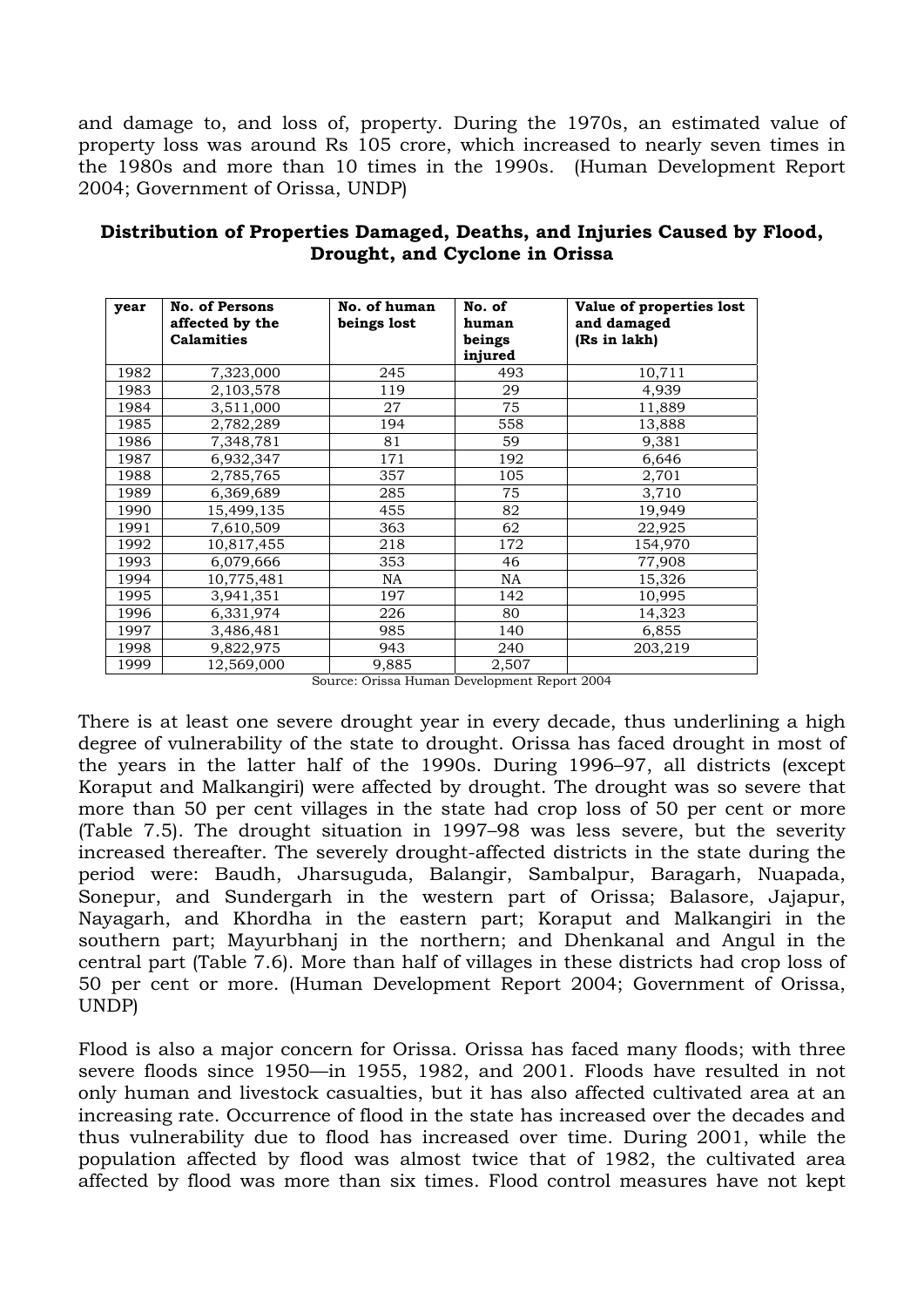pace with increasing flood plain occupancy. Coastal districts are major sufferers. Among the coastal districts, Bhadrak, Balasore, and Jajapur are the worst affected. Angul, Kalahandi, and Nabarangpur are also severely affected by flood. Floods affected the districts of Sambalpur, Baudh, Sonepur, and Sundergarh in western Orissa and Koraput in southern Orissa. (Human Development Report 2004; Government of Orissa, UNDP)

Orissa has had a long history of cyclones. Nayak (2002) lists 26 cyclones in the state between 1891 and 1997— Orissa suffered from a series of heavy cyclones, mostly occurring during September–November, with the worst sufferer being Balasore district. State has faced two severe cyclones: one in 1971 and the other in 1999, the latter being so severe that it has been termed as Super Cyclone. (Human Development Report 2004; Government of Orissa, UNDP)

The interplay of various physical, socio-economic and political factors determines a population's vulnerability to natural disasters and their ability to respond to them. Worldwide experience shows that people with low incomes are generally more vulnerable: they generally live in low quality houses, at ill-equipped locations, and have limited opportunities to recover from disasters. The vulnerability of a household is caused by its unsafe conditions and limited capacities it has in coping with consequences of a disaster. (Human Development Report 2004; Government of Orissa, UNDP)

Scheduled population, marginal farmers, landless labourers, women and children are at highly vulnerable in the above given conditions and therefore at high risk of being exploited. These groups together also constitute the majority of state population and thus as a whole majority of the state population is vulnerable to trafficking and therefore exploitation physical, moral, economical and sexual.

Women are the most sufferers from the poverty and calamities. Under the given socio cultural framework their roles are not designed to cope the adversaries on their own and even if needed they hardly find any support in form of socio- cultural or economic forces. As result of increased impoverishment and burden in their family due to the cyclone in 1999 a large number of women left their homes to fend for themselves and some of them ended in sex-work(Prostitution as Livelihood 'Work' or 'Crime'? [Geetanjali Gangoli\)](mailto:ggangoli@hotmail.com). In the patriarchal nature of society, women are excluded from inheritance of property, most notably land. Therefore, households headed by women are more likely to fall into chronic poverty than those headed by males. (UNDP 2004) Women faced discrimination in relief and rehabilitation after a natural disaster like the 1999 Super Cyclone (Samal 2003). There was no programme except for Mamata Gruha that specifically targeted women, and the women were discriminated against in many cases (Samal, Meher and Panigrahi 2003). The 1999 super cyclone inflicted terrible psychological trauma on the affected women with a long lasting effect. A few women became mentally imbalanced. The large-scale destruction of dwelling houses and rural infrastructure caused severe inconveniences to women in their day-to-day activities like bathing, washing, and defecation (Swain 2002). Women are vulnerable on account of: (i) poor representation in the household and community level decision making processes, (ii) poor access to information, skills, resources, and finance (iii) rise in vulnerability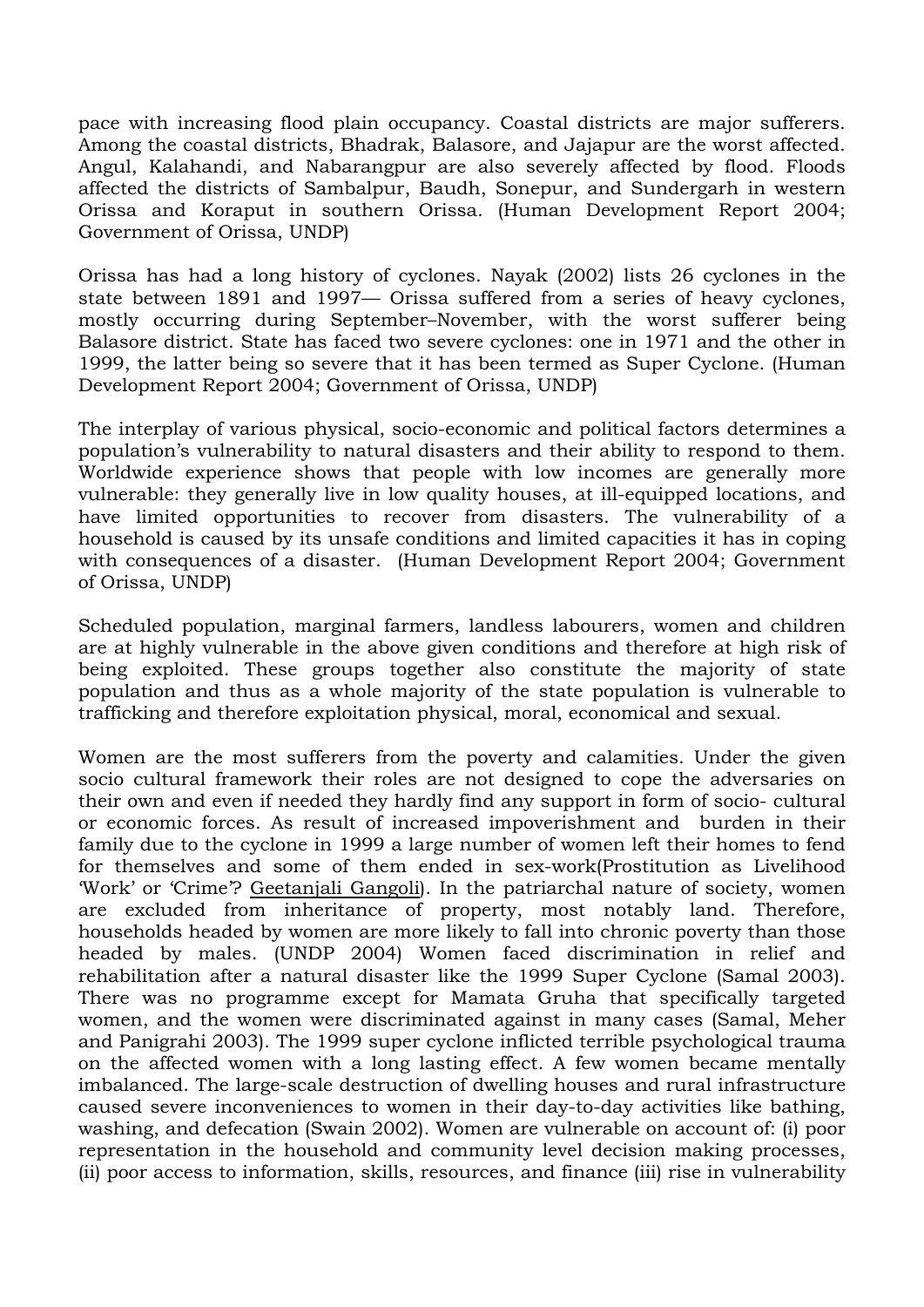for sexual exploitation due to collapse of physical space (shelters) and subsequent social dislocation, (iv) grave risks to pregnant women who face the problem of acute congestion in shelter. (Human Development Report 2004; Government of Orissa, UNDP)

Children are more likely to be poor than adults. (Country Brief 2004; Save the Children UK). When the population living below the poverty line is high, 'children arguably have to work'. (Child Labour in India, Howard Brasted, 1996). More economically backward and drought prone the area, the greater the incidence of child labour. Child labour not only further perpetrates poverty it also constitutes its fundamental cause. To the extent that each generation of poverty-stricken children become the next generation of poverty-stricken adults they have a point (Child Labour in India. Howard Brasted, 1996). The magnitude of child labour is very high in Orissa. Most of the child labourers belong to SC, ST, and Other Backward Castes (OBC). This is caused by poverty and low social background. In Orissa, it is supply rather than demand that determines the number of child labourers in the state. (UNDP)

Food insecurity is chronic *(Food Insecurity Atlas,* p. 82). Direct and indirect indicators, places Orissa in the category of 'very low' food access (*Food Insecurity Atlas*, Map No. 3.9, p. 67), on account of high incidence of poverty, inadequate employment opportunities in lean seasons, and poor economic access to public distribution of subsidised food grains. 'Orissa has been put in the category of 'severely food insecure' regions and 57 per cent of the state's population suffer from chronic energy deficiency (CED) a measure of chronic and severe under-nutrition and malnutrition, and hence an indicator of food insecurity.' (UNDP)

Lack of basic amenities due to poor governance in the social sectors reinforces the severely food insecure status of the state. Severe food insecurity in Orissa is primarily due to the presence of a vulnerable rural population with poor livelihood access or livelihood susceptible to natural disasters. Lack of safe drinking water, proper health infrastructure, poor rural infrastructure, and low female literacy are also features of severely food insecure states like Orissa. Thus, (Human Development Report 2004, Government of Orissa, UNDP)

Under the Targeted Public Distribution system (TPDS) introduced by the Central government in June 1997, the Government of India has identified 32.98 lakh BPL families in the state. In Orissa, nutritional deficiency is predominantly of a chronic type and acute under nutrition often translates into chronic under nutrition. (Human Development Report 2004, Government of Orissa-UNDP)

Thus given the above condition of chronic poverty, high levels of food insecurity, drought conditions, lack of income options, poor infrastructural development resulting in absolute hunger, large scale and regular distress migration, increasing incident and numbers of child labour, low and insecure wages, indebt-ness, and periodic starvation deaths makes the population of state by large highly vulnerable to compromises and exploitation for their survival and therefore to trafficking which thrives mainly on distress and helplessness.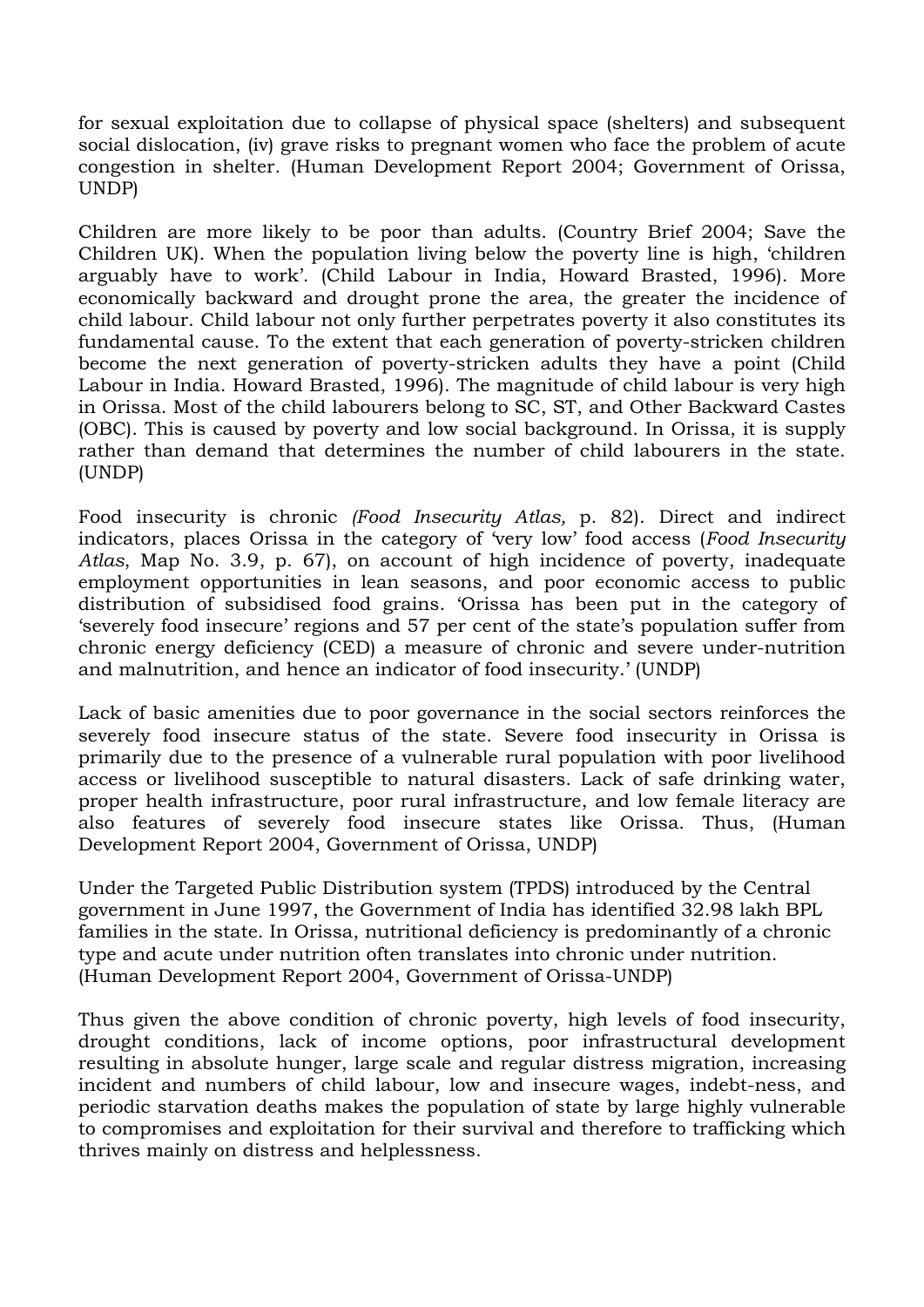#### **Employment**

Urbanisation level is very low in Orissa and urban population constitutes only 15% (Census 2001) of the total state population. The state population mainly depends upon agriculture, small scale industries and manufacturing in informal sector for its livelihood. 85% of the population lives in rural area. While in the rural areas 40.23% of the total population is of workers, only 25.8% people of the total population are main workers. For marginal workers who work under compulsion of immediate survival, the ratio of worker to total population is much higher in the rural Orissa (14.43%) against that for urban Orissa (3.12%).

As per the Census 2001 Figures workers constitute only 38.79% of the total population. The percentage of main workers to total population of the state is 26.05% against the Indian average of 30.42%. The percentage of marginal worker to total population in state is much higher 12.74% than that for the country 8.6%. This reflects upon the poverty and lack of opportunity to work in the state.

| Indicator                                                           | <b>Persons</b> | Total | Rural | <b>Urban</b> |
|---------------------------------------------------------------------|----------------|-------|-------|--------------|
| PERCENTAGE OF URBAN POPULATION<br>TO TOTAL POPULATION               |                | 15    |       |              |
|                                                                     | Persons        | 38.79 | 40.23 | 30.62        |
| TOTAL WORKERS (MAIN AND MARGINAL)<br>PERCENTAGE TO TOTAL POPULATION | Males          | 52.53 | 53.17 | 49.06        |
|                                                                     | Females        | 24.66 | 27.12 | 10.02        |
|                                                                     | Persons        | 26.05 | 25.80 | 27.50        |
| MAIN WORKERS PERCENTAGE TO<br>al<br><b>TOTAL POPULATION</b>         | Males          | 42.90 | 42.40 | 45.59        |
|                                                                     | Females        | 8.73  | 8.98  | 7.29         |
|                                                                     | Persons        | 12.74 | 14.43 | 3.12         |
| MARGINAL WORKERS PERCENTAGE<br>b)<br>TO TOTAL POPULATION            | Females        | 9.63  | 10.77 | 3.47         |
|                                                                     | Males          | 15.93 | 18.14 | 2.73         |

CENSUS OF INDIA 2001

In the 8 districts of Balasore (32.01%), Bhadrak (28.92%), Cuttack (33.93%), Dhenkanal (33.44%), Jagatsinghpur (31.24%), Jajapur (27.45%), Kendrapara (29.83%) and Khordha (30.64%) the percent of worker population to total population is much below the state ratio which shows the disparity among the districts and lack of further option of employment in these districts.

According to figures form Census 1991 roughly about 76% of the total workers find their work in primary sector (unorganized), 7% are engaged in secondary sector (manufacturing) and 16% in Tertiary sector. Thus in the state, dependency of majority of the population over the agriculture is very high. The returns in primary sector in the state are very low and most of the population remains engaged for its subsistence. There is large disparity among the districts with highest (91.30%) main workers in Malkangiri district being in primary sector and lowest (42.9%) in Khordha. The dependency over the primary sector is also high in districts of Baudh,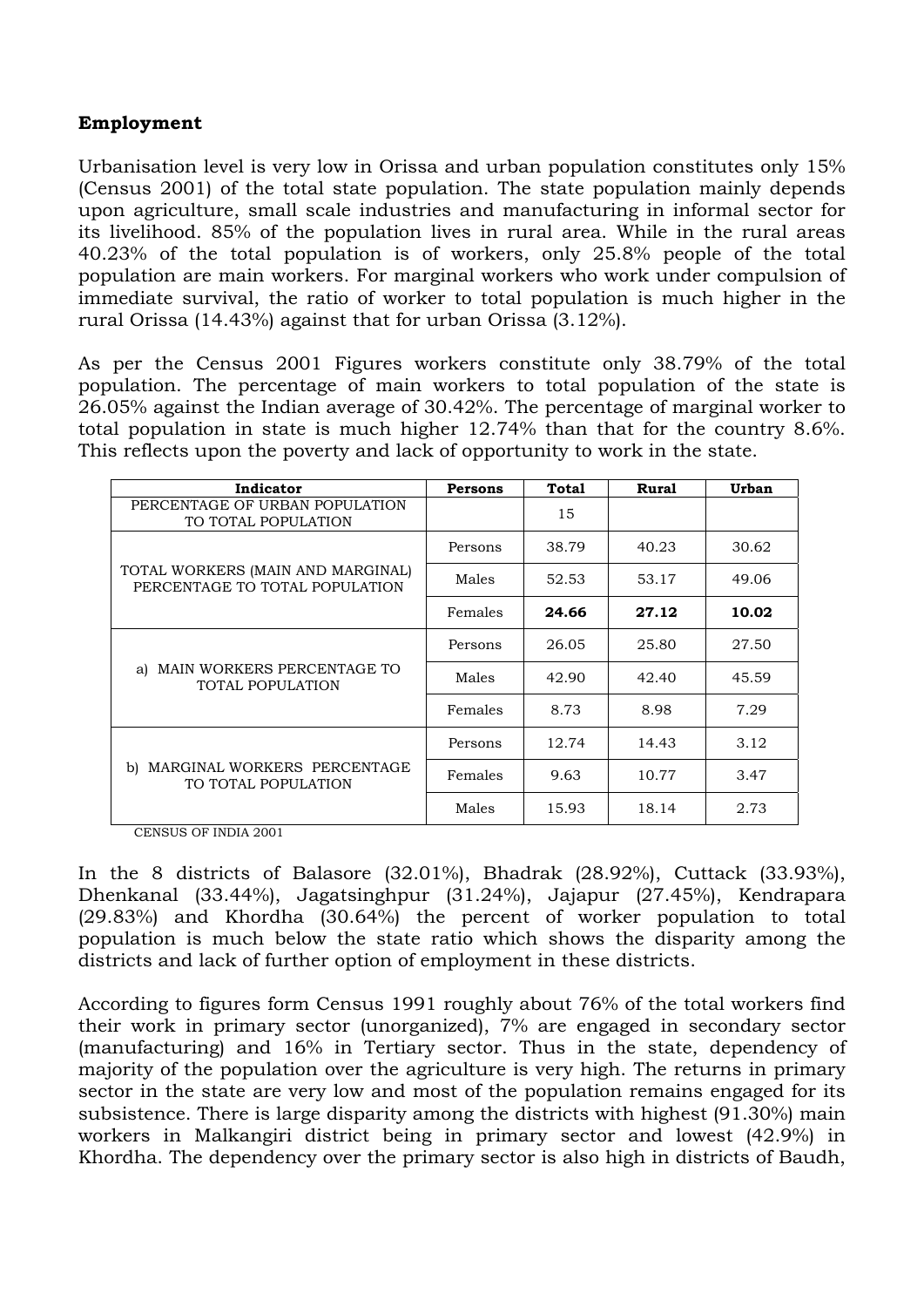Deogarh, Kalahandi, Kandhamal, Keonjhar, Korapat, Mayurbhanj, Nabarangpur, Nuapada and Sonepur.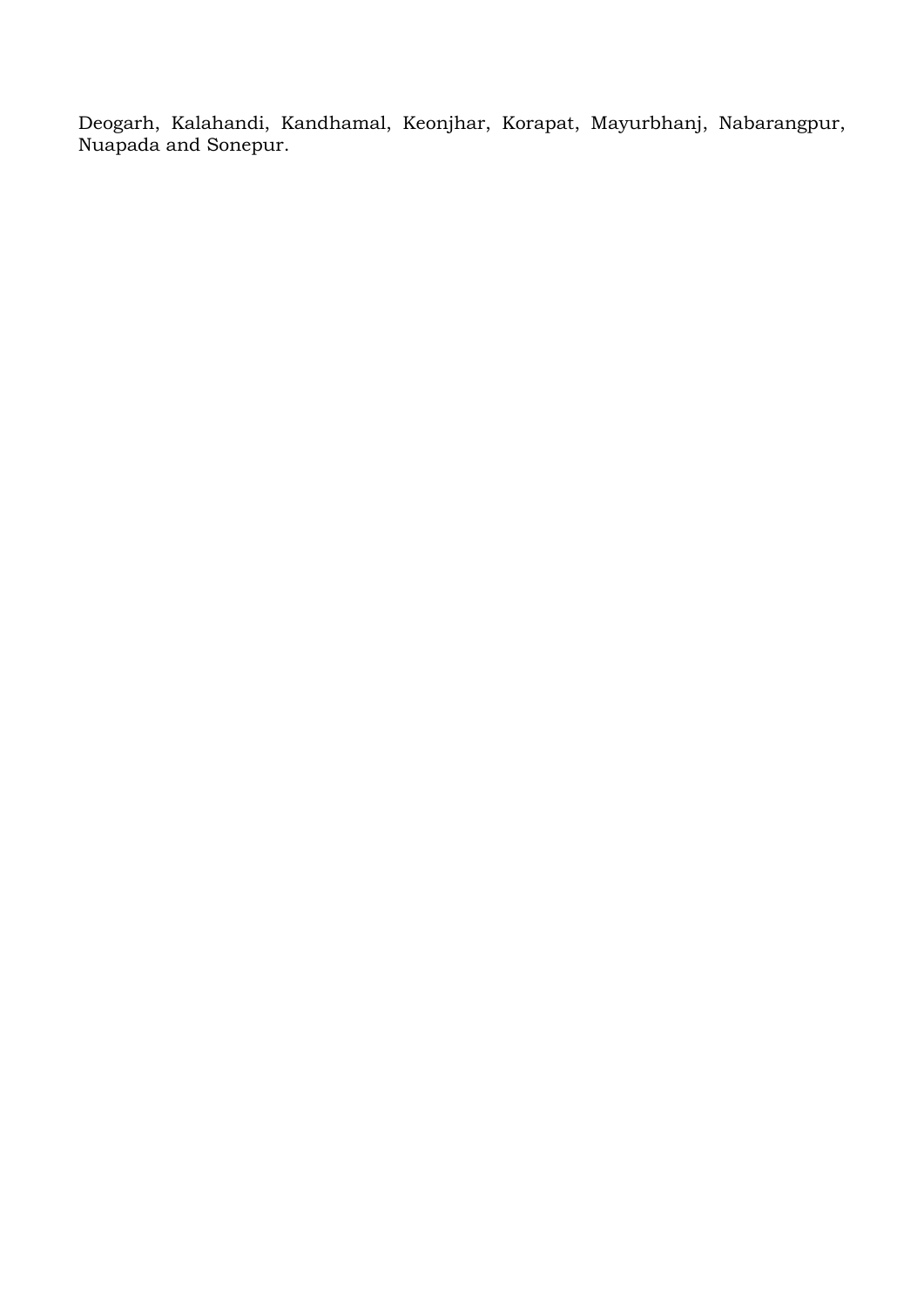| <b>District</b> |            | 1991       |            | Employment 2001 (WPR) |                         |                           |       |       | <b>Agriculture 2001</b>                                       |                                                       |
|-----------------|------------|------------|------------|-----------------------|-------------------------|---------------------------|-------|-------|---------------------------------------------------------------|-------------------------------------------------------|
|                 | Share of   | Share of   | Share of   |                       |                         |                           |       |       |                                                               |                                                       |
|                 | primary    | Secondary  | Tertiary   |                       |                         |                           |       |       |                                                               |                                                       |
|                 | Sector in  | Sector in  | Sector in  |                       |                         |                           |       |       |                                                               |                                                       |
|                 | total main | total main | total main |                       |                         |                           |       |       |                                                               |                                                       |
|                 | workers    | workers    | workers    |                       |                         |                           |       |       |                                                               |                                                       |
|                 |            |            |            | %Total<br>worker      | Male % total<br>workers | Female % total<br>workers | Rural | Urban | Agricultural<br>labour as % of<br>total Rural main<br>workers | Cultivators<br>as % of total<br>Rural main<br>workers |
| Angul           | 74.29      | 11.10      | 14.61      | 39.81                 | 52.36                   | 26.48                     | 41.1  | 31.82 | 28.15                                                         | 29.90                                                 |
| Balangir        | 81.20      | 6.10       | 12.70      | 42.01                 | 55.41                   | 28.37                     | 43.74 | 28.76 | 40.25                                                         | $\overline{31}$                                       |
| Balasore        | 78.18      | 5.00       | 16.90      | 32.01                 | 51.54                   | 11.44                     | 32.3  | 29.64 | 32.98                                                         | 34.03                                                 |
| Baragarh        | 79.60      | 9.70       | 10.70      | 44.06                 | 56.72                   | 31.09                     | 45.30 | 29.18 | 41.66                                                         | 33.83                                                 |
| Bhadrak         | 78.70      | 4.00       | 17.30      | 28.92                 | 49.40                   | 7.88                      | 29.11 | 27.28 | 28.84                                                         | 39.07                                                 |
| Baudh           | 85.90      | 5.90       | 8.30       | 45.8                  | 55.95                   | 35.49                     | 46.52 | 31.57 | 39.7                                                          | 38.41                                                 |
| Cuttack         | 55.00      | 12.60      | 32.40      | 33.93                 | 52.98                   | 13.63                     | 34.79 | 31.65 | 22.96                                                         | 20.17                                                 |
| Deogarh         | 85.20      | 5.10       | 9.70       | 46.11                 | 33.48                   | 38.6                      | 47.14 | 33.12 | 43.92                                                         | 34.47                                                 |
| Dhenkanal       | 76.10      | 7.50       | 16.40      | 33.44                 | $\frac{1}{51.18}$       | 15.00                     | 33.89 | 28.8  | 34.29                                                         | 25.26                                                 |
| Gajapati        | 87.00      | 2.80       | 10.20      | 53.18                 | 56,67                   | 49.8                      | 55.32 | 34.31 | 45.21                                                         | 32.88                                                 |
| Ganjam          | 75.60      | 7.10       | 17.40      | 41.62                 | 52.12                   | 31.12                     | 43.89 | 30.66 | 38.43                                                         | 24.71                                                 |
| Jagatsinghpur   | 69.70      | 7.30       | 23.00      | 31.24                 | 50.35                   | 11.38                     | 30.89 | 34.43 | 25.42                                                         | 29.03                                                 |
| Jajapur         | 73.00      | 6.80       | 20.30      | 27.45                 | 47.61                   | 6.71                      | 27.45 | 27.48 | 30.33                                                         | 25.59                                                 |
| Jharsuguda      | 66.00      | 14.30      | 19.80      | 37.17                 | 51.12                   | 22.43                     | 41.94 | 28.85 | 24.58                                                         | 22.51                                                 |
| Kalahandi       | 85.10      | 4.50       | 10.40      | 46.5                  | 57.18                   | 35.83                     | 47.76 | 31.06 | 50.32                                                         | 29.68                                                 |
| Kandhamal       | 84.5       | 3.60       | 11.90      | 47.24                 | 52.34                   | 42.17                     | 48.54 | 29.39 | 36.01                                                         | 33.45                                                 |
| Kendrapara      | 78.00      | 5.00       | 16.90      | 29.83                 | 50.03                   | 9.92                      | 29.98 | 50.21 | 25.45                                                         | 42.01                                                 |
| Keonjhar        | 80.80      | 5.90       | 13.40      | 39.79                 | 51.31                   | 28.01                     | 41.3  | 30.29 | 36.38                                                         | 32.95                                                 |
| Khordha         | 50.20      | 11.90      | 37.90      | 30.64                 | $\overline{50.52}$      | 8.56                      | 29.38 | 32.31 | 16.40                                                         | 13.88                                                 |
| Korapat         | 81.20      | 4.80       | 14.00      | 48.46                 | 56.43                   | 40.48                     | 51.70 | 32.45 | 40.24                                                         | 32.71                                                 |
| Malkangiri      | 91.30      | 1.70       | 7.00       | 51.45                 | 58.77                   | 44.11                     | 52.87 | 33.23 | 26.01                                                         | 57.68                                                 |
| Mayurbhanj      | 81.70      | 7.30       | 11.00      | 46.37                 | 42.72                   | 39.89                     | 47.55 | 30.69 | 38.51                                                         | 27.91                                                 |
| Nabarangpur     | 88.60      | 3.70       | 7.60       | 49.5                  | 42.3                    | 56.64                     | 50.54 | 32.64 | 52.38                                                         | 30.58                                                 |
| Nayagarh        | 79.40      | 7.50       | 13.10      | 33.38                 | 54.49                   | 10.88                     | 33.6  | 28.35 | 32.76                                                         | 29.50                                                 |
| Nuapada         | 86.90      | 4.70       | 8.40       | 46.18                 | 55.52                   | 35.83                     | 46.89 | 34.42 | 44.79                                                         | 32.94                                                 |
| Puri            | 73.10      | 5.50       | 21.30      | 30.06                 | 51.87                   | 7.54                      | 30.06 | 30.08 | 25.06                                                         | 34.99                                                 |
| Rayagarh        | 42.90      | 5.00       | 42.10      | 48.08                 | 55.06                   | 41.3                      | 50.73 | 31.81 | 45.98                                                         | 29.40                                                 |
| Sambalpur       | 69.30      | 11.70      | 18.90      | 45.15                 | 54.43                   | 35.58                     | 50.5  | 30.95 | 31.94                                                         | 21.72                                                 |
| Sonepur         | 83.60      | 8.20       | 8.20       | 43.73                 | 54.2                    | 32.89                     | 44.59 | 33.03 | 44.96                                                         | 32.46                                                 |
| Sundergarh      | 61.60      | 16.40      | 22.00      | 40.47                 | 51.5                    | 28.93                     | 46.70 | 28.52 | 29.78                                                         | 29.6                                                  |

Source: Orissa Human Development Report 2004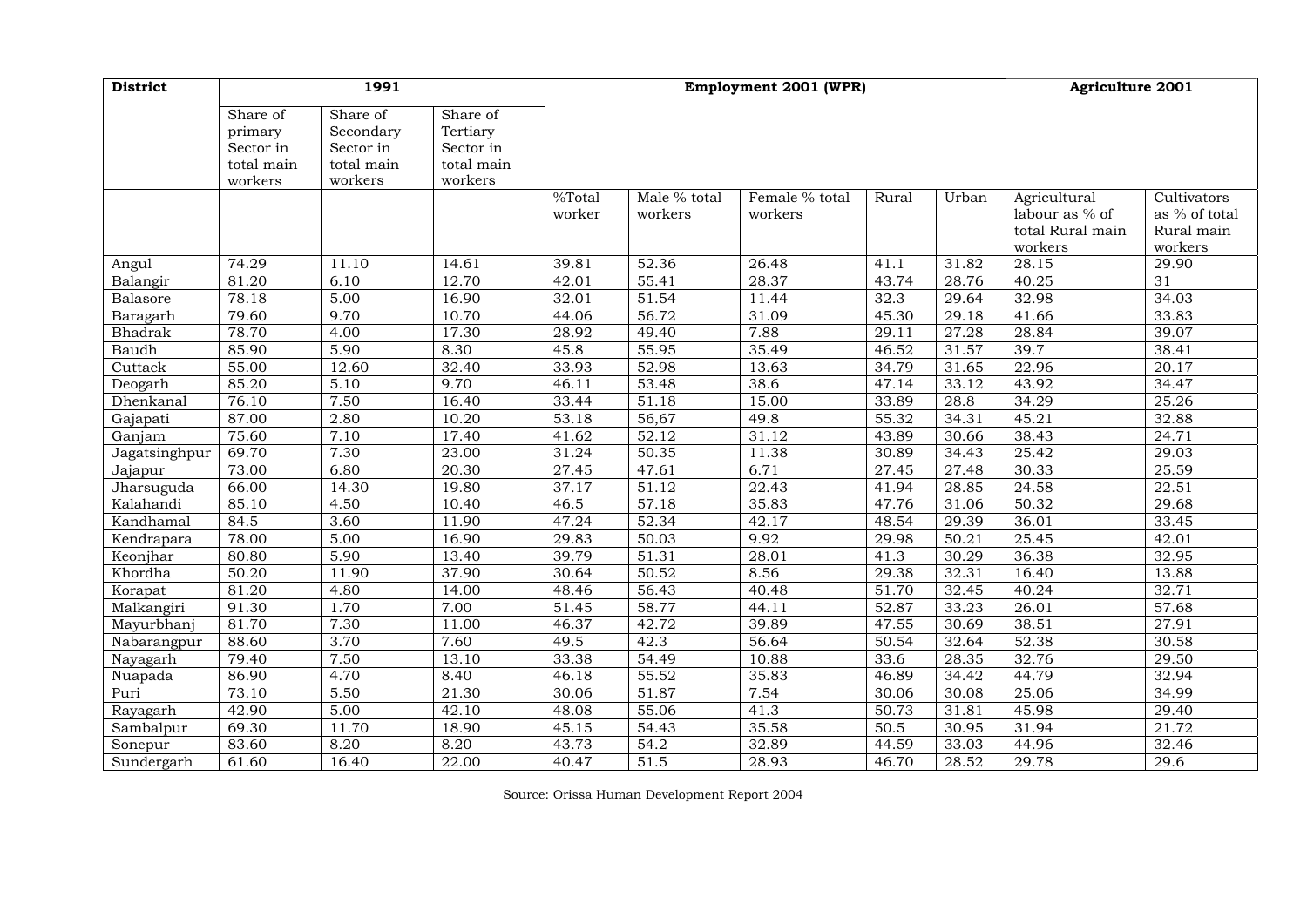Lower dependency of population upon secondary and tertiary sector for employment shows the lower level of development in the state and lack of market options. In the secondary sector which employs approximate 7% of the total workers population in state there exists huge disparity among the districts with highest (16.40%) workers being in the secondary sector in Sundergarh and lowest (1.7%) being in Malkangiri. In Balasore, Bhadrak, Gajapati, Kalahandi, Kandhamal, Kendrapara, Korapat, Nabarangpur, Nuapada, and Rayagarh the share of secondary sector in providing employment to workers is much low to the extent of either 5% of below.

Disparities in tertiary sector employment are also large among the districts. While the share of tertiary sector in employment is highest 42.10% in Rayagarh, it is lowest in the district of Malkangiri (7%). The situation is worst in the districts of Baudh, Deogarh, Nuapada and Sonepur, where the share of tertiary sector in providing employment is below 10%.

For the year 1999-2000, among the rural males highest 77.25 were employed in agriculture or related activities, while 5.6% and 12.50% were in manufacturing and tertiary sector, respectively. Among the rural females the respective figures were 80.3% agriculture, 12.3% manufacturing and 4.6% tertiary sector. Thus greater number of women are engaged in agriculture and manufacturing as compare to men.

| Sectoral pattern of employment, Orissa 1999-2000                       |                                      |         |         |         |         |         |         |              |         |         |         |
|------------------------------------------------------------------------|--------------------------------------|---------|---------|---------|---------|---------|---------|--------------|---------|---------|---------|
| <b>Rural Male</b><br><b>Rural Female</b><br>Urban Female<br>Urban Male |                                      |         |         |         |         |         |         |              |         |         |         |
| Agricu                                                                 | Manufa                               | Tertiar | Agricul | Manufa  | Tertiar | Agricul | Manufa  | Tertiar      | Agricul | Manufa  | Tertiar |
| lture                                                                  | cturing                              | v.      | ture    | cturing | V.      | ture    | cturing | $\mathbf{v}$ | ture    | cturing |         |
|                                                                        | Sector<br>Sector<br>Sector<br>Sector |         |         |         |         |         |         |              |         |         |         |
| 77.20                                                                  | 5.60                                 | 12.50   | 80.30   | 12.30   | 4.60    | 1.20    | 17.20   | 59.10        | 19.10   | 22.50   | 44.0    |

Source: Orissa Human Development Report 2004

The main female workers and marginal female workers constitute 58.2 per cent and 41.8 per cent of the total female workers respectively. The unorganized primary sector employs as much as 82.7 per cent of the total female workers. Around 5.2 per cent of the female main workers are engaged in household industries while other sectors of the economy provide employment to 12.1 per cent of female main workers. Women play an important role in agriculture, animal husbandry, and other related activities. Women agriculture workers generally participate in all operations except ploughing. A larger number of female workers are also engaged in marginal occupations such as collection of fish, fuel-wood, cow dung, tailoring, and weaving (Government of Orissa 2001).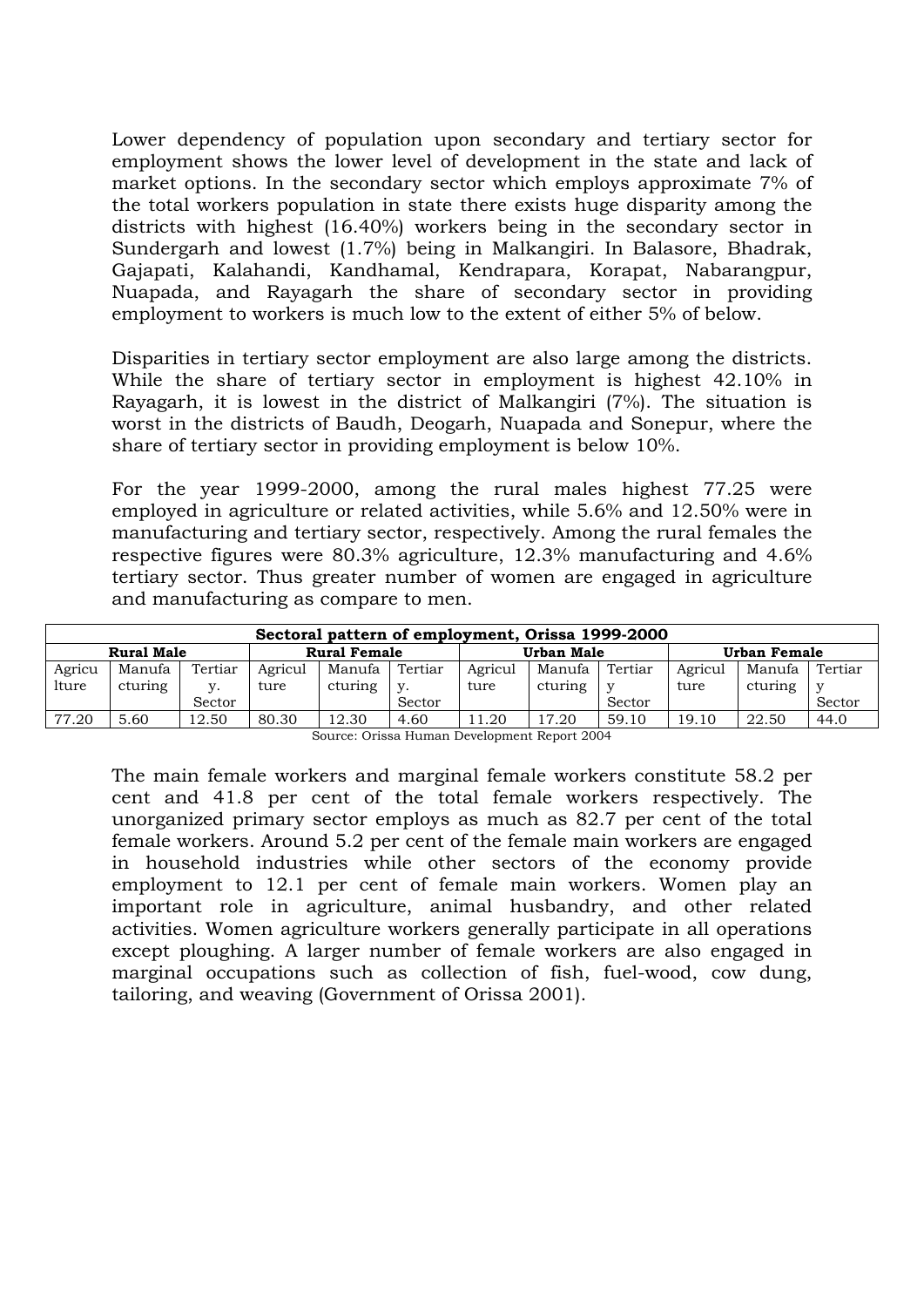| Status of Employment, Orissa, 1999-2000                                                    |      |      |      |      |  |  |  |  |  |
|--------------------------------------------------------------------------------------------|------|------|------|------|--|--|--|--|--|
| <b>Rural Female</b><br>Urban Male<br>Rural male<br>Urban<br>Employment<br>status<br>Female |      |      |      |      |  |  |  |  |  |
| <b>Self Employed</b>                                                                       | 48.4 | 49.2 | 41.9 | 46.0 |  |  |  |  |  |
| Regular<br>Employed                                                                        | 5.8  | 1.3  | 39.9 | 21.8 |  |  |  |  |  |
| Casual<br>45.8<br>32.8<br>49.5<br>18.2<br>Employed                                         |      |      |      |      |  |  |  |  |  |
|                                                                                            | 100  | 100  | 100  | 100  |  |  |  |  |  |

Source: Orissa Human Development Report 2004

Among the urban males highest 59.1% are in tertiary sector, while manufacturing and agriculture constitutes 17.2% and 11.2% respectively. Among urban females, Tertiary sector accounts for highest 44% and manufacturing and agriculture account for 22.5% and 19.1% respectively. Here too, females work participation rate is higher in agriculture and manufacturing as compared to males.

Participation of female workers as compared to males is higher in casual employments as well as in self employment both in rural and urban areas. in the year 1999-2000, among the rural areas females ratio in regular employment was merely 1.3% where as 49.2% were self employed and 49.5% were casually employed. For males, the respective figures are 5.8% (regular), 48.4% (self employed) and 45.8% (casual employed). In urban Orissa the figures for males were (49.1%) self employed, (39.9%) regularly employed and (18.2%) casually employed. For females in urban Orissa the figures were (46%) self employed, (21.8%) regularly employed and (32.8%) casually employed.

While less worker among both the males and females were in casual employment in urban area as compared to rural area, gender differential was greater (24.6) points in urban area as compared (3.7) points in rural areas. Similarly in case of regular employment gender differential was in favour of males (18.1) points in urban area in comparison to (3.7) points in rural areas.

In urban area males percentage of regular employment was greater than in casual employment against the rural areas were more males were employed in casual work than in regular employment. This shows that regular employment opportunities in urban areas work in favour of males.

 'The degree of casual employment is greater in the case of female workers than male workers. This is particularly true of urban Orissa where nearly half of the male workers are engaged in regular wage/salary employment something that provides maximum livelihood security. In rural Orissa as well, the percentage of male workers with regular employment is greater than it is in the case of female workers.' (Human Development Report 2004, Government of Orissa, UNDP)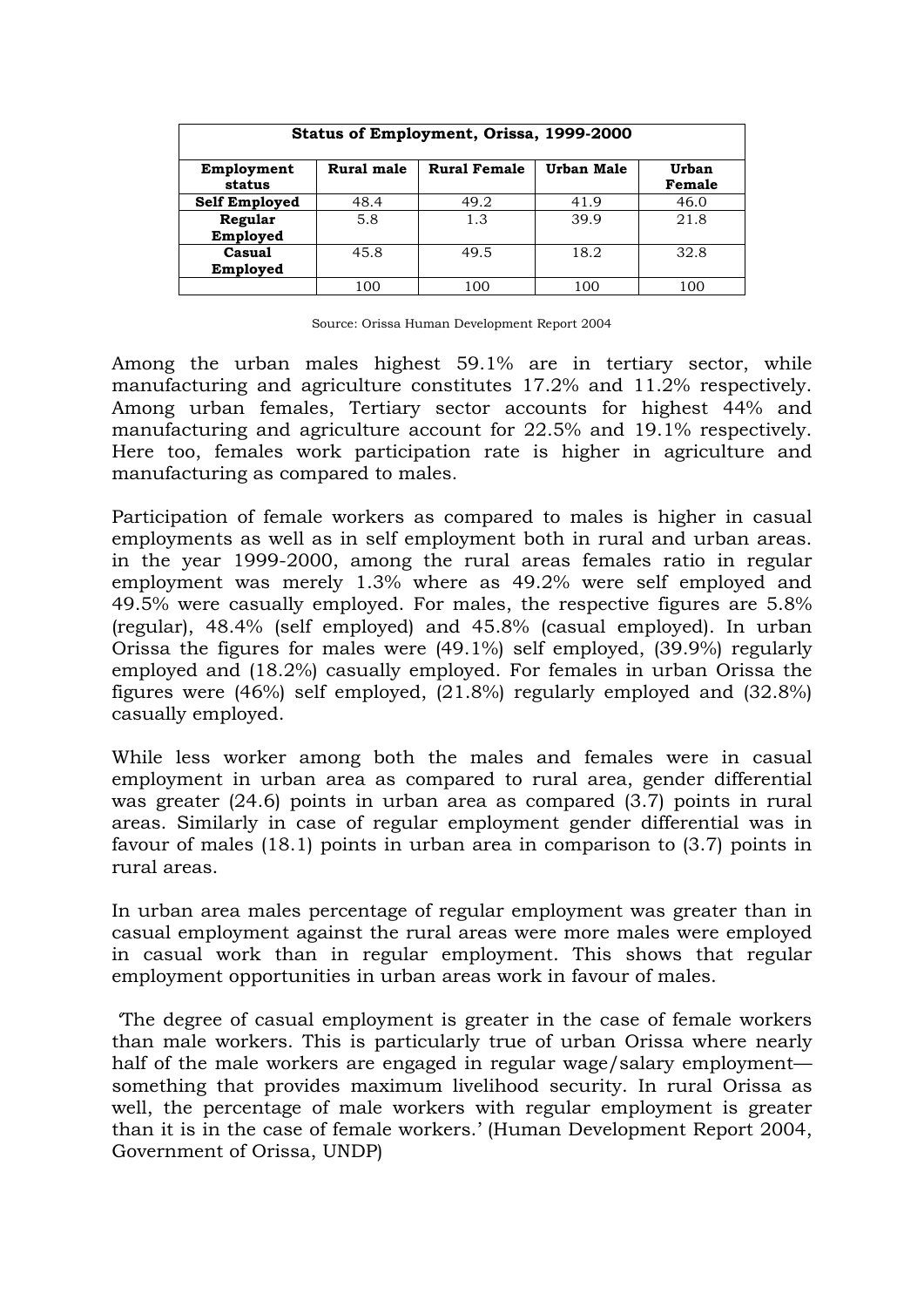'Wage inequalities among men and women exist, and some inequalities seem to have increased in the last few years. Jobs done mainly by women are also graded lower on the wage/ pay scale, such as in the construction and agriculture sectors.' UNDP There is continuing differences in the male and female wages. As per the NSS (55th round) findings, the average daily wage in Orissa of rural females engaged in public work is Rs 28.76 as compared to Rs 33.87 for males. In private work, the average daily wage in the rural areas for males and females is Rs 31.14 and Rs 23.34, respectively while it is Rs 39.02 for males and Rs 27.07 for females in the urban areas. Differences in wages between men and women for the same work exist.

Women are predominantly employed in labour intensive and unskilled jobs with less security of tenure and lower wages. Their presence is more pronounced in the unorganised, informal, unskilled, and low-paid inferior jobs. The labour market is segmented along many criteria including gender, which causes discrimination against women. Women continue to earn less than men in the labour market—even when they have the same education, technical skill and years of work experience. The majority of women workers in rural areas are engaged in agriculture, while the urban women workers are primarily employed in the unorganized sectors such as household industries, petty trades and services, building and construction work. There are nearly 14.01 lakh tribal women engaged in forest based occupations. (Human Development Report 2004, Government of Orissa UNDP)

In rural Orissa, there has been a negligible decline in the share of workers engaged in agriculture However, a greater percentage of female workers in rural Orissa are engaged in manufacturing, with the reverse being the case for the rural tertiary sector. In urban Orissa, the tertiary sector provides the bulk of employment for both male and female workers. As in rural Orissa, in urban Orissa as well, a higher percentage of female workers are engaged in manufacturing than male workers. (Human Development Report 2004, Government of Orissa UNDP)

Among the Rural main workers population about 49.7% belong to cultivator's category, 31.6% to category of agricultural labourers. While among the male rural male workers 55.36% are cultivators and 25.4% are agricultural labourer, among the female rural main workers only 24.44% are cultivators and huge 57.65 are agricultural labourers. Thus, women are poorer than the man and are discriminated in holding the property.

| Industrial distribution of rural main workers by sex (general population) |       |                    |       |                              |       |       |               |        |              |  |
|---------------------------------------------------------------------------|-------|--------------------|-------|------------------------------|-------|-------|---------------|--------|--------------|--|
| Region                                                                    |       | <b>Cultivators</b> |       | <b>Agriculture labourers</b> |       |       | <b>Others</b> |        |              |  |
|                                                                           | Male  | Female             | Total | Female<br>Male<br>Total      |       |       |               | Female | <b>Total</b> |  |
| <b>Coastal</b>                                                            | 52.40 | 15.71              | 48.54 | 24.12                        | 58.97 | 28.60 | 23.49         | 25.33  | 22.86        |  |
| <b>Northern</b>                                                           | 55.00 | 29.60              | 49.31 | 24.14                        | 53.04 | 30.60 | 20.87         | 17.34  | 20.09        |  |
| Southern                                                                  | 58.70 | 28.01              | 51.54 | 28.03                        | 60.89 | 35.83 | 13.27         | 11.10  | 12.63        |  |
|                                                                           | 55.36 | 24.44              | 49.79 | 25.43                        | 57.63 | 31.67 | 19.21         | 17.92  | 18.52        |  |

Source: Orissa Human Development Report 2004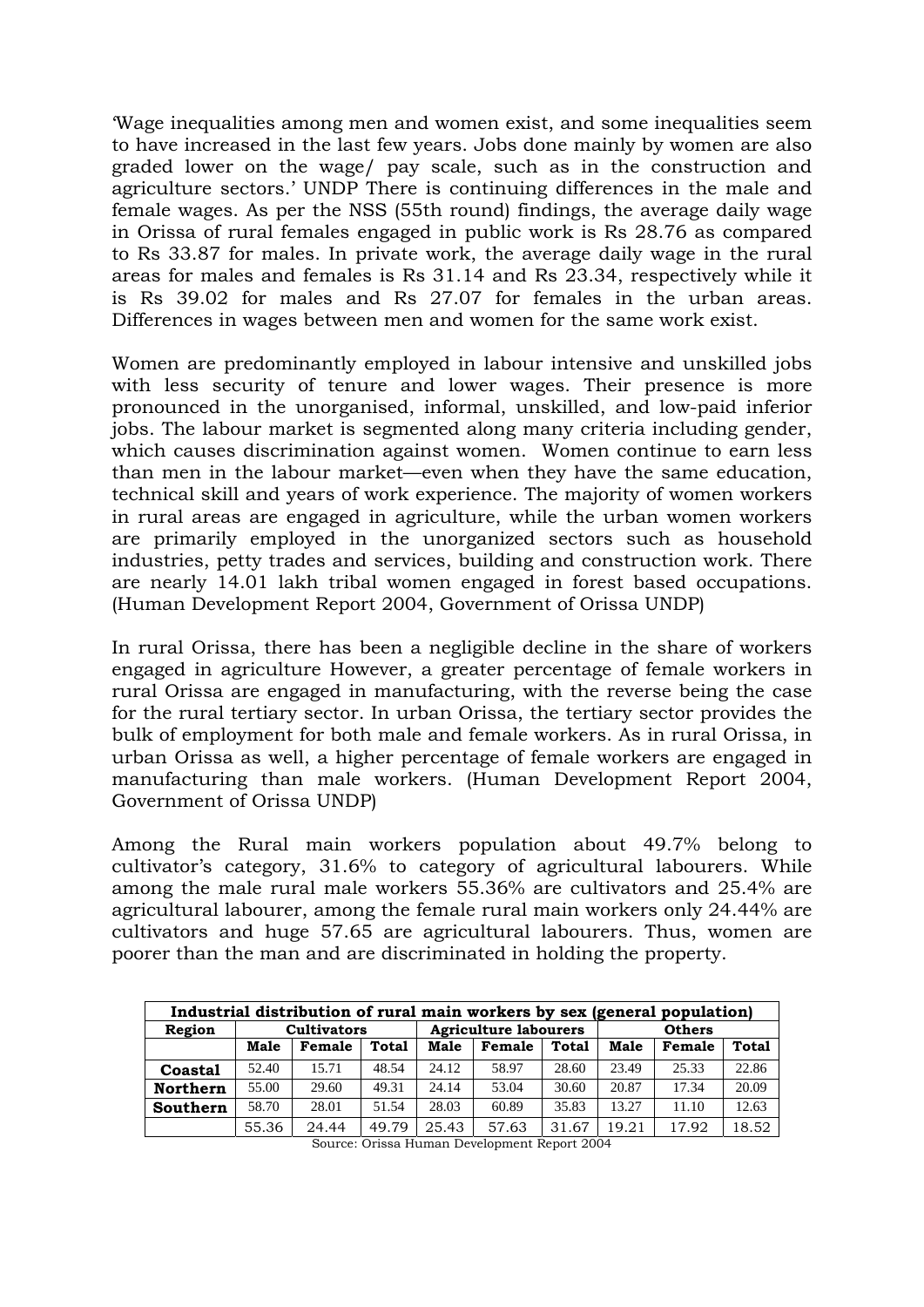'Since rural work is seasonal and intermittent, rural children and their families perennially migrate to urban areas in search of short-term work. When they find it, it is often of the exploitative and hazardous kind'. (Child Labour in India, Howard Brasted, 1996)'Migration is part of active livelihood strategies'. 'There is much higher female labour migration from southern Orissa and Andhra Pradesh as compared to women from Bihar and Uttar Pradesh.' (Migrants, livelihoods, and rights: the relevance of migration in development policies. Social Development Department, Working Paper January 2000 Arjan de Haan)

The entry of multinationals and liberalization of international trade has adversely affected the growth of small-scale industries (SSI) and informal manufacturing sectors, particularly in the sub-sectors of traditional manufacturing firms. This has occurred in both rural and urban areas where large numbers of women are employed. This has been further aggravated by de-reservation of items that were once manufactured exclusively by SSI units. For instance, there has been an all-round decline in cottage industries, such as basket-making, mat-making, and weaving, where many women are employed. Employment generation in this sector has declined from 128,218 in 1990–91 to only 32,782 in 1999– 2000, thus adversely affecting the employment opportunities for women.

|              | Category Wise Number of SSI Units with Employment by end of 2000-01 |                        |                                |                               |                                     |
|--------------|---------------------------------------------------------------------|------------------------|--------------------------------|-------------------------------|-------------------------------------|
| SI.<br>No.   | Category                                                            | No. of<br><b>Units</b> | <b>Employment</b><br>(in nos.) | Per Unit<br><b>Employment</b> | Capital-Labour<br>ratio (Per worker |
|              |                                                                     |                        |                                | (in nos.)                     | investment)                         |
| 1.           | <b>Glass &amp; Ceramics</b>                                         | 5933                   | 104458                         | 17.60                         | 0.191                               |
| 2.           | Food & allied                                                       | 15551                  | 79877                          | 5.14                          | 0.517                               |
| 3.           | <b>Engineering &amp;</b><br>metal                                   | 8000                   | 63658                          | 7.96                          | 0.432                               |
| 4.           | Repairing &<br>servicing                                            | 13380                  | 46167                          | 3.45                          | 0.344                               |
| 5.           | <b>Textiles</b>                                                     | 6403                   | 38443                          | 6.00                          | 0.155                               |
| 6.           | <b>Forest &amp; Wood</b>                                            | 4989                   | 31828                          | 6.38                          | 0.099                               |
| 7            | <b>Miscellaneous</b><br>manufacturing                               | 4878                   | 25109                          | 5.15                          | 0.508                               |
| 8.           | Chemical & allied                                                   | 2299                   | 17830                          | 7.75                          | 0.583                               |
| 9.           | Paper & Paper<br>products                                           | 2072                   | 11873                          | 5.73                          | 0.426                               |
| $\mathbf{1}$ | <b>Rubber &amp; Plastic</b><br>products                             | 1417                   | 8199                           | 5.79                          | 1.039                               |
| $\mathbf{1}$ | Electrical &<br><b>Electronics</b>                                  | 918                    | 6015                           | 6.55                          | 0.598                               |
| 11           | Livestock &<br>leather                                              | 366                    | 2141                           | 5.85                          | 0.244                               |

Source: Orissa Human Development Report 2004

Poor opportunities of employments and primarily dependency marginal work, low level earnings force families to employ children in work. 'Government statistics do not register children in the formal sector, for children are officially banned from it.' (Child Labour in India, Howard Brasted, 1996) In Orissa, as per the Child Labour 'Surveys of 1997, there were altogether 2.15 lakh child labourers in the state working in 1.75 lakh establishments. Out of this, 56.5 per cent were males and 43.5 per cent were females. Female child labourers outnumber male child labourers in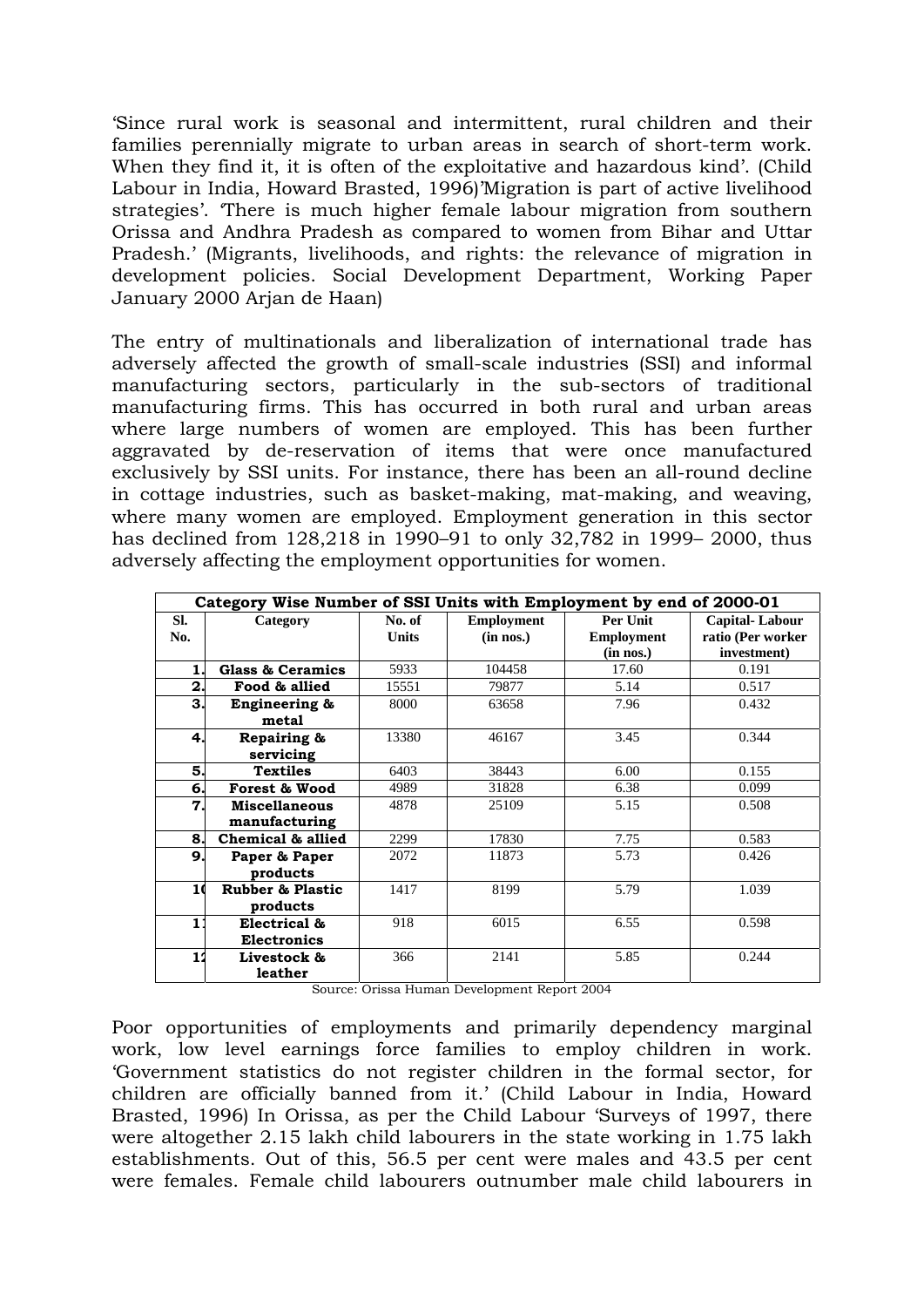Sambalpur, Angul, Jharsuguda, Deogarh, and Keonjhar. Of the total number of child labourers (2.15 lakh), 11 per cent were engaged in hazardous occupations and the rest in non-hazardous occupations'. (Human Development Report 2004, Government of Orissa UNDP)

#### **Migration and labour**

Orissa stands among the major states from where considerably large scale out migration from state occurs both in regular and seasonal forms. The compulsion to migrate emerges from widely prevalent poverty, small size land holdings, insecurity of food, lack of employment opportunities, frequent occurrence of natural calamities etc. 'Migration is part of active livelihood strategies determined by social context, social norms and structures. Household composition, gendered ideologies and social contacts and networks determine who migrates, and who can profit from opportunities arising elsewhere.' (Migrants, livelihoods, and rights: the relevance of migration in development policies. Social Development Department, Working Paper January 2000 Arjan de Haan)

*Food Insecurity Atlas,* p. 82, places Orissa in the category of 'very low' food access mainly due to poor entitlement on account of high incidence of poverty, inadequate employment opportunities in lean seasons, and poor economic access to public distribution of subsidised food grains. Orissa has been put in the category of 'severely food insecure' regions. severe food insecurity in Orissa is primarily due to the presence of a vulnerable rural population with poor livelihood access or livelihood susceptible to natural disasters. (Human Development Report, Orissa 2004, UNDP)

|        | <b>Interstate Migration in Orissa</b> |                      |              |  |  |  |  |  |  |  |  |
|--------|---------------------------------------|----------------------|--------------|--|--|--|--|--|--|--|--|
| Sr.No. | <b>States</b>                         | <b>Out Migration</b> | In migration |  |  |  |  |  |  |  |  |
| 1.     | Andhra Pradesh                        | 68,900               | 55,200       |  |  |  |  |  |  |  |  |
| 2.     | Assam                                 | 100                  | 13,300       |  |  |  |  |  |  |  |  |
| 3.     | Bihar                                 | 41,400               | 2,09,600     |  |  |  |  |  |  |  |  |
| 4.     | Gujarat                               | 700                  | 33,900       |  |  |  |  |  |  |  |  |
| 5.     | Haryana                               | 6,900                | 4,500        |  |  |  |  |  |  |  |  |
| 6.     | Karnataka                             | 5,600                | 15,300       |  |  |  |  |  |  |  |  |
| 7.     | Kerala                                | 26,400               | 200          |  |  |  |  |  |  |  |  |
| 8.     | Madhya Pradesh                        | 1,13,100             | 59,000       |  |  |  |  |  |  |  |  |
| 9.     | Maharastra                            | 1,00,800             | 47,600       |  |  |  |  |  |  |  |  |
| 10.    | Punjab                                | 4,700                | 17,100       |  |  |  |  |  |  |  |  |
| 11.    | Rajasthan                             | 7,300                | 4,900        |  |  |  |  |  |  |  |  |
| 12.    | Tamil Nadu                            | 3,200                | 4,500        |  |  |  |  |  |  |  |  |
| 13.    | <b>Uttar Pradesh</b>                  | 7,000                | 6,800        |  |  |  |  |  |  |  |  |
| 14.    | West Bengal                           | 1,42,000             | 1,56,300     |  |  |  |  |  |  |  |  |
|        | Total                                 | 5,41,800             | 7,07,600     |  |  |  |  |  |  |  |  |

NSS Report No. 470: migration in India 1999-2000

| <b>Migration in Orissa from countries</b> |                  |              |  |  |  |  |  |  |  |
|-------------------------------------------|------------------|--------------|--|--|--|--|--|--|--|
| Sr.No.                                    | <b>Countries</b> | In migration |  |  |  |  |  |  |  |
|                                           | Bangladesh       | 19.200       |  |  |  |  |  |  |  |
|                                           | Nepal            | 1.000        |  |  |  |  |  |  |  |
|                                           | Pakistan         |              |  |  |  |  |  |  |  |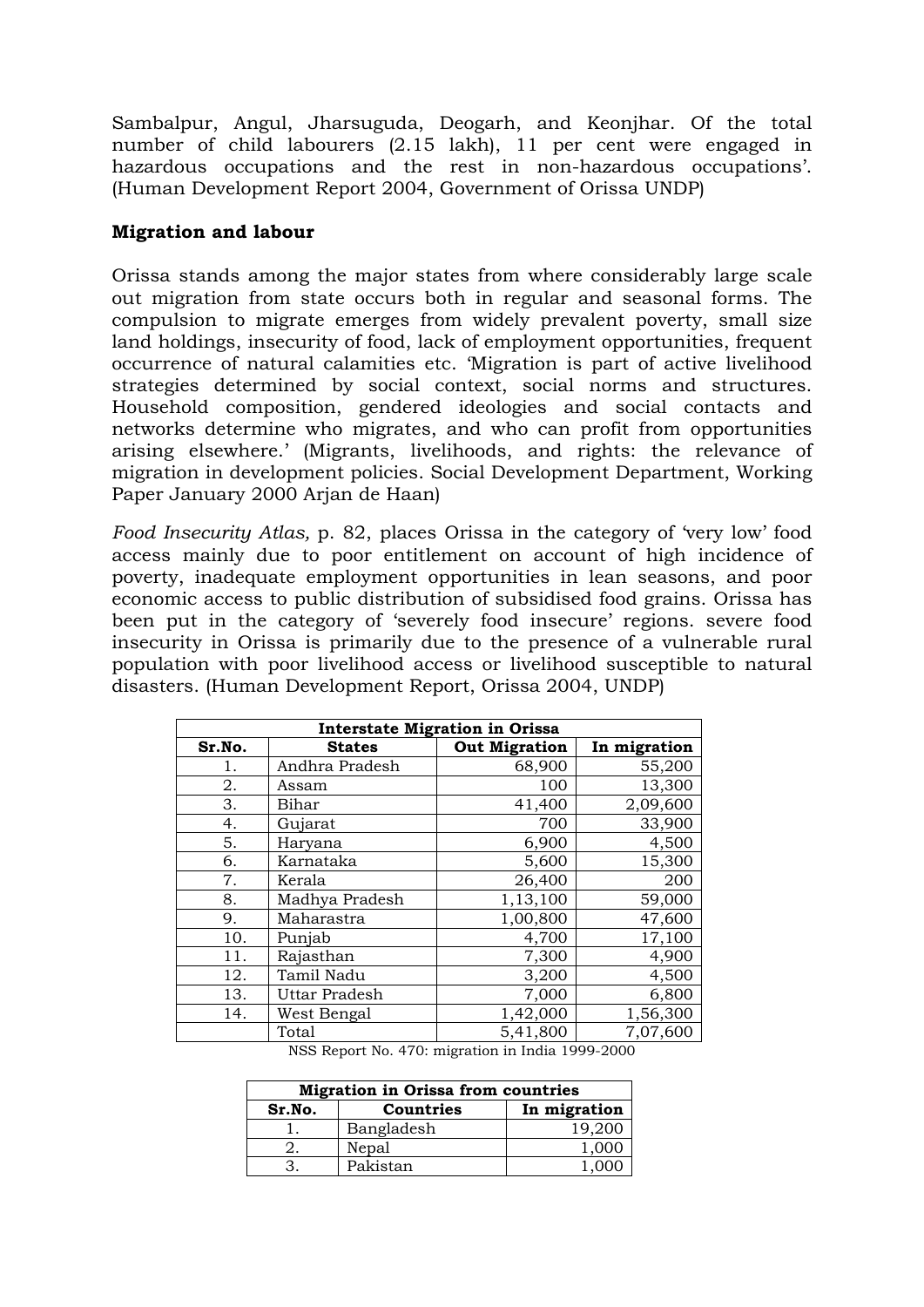| Bhutan             |  |
|--------------------|--|
| Other Asian count. |  |
| Other countries    |  |
| Total              |  |

NSS Report No. 470: migration in India 1999-2000

In migration to Orissa is higher as compared to out migration due to the employment opportunities in higher ladder which, are mostly taken up by the incoming population. The employment opportunities at the upper and medium ladders fall out of hands of locals due to poor educational level and standards in the state. This further forces the people of state to migrate in search of low level manual work. Action Aid on the basis of a micro study of migration from Balangir noted approximately one lakh workers, migrate each year to the brick kilns of Hyderabad, in periods wherein livelihood options were unavailable. Nuapada district, bordering the state of Chattisgarh is largely rural, drought prone, has meagre resources, poor public health facilities, low literacy and a considerable scheduled caste and scheduled tribe population. A considerable proportion of the adults are marginal workers or agricultural labourers and many of these migrate to Raipur in Chattisgarh, the industrial towns of Andhra Pradesh, Maharastra, Gujarat and Uttar Pradesh during the lean season for earning their livelihood. In the villages of Komna Block where a community based rain water harvesting project is being executed by UNDP it was found that about a 1000 adults migrated during the lean season of 2000. (Sources: Interviews by RETA team, Action Aid Report 2001, NATSAP Report).

|                 |                 |                   |                   |             | Literacy rates among SC/ST in Orissa with Percent in total population |             |             |
|-----------------|-----------------|-------------------|-------------------|-------------|-----------------------------------------------------------------------|-------------|-------------|
| S.              | <b>District</b> | Literacy          | Literacy          | Literacy    | Population                                                            | Literacy    | Population  |
| No.             |                 | <b>Total 1991</b> | <b>Total 2001</b> | $(1991)$ SC | in $%$ (SC)                                                           | $(1991)$ ST | in $%$ (ST) |
| 1.              | Angul           | 51.53             | 69.40             | 35.88       | 16.82                                                                 | 25.77       | 11.68       |
| 2.              | Balangir        | 38.63             | 54.93             | 33.23       | 15.39                                                                 | 24.86       | 22.06       |
| 3.              | Balasore        | 57.64             | 70.94             | 40.47       | 18.57                                                                 | 18.91       | 10.57       |
| 4.              | Baragarh        | 47.65             | 64.13             | 35.68       | 18.44                                                                 | 30.85       | 19.56       |
| 5.              | Bhadrak         | 60.54             | 74.64             | 39.19       | 21.71                                                                 | 12.87       | 1.69        |
| 6.              | Baudh           | 40.98             | 58.43             | 29.74       | 19.64                                                                 | 28.88       | 12.92       |
| 7.              | Cuttack         | 65.46             | 76.13             | 45.39       | 18.19                                                                 | 21.03       | 3.49        |
| 8.              | Deogarh         | 44.45             | 60.78             | 34.06       | 14.60                                                                 | 27.47       | 33.31       |
| 9.              | Dhenkanal       | 54.91             | 70.01             | 34.98       | 16.03                                                                 | 22.40       | 12.68       |
| 10              | Gajapati        | 29.37             | 41.73             | 21.74       | 8.77                                                                  | 15.88       | 47.88       |
| 11              | Ganjam          | 46.72             | 62.94             | 28.01       | 17.91                                                                 | 19.98       | 2.93        |
| 12 <sub>1</sub> | Jagatsinghpur   | 65.77             | 79.61             | 47.87       | 21.72                                                                 | 27.87       | 0.61        |
| 13 <sub>l</sub> | Jajapur         | 58                | 72.19             | 35.53       | 22.87                                                                 | 16.04       | 7.40        |
| 14.             | Jharsuguda      | 52.73             | 71.47             | 42,15       | 17.15                                                                 | 34.87       | 31.88       |
|                 | 15 Kalahandi    | 31.08             | 46.20             | 28.20       | 17.01                                                                 | 18.50       | 28.88       |
|                 | 16. Kandhamal   | 37.23             | 52.95             | 34.51       | 18.21                                                                 | 27.49       | 51.51       |
| 17              | Kendrapara      | 63.61             | 77.33             | 41.77       | 19.83                                                                 | 16.86       | 0.4         |
|                 | 18. Keonjhar    | 44.73             | 59.75             | 63.67       | 11.49                                                                 | 24.89       | 44.52       |
| 19.             | Khordha         | 67.72             | 80.19             | 47.46       | 13.62                                                                 | 28.11       | 5.14        |
|                 | 20 Korapat      | 24.64             | 36.2              | 20.18       | 13.41                                                                 | 8.34        | 50.67       |
| 21              | Malkangiri      | 20.04             | 31.26             | 33.67       | 19.96                                                                 | 6.77        | 58.36       |
|                 | 22. Mayurbhanj  | 37.88             | 52.43             | 37.79       | 6.99                                                                  | 24.1        | 57.87       |
| 23.             | Nabarangpur     | 18.62             | 34.26             | 23.38       | 15.09                                                                 | 9.66        | 55.27       |
| 24              | Nayagarh        | 57.2              | 71.02             | 40.17       | 13.78                                                                 | 32.05       | 5.96        |
| 25.             | Nuapada         | 27.54             | 42.29             | 25.44       | 13.09                                                                 | 18.49       | 35.95       |
| 26.             | Puri            | 63.30             | 78.40             | 42.51       | 18.56                                                                 | 38.94       | 0.27        |
| 27              | Rayagarh        | 26.01             | 25.61             | 21.46       | 14.28                                                                 | 10.39       | 56.04       |
|                 | 28. Sambalpur   | 51.52             | 67.01             | 41.44       | 17.07                                                                 | 32.06       | 35.08       |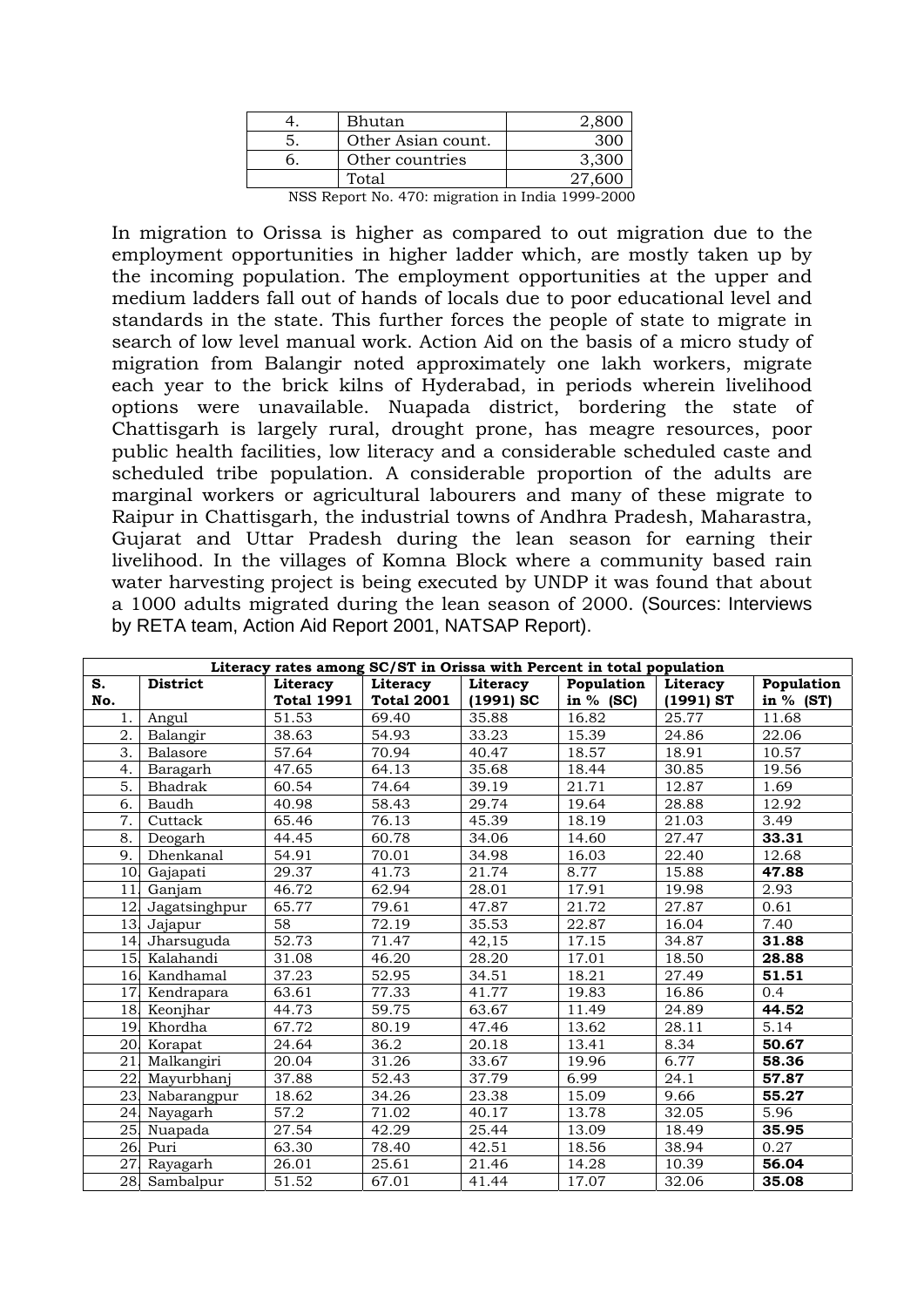| 29. | sonepur                      | $\sim$<br>$\sim$<br>$\sim$<br>r∠.∪∠ | $\sim$<br>64<br>r.U.                      | 207<br><b>J</b> 4.1 | ററ<br>44.11 | $\sim$<br>42.'<br>$\sim$ | $\Gamma$<br>$\sim$<br>9.50 |
|-----|------------------------------|-------------------------------------|-------------------------------------------|---------------------|-------------|--------------------------|----------------------------|
| 30. | 1dergark<br>--<br>ici gai ii | $\sim$<br>$\sim$ $\sim$<br>しム・フ     | $\sim$ $\sim$<br>$\cap$<br>$h -$<br>00.44 | 43.86               | 8.78        | $\sim$<br>.34            | 50<br>74                   |
|     |                              |                                     | $\sim$                                    | 0.001               | $\sim$      | <b>TIMED</b>             |                            |

Human development report Orissa 2004- Govt. of Orissa- UNDP.

In rural Orissa, there has been a negligible decline in the share of workers engaged in agriculture. The extent of rural non-farm employment opportunities, constitute only 12.63 per cent of rural main workers in southern Orissa. (Human Development Report, Orissa 2004, UNDP) A greater percentage of female workers in rural Orissa are engaged in manufacturing, with the reverse being the case for the rural tertiary sector. In urban Orissa, the tertiary sector provides the bulk of employment for both male and female workers. As in rural Orissa, in urban Orissa as well, a higher percentage of female workers are engaged in manufacturing than male workers. The degree of casual employment is greater in the case of female workers than male workers. This is particularly true of urban Orissa where nearly half of the male workers are engaged in regular wage/salary employment— something that provides maximum livelihood security. In rural Orissa as well, the percentage of male workers with regular employment is greater than it is in the case of female workers. There are nearly 14.01 lakh tribal women engaged in forest based occupations. (Human Development Report, Orissa 2004, UNDP)

Women are predominantly employed in labour intensive and unskilled jobs with less security of tenure and lower wages. Their presence is more pronounced in the unorganised, informal, unskilled, and low-paid inferior jobs. Women continue to earn less than men in the labour market—even when they have the same education, technical skill and years of work experience. The majority of women workers in rural areas are engaged in agriculture, while the urban women workers are primarily employed in the unorganized sectors such as household industries, petty trades and services, building and construction work. (Human Development Report, Orissa 2004, UNDP)

According to the 1991 census, only 27.28 per cent of the total workers in Orissa are women. The main workers and marginal female workers constitute 58.2 per cent and 41.8 per cent of the total female workers respectively. The unorganised primary sector employs as much as 82.7 per cent of the total female workers. Around 5.2 per cent of the female main workers are engaged in household industries while other sectors of the economy provide employment to 12.1 per cent of female main workers. Women play an important role in agriculture, animal husbandry, and other related activities. (Human Development Report, Orissa 2004, UNDP) Women agriculture workers generally participate in all operations except ploughing. A larger number of female workers are also engaged in marginal occupations such as collection of fish, fuel-wood, cow dung, tailoring, and weaving (Government of Orissa 2001).

As per the NSS (55th round) findings, the average daily wage in Orissa of rural females engaged in public work is Rs 28.76 as compared to Rs 33.87 for males. In private work, the average daily wage in the rural areas for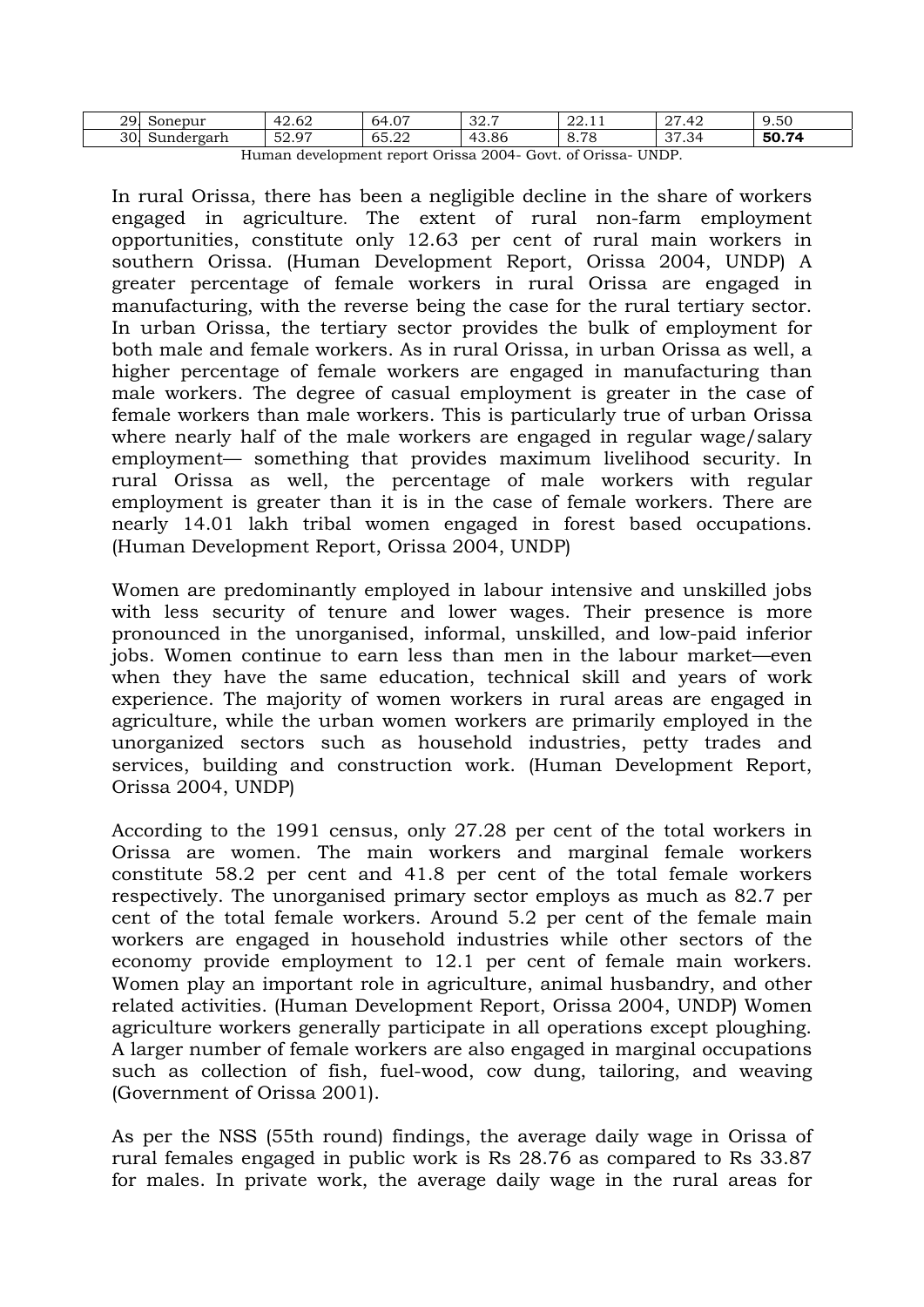males and females is Rs 31.14 and Rs 23.34, respectively while it is Rs 39.02 for males and Rs 27.07 for females in the urban areas. (Human Development Report, Orissa 2004, UNDP)

The poor the socially marginalized and calamity affected communities and families, account for the maximum portion of the migrants. 'It is estimated that 80,000 to100,000 people from drought prone areas migrated for food. (Sources: Interviews by RETA team, Action Aid Report 2001, NATSAP Report). As result of increased impoverishment and burden in their family due to The cyclone in 1999 a large number of women left their homes to fend for themselves and some of them ended in sex-work(Prostitution as Livelihood 'Work' or 'Crime'? [Geetanjali Gangoli\)](mailto:ggangoli@hotmail.com)

| District-wise Schedule caste and tribe Population in Orissa<br>(% of total population) |                 |                    |           |       |  |  |  |  |  |
|----------------------------------------------------------------------------------------|-----------------|--------------------|-----------|-------|--|--|--|--|--|
| S. No.                                                                                 | <b>District</b> | <b>SC</b>          | <b>ST</b> | Total |  |  |  |  |  |
| 1.                                                                                     | Angul           | 16.82              | 11.68     | 28.5  |  |  |  |  |  |
| 2.                                                                                     | Balangir        | 15.39              | 22.06     | 37.45 |  |  |  |  |  |
| 3.                                                                                     | Balasore        | 18.57              | 10.57     | 29.14 |  |  |  |  |  |
| 4.                                                                                     | Baragarh        | 18.44              | 19.56     | 38    |  |  |  |  |  |
| 5.                                                                                     | <b>Bhadrak</b>  | 21.71              | 1.69      | 23.4  |  |  |  |  |  |
| $\overline{6}$ .                                                                       | Baudh           | 19.64              | 12.92     | 32.56 |  |  |  |  |  |
| 7.                                                                                     | Cuttack         | 18.19              | 3.49      | 21.68 |  |  |  |  |  |
| 8.                                                                                     | Deogarh         | 14.60              | 33.31     | 47.91 |  |  |  |  |  |
| 9.                                                                                     | Dhenkanal       | 16.03              | 12.68     | 28.71 |  |  |  |  |  |
| 10.                                                                                    | Gajapati        | 8.77               | 47.88     | 47.88 |  |  |  |  |  |
| 11.                                                                                    | Ganjam          | 17.91              | 2.93      | 20.84 |  |  |  |  |  |
| 12.                                                                                    | Jagatsinghpur   | 21.72              | 0.61      | 22.33 |  |  |  |  |  |
| 13.                                                                                    | Jajapur         | 22.87              | 7.40      | 30.27 |  |  |  |  |  |
| 14.                                                                                    | Jharsuguda      | $\overline{17.15}$ | 31.88     | 48.89 |  |  |  |  |  |
| 15.                                                                                    | Kalahandi       | 17.01              | 28.88     | 45.89 |  |  |  |  |  |
| 16.                                                                                    | Kandhamal       | 18.21              | 51.51     | 69.72 |  |  |  |  |  |
| 17.                                                                                    | Kendrapara      | 19.83              | 0.4       | 20.23 |  |  |  |  |  |
| 18.                                                                                    | Keonjhar        | 11.49              | 44.52     | 56.01 |  |  |  |  |  |
| 19.                                                                                    | Khordha         | 13.62              | 5.14      | 18.76 |  |  |  |  |  |
| 20.                                                                                    | Korapat         | 13.41              | 50.67     | 64.29 |  |  |  |  |  |
| 21.                                                                                    | Malkangiri      | 19.96              | 58.36     | 78.32 |  |  |  |  |  |
| 22.                                                                                    | Mayurbhanj      | 6.99               | 57.87     | 64.86 |  |  |  |  |  |
| 23.                                                                                    | Nabarangpur     | 15.09              | 55.27     | 70.36 |  |  |  |  |  |
| 24.                                                                                    | Nayagarh        | 13.78              | 5.96      | 19.74 |  |  |  |  |  |
| 25.                                                                                    | Nuapada         | 13.09              | 35.95     | 49.04 |  |  |  |  |  |
| 26.                                                                                    | Puri            | 18.56              | 0.27      | 18.83 |  |  |  |  |  |
| 27.                                                                                    | Rayagarh        | 14.28              | 56.04     | 70.32 |  |  |  |  |  |
| 28.                                                                                    | Sambalpur       | 17.07              | 35.08     | 52.15 |  |  |  |  |  |
| 29.                                                                                    | Sonepur         | 22.11              | 9.50      | 31.61 |  |  |  |  |  |
| 30.                                                                                    | Sundergarh      | 8.78               | 50.74     | 59.52 |  |  |  |  |  |

Human development report Orissa 2004- Govt. of Orissa- UNDP.

A process of migration, has only grown stronger over the times and now each village of affected area there have grown networks of labor contractors often without licenses.' (Sources: Interviews by RETA team, Action Aid Report 2001, NATSAP Report).

The phenomenon of feminization of labour and migration also had also increased in the state with there being continuous increase in the numbers of migrating women. The better visibility of women in state is actually due to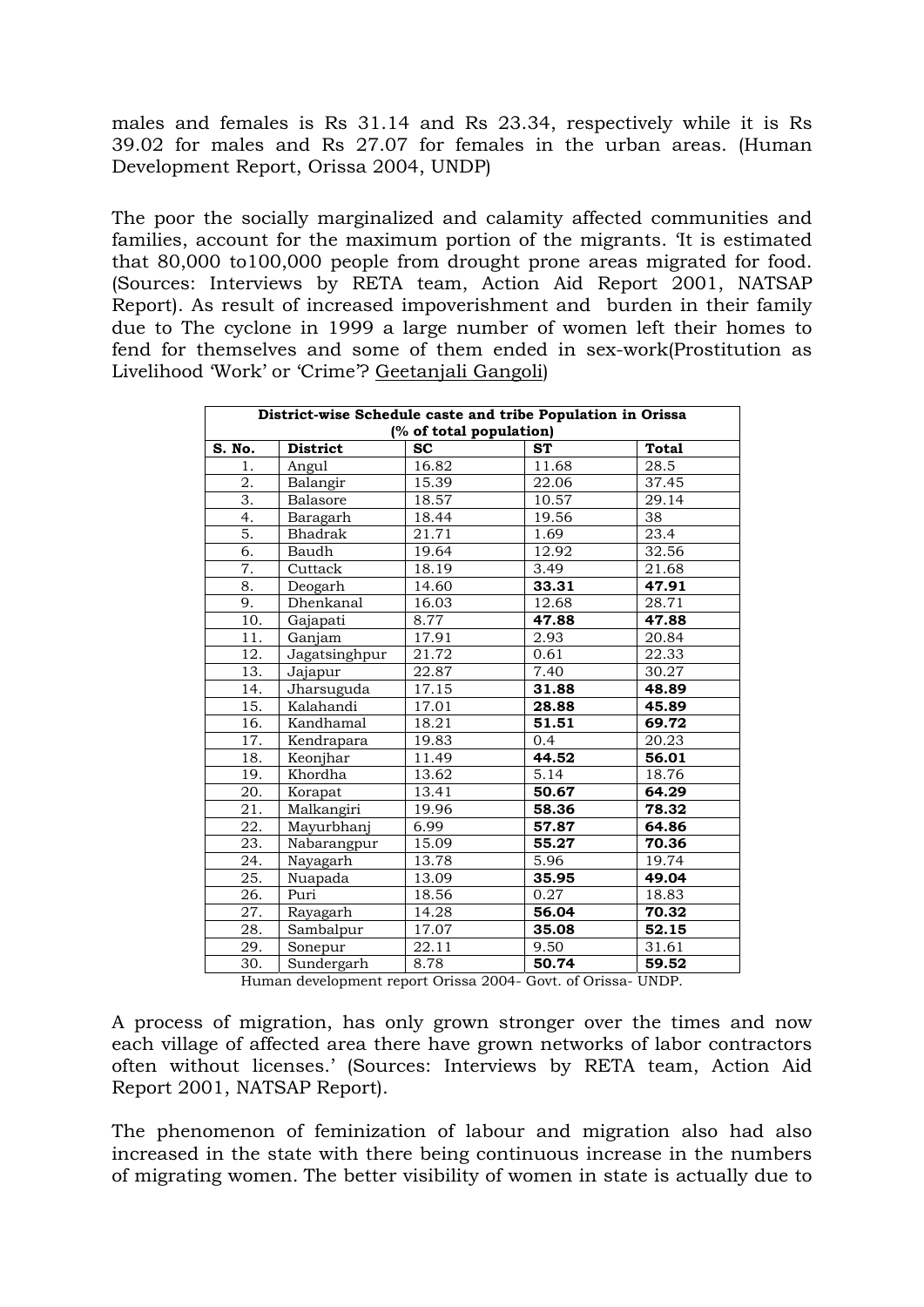grinding poverty rather than a sign of their empowerment. These visible and working women always remain a mere cheap work force and source of exploitation and are no where involved in the process of decision making. Working more than 16 hours in keeping house, agricultural jobs or as daily wagers their earnings are equal with males. Similarly children too are subject to long hours of work and are able to earn about only half that of adult males. (Female Foeticide, SV). 'There is much higher female labour migration by women from southern Orissa and Andhra Pradesh as compared to women from Bihar and Uttar Pradesh.' (Migrants, livelihoods, and rights: the relevance of migration in development policies, Social Development Department, Working Paper January 2000, Arjan de Haan). Girls from the tribal areas of Orissa are being brought through private recruiting agencies and Christian voluntary organizations to be employed as maids in Delhi households Ravi Srivastava (2003),. Domestic work is the most highly demanded occupation for women in many countries (Migrants, livelihoods, and rights: the relevance of migration in development policies. Social Development Department, Working Paper January 2000, Arjan de Haan)

There is an increase in marital migration Veena Thadani and Michael Todaro (1984) migration for better marital prospects. Sending daughters to far away marital homes can be a household strategy to escape dowry, achieve marriage for the daughter and smooth consumption for the remaining members of the household (Kaur, 2004). Today it is difficult to differentiate trafficking in its first part from wilful migration. For coerced marriage girls from Orissa are taken to Bihar, Uttar Pradesh, Haryana and Punjab. Women and girls from the state are trafficked to Haryana and Punjab for domestic work, bonded labour like condition and slavery, and to fill the shortage of brides. Girls from Orissa are also trafficked for labour purposes in brick kilns, and construction work who are subjected to all sort of physical, economical, moral exploitation including sexual and prostitution. (Female Foeticide SV)

There are also considerably large number of children migrating with families and other wise in search of labour. 'Government statistics do not register children in the formal sector, for children are officially banned from it.' (Child Labour in India, Howard Brasted, 1996) The magnitude of child labour is very high in Orissa. Most of the child labourers belong to SC, ST, and Other Backward Castes (OBC). This is caused by poverty and low social background. In Orissa, it is supply rather than demand that determines the number of child labourers in the state. In Orissa, as per the Child Labour Surveys of 1997, there were altogether 2.15 lakh child labourers in the state working in 1.75 lakh establishments. Out of this, 56.5 per cent were males and 43.5 per cent were females. Female child labourers outnumber male child labourers in Sambalpur, Angul, Jharsuguda, Deogarh, and Keonjhar. Of the total number of child labourers (2.15 lakh), 11 per cent were engaged in hazardous occupations and the rest in non-hazardous occupations. Under the National Child Labour Project, till December 2002 only about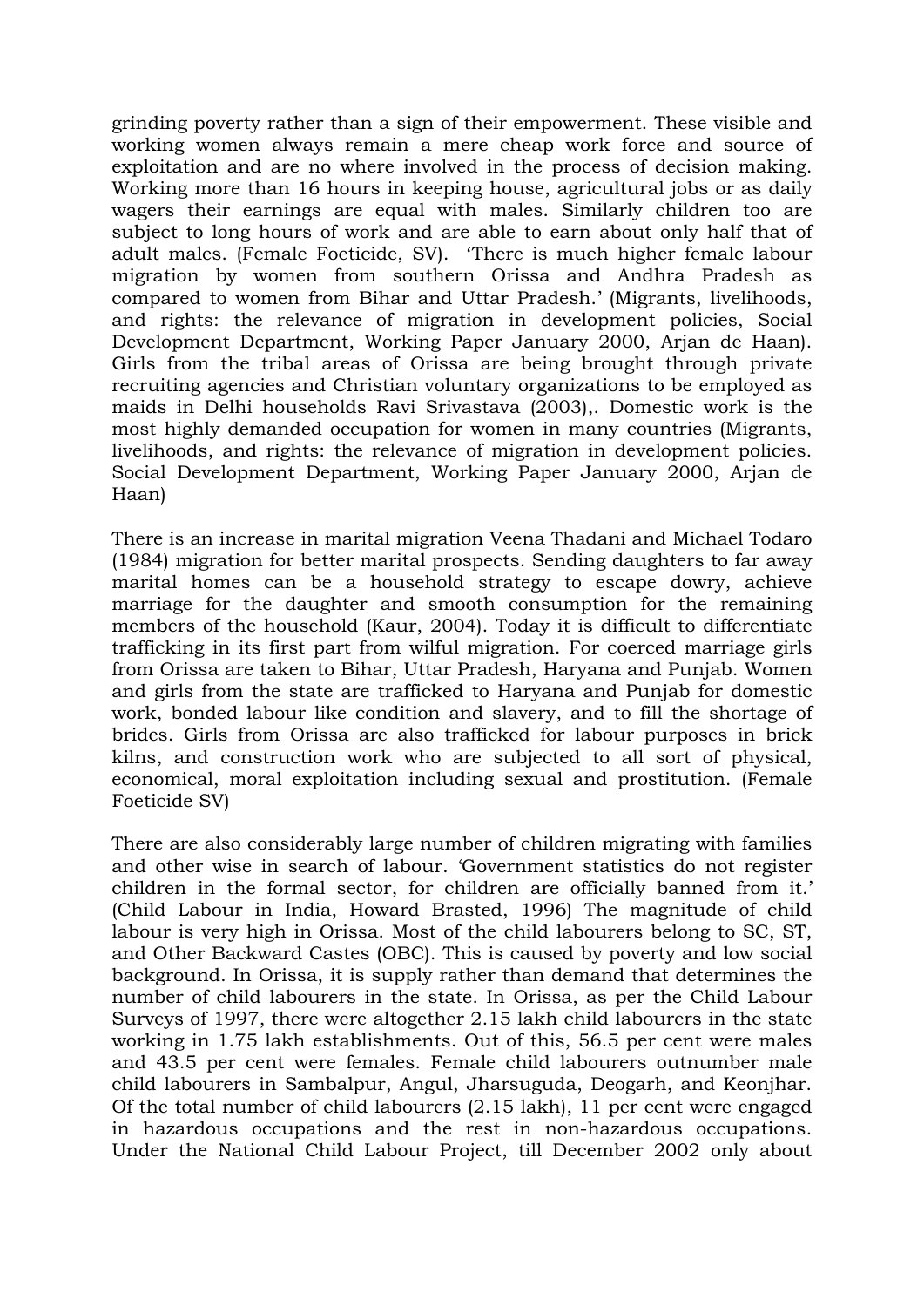17.5 per cent of child labourers in the state were admitted to special learning centres. (Human Development Report, Orissa 2004, UNDP)

Since rural work is seasonal and intermittent, rural children and their families perennially migrate to urban areas in search of short-term work. When they find it, it is often of the exploitative and hazardous kind. (Child Labour in India, Howard Brasted, 1996). Migrants willingly accept conditions of work that are severe and wages are very low. For months they may agree to labour only for broken rice or 'kanki'. The safety measures in such unaccounted migration are abysmal and cases of missing people and death are high. ' (Sources: Interviews by RETA team, Action Aid Report 2001 and NATSAP Report).

In the villages of Komna Block where about a 1000 adults migrated during the lean season of 2000. The Family Health Awareness Campaign (FHAC) in 2000 reported 1263 cases of RTI/STI in this district. In comparison 3715 cases were reported for the neighbouring district - Balangir and as many as 6996 cases were reported for the coastal district Balasore.

According to a recent study on Migration and Knowledge, Awareness, Beliefs and Practices conducted in Ganjam and Gajapati districts by Lepra India, 32.04 percent of the respondents visited female sex workers (FSWs) once every week; 9.71 per cent visited FSWs daily; 32.04 percent had sexual encounters whenever they got an opportunity. Treatment for sexually transmitted infections and other health problems is not undertaken for most migrants' spouses in Ganjam because the men are absent. Indo-Asian News Service]. HIV/AIDS similarly is one of the concerns in discussions about migrants, as sexually transmitted diseases spread more rapidly if populations are more mobile (Migrants, livelihoods, and rights: the relevance of migration in development policies. Social Development Department. Working Paper January 2000 Arjan de Haan)

#### **Education**

Education is both an indicator and an instrument of development. Despite 15 percentage increase in overall literacy rate between 1991(49.09) and 2001 (63.61), Orissa still ranks a lowly 24th among 35 states/Union Territories (2001 Census). Adult literacy rate (52.83 per cent) in 2001 was lower than the total literacy rate, both in rural and urban areas.

Though the gender, caste and regional disparities in literacy have decreased between 2001 over 1991, there still exists, significant gender and regional disparities in the state. There is also significant disparity between rural and urban Orissa in the literacy rates at 60.44 per cent and 80.95 per cent, respectively. Adult literacy is also greater in urban Orissa than in rural Orissa.

| Literacy rates among SC/ST in Orissa |          |               |               |           |           |  |  |  |
|--------------------------------------|----------|---------------|---------------|-----------|-----------|--|--|--|
| S. No.                               | District | Total<br>1991 | Total<br>2001 | SC (1991) | ST (1991) |  |  |  |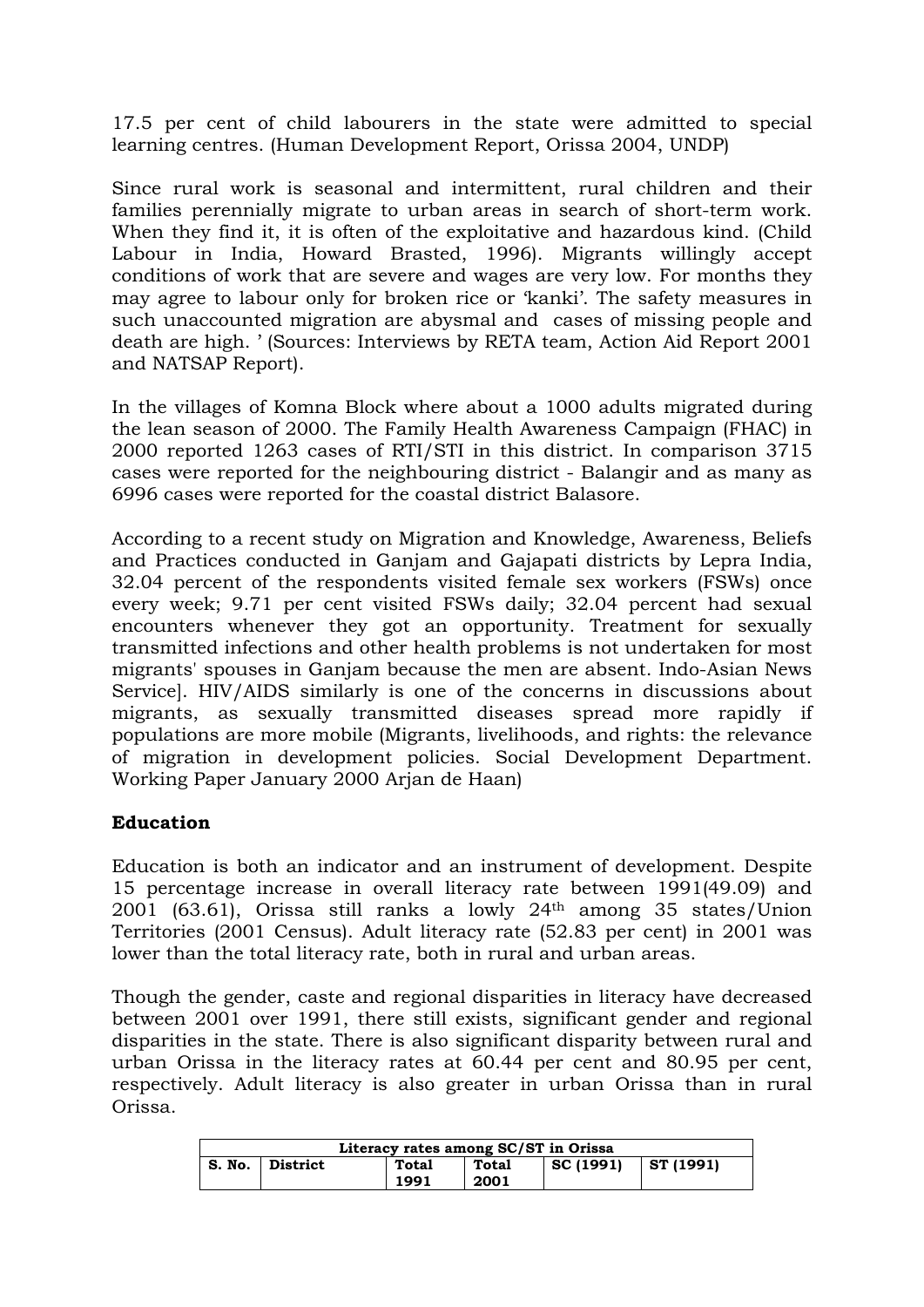| 31. | Angul           | 51.53 | 69.40 | 35.88 | 25.77 |
|-----|-----------------|-------|-------|-------|-------|
| 32. | Balangir        | 38.63 | 54.93 | 33.23 | 24.86 |
| 33. | <b>Balasore</b> | 57.64 | 70.94 | 40.47 | 18.91 |
| 34. | Baragarh        | 47.65 | 64.13 | 35.68 | 30.85 |
| 35. | Bhadrak         | 60.54 | 74.64 | 39.19 | 12.87 |
| 36. | Baudh           | 40.98 | 58.43 | 29.74 | 28.88 |
| 37. | Cuttack         | 65.46 | 76.13 | 45.39 | 21.03 |
| 38. | Deogarh         | 44.45 | 60.78 | 34.06 | 27.47 |
| 39. | Dhenkanal       | 54.91 | 70.01 | 34.98 | 22.40 |
| 40. | Gajapati        | 29.37 | 41.73 | 21.74 | 15.88 |
| 41. | Ganjam          | 46.72 | 62.94 | 28.01 | 19.98 |
| 42. | Jagatsinghpur   | 65.77 | 79.61 | 47.87 | 27.87 |
| 43. | Jajapur         | 58    | 72.19 | 35.53 | 16.04 |
| 44. | Jharsuguda      | 52.73 | 71.47 | 42,15 | 34.87 |
| 45. | Kalahandi       | 31.08 | 46.20 | 28.20 | 18.50 |
| 46. | Kandhamal       | 37.23 | 52.95 | 34.51 | 27.49 |
| 47. | Kendrapara      | 63.61 | 77.33 | 41.77 | 16.86 |
| 48. | Keonjhar        | 44.73 | 59.75 | 63.67 | 24.89 |
| 49. | Khordha         | 67.72 | 80.19 | 47.46 | 28.11 |
| 50. | Korapat         | 24.64 | 36.2  | 20.18 | 8.34  |
| 51. | Malkangiri      | 20.04 | 31.26 | 33.67 | 6.77  |
| 52. | Mayurbhanj      | 37.88 | 52.43 | 37.79 | 24.1  |
| 53. | Nabarangpur     | 18.62 | 34.26 | 23.38 | 9.66  |
| 54. | Nayagarh        | 57.2  | 71.02 | 40.17 | 32.05 |
| 55. | Nuapada         | 27.54 | 42.29 | 25.44 | 18.49 |
| 56. | Puri            | 63.30 | 78.40 | 42.51 | 38.94 |
| 57. | Rayagarh        | 26.01 | 25.61 | 21.46 | 10.39 |
| 58. | Sambalpur       | 51.52 | 67.01 | 41.44 | 32.06 |
| 59. | Sonepur         | 42.62 | 64.07 | 32.7  | 27.42 |
| 60. | Sundergarh      | 52.97 | 65.22 | 43.86 | 37.34 |
|     |                 |       |       |       |       |

Human development report Orissa 2004- Govt. of Orissa- UNDP.

The overall literacy rate is the highest (80.19 per cent) in Khordha district and the lowest (31.26 per cent) in Malkangiri district. Adult literacy rate was highest being in Puri district (69.07 per cent) and the lowest in Koraput district (22.59 per cent). Male literacy rate is the highest (88.96 per cent) in Jagatsinghpur district and the lowest (41.21 per cent) in Malkangiri district. Female literacy rate is the highest (71.06 per cent) in Khordha district and the lowest (21.02 per cent) in Nabarangpur district. Thus, both male and female literacy rates are the lowest in the backward southern region of the state.

The gender disparity in Orissa's literacy rate in 2001 was 0.4901. The disparity in gross enrolment is more pronounced at the upper primary level (0.18) for year 2003-04 than at the primary level (0.10) for same year. The disparity is much less in the developed coastal districts (such as Khordha, Cuttack, and Jagatsinghpur), whereas it is quite high in the backward districts (such as Kalahandi, Nuapada, and Nabarangpur), mostly in the KBK region. The gender disparity in adult literacy rate is more pronounced in the rural areas as compared to the urban areas. (Human Development Report 2004, Government of Orissa, UNDP)

In the KBK (Kalahandi, Nuapada, Balangir, Sonepur, Korapat, Malkangiri, Nabarangpur, and Rayagada) districts, excluding Balangir and Sonepur, the literacy rate is less than 50 per cent. The situation has improved in other tribal districts such as Keonjhar and Mayurbhanj, where the literacy rate is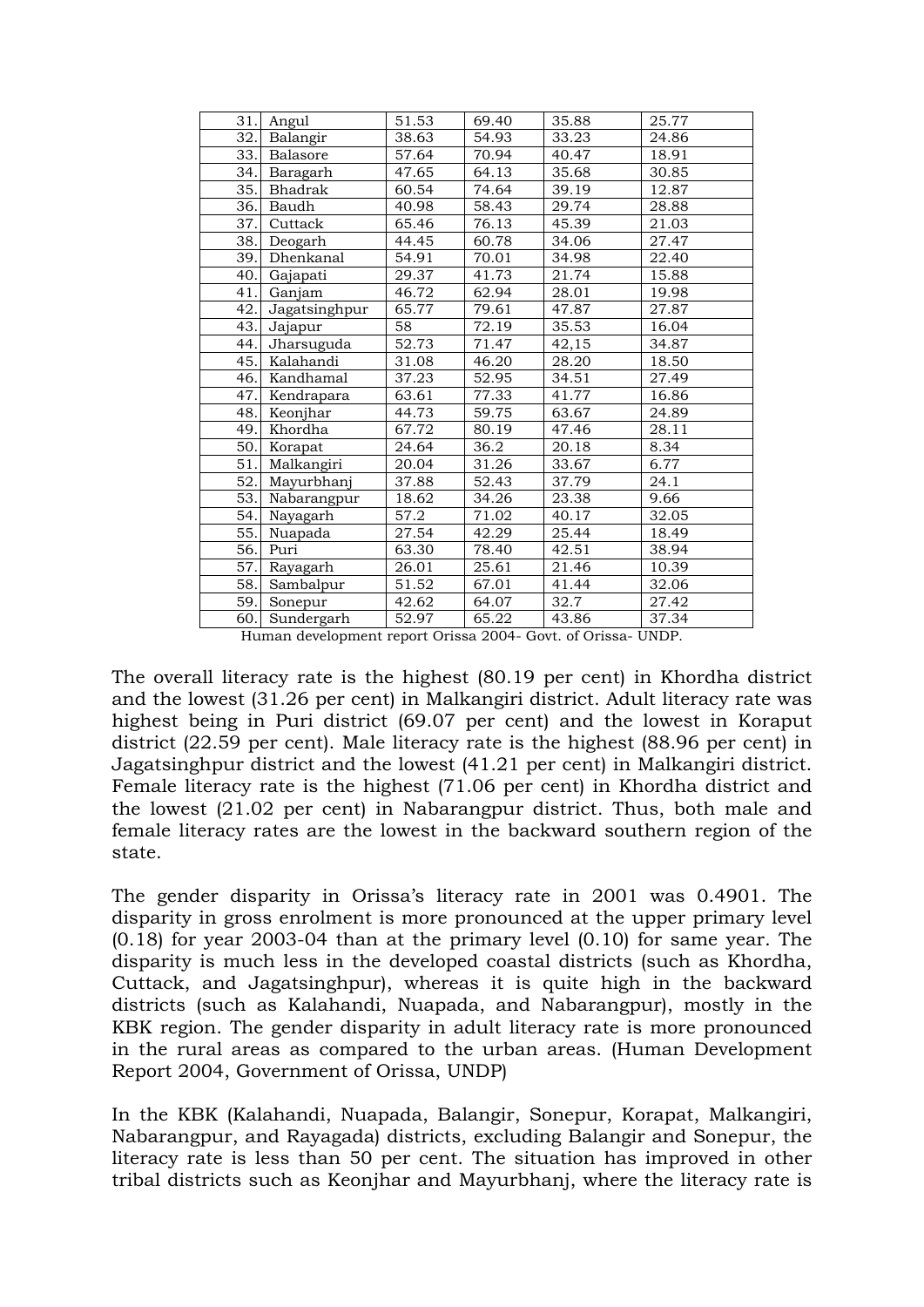above 50 per cent. In the tribal district of Sundergarh, the literacy rate at 65.22 per cent is higher than the overall literacy rate of the state at 63.61 per cent. (Human Development Report 2004, Government of Orissa, UNDP)

|                  | District wise Literacy rates in Orissa |       |        |                    |           |       |        |        |           |  |  |
|------------------|----------------------------------------|-------|--------|--------------------|-----------|-------|--------|--------|-----------|--|--|
| Sr.No            | <b>District</b>                        |       |        | 1991               |           |       |        | 2001   |           |  |  |
|                  |                                        | Male  | Female | Person             | Gender    | Male  | Female | Person | Gender    |  |  |
|                  |                                        |       |        |                    | Disparity |       |        |        | Disparity |  |  |
| 1.               | Balasore                               | 71.23 | 43.40  | 57.64              | 0.6412    | 81.75 | 59.57  | 70.94  | 0.3723    |  |  |
| 2.               | <b>Bhadrak</b>                         | 74.62 | 46.35  | 60.54              | 0.6099    | 85.44 | 63.62  | 74.64  | 0.3430    |  |  |
| $\overline{3}$ . | Balangir                               | 55.64 | 21.30  | 38.63              | 1.6122    | 70.36 | 39.27  | 54.93  | 0.7917    |  |  |
| 4.               | Sonepur                                | 61.48 | 23.38  | 42.62              | 1.6296    | 80.30 | 47.28  | 64.07  | 0.6984    |  |  |
| 5.               | Cuttack                                | 77.41 | 52.44  | 65.46              | 0.4762    | 85.46 | 66.19  | 76.13  | 0.2911    |  |  |
| 6.               | Jagatsinghpur                          | 78.27 | 53.05  | 65.77              | 0.4754    | 88.96 | 69.94  | 79.61  | 0.2719    |  |  |
| 7.               | Jajapur                                | 70.50 | 45.29  | 58.00              | 0.5566    | 82.69 | 61.45  | 72.19  | 0.3456    |  |  |
| 8.               | Kendrapara                             | 76.82 | 50.67  | 63.61              | 0.5161    | 87.62 | 67.29  | 77.33  | 0.3021    |  |  |
| 9.               | Dhenkanal                              | 68.80 | 40.33  | 54.91              | 0.7059    | 81.31 | 58.55  | 70.11  | 0.3887    |  |  |
| 10.              | Angul                                  | 67.66 | 34.32  | 51.53              | 0.9714    | 82.02 | 56.01  | 69.40  | 0.4644    |  |  |
| 11.              | Ganjam                                 | 63.88 | 29.87  | 46.72              | 1.1386    | 78.39 | 47.70  | 62.94  | 0.6434    |  |  |
| 12.              | Gajapati                               | 41.76 | 17.44  | 29.37              | 1.3945    | 55.14 | 28.91  | 41.73  | 0.9073    |  |  |
| 13.              | Kalahandi                              | 46.85 | 15.28  | 31.08              | 2.0661    | 62.88 | 29.56  | 46.20  | 1.1272    |  |  |
| 14.              | Nuapada                                | 42.31 | 12.78  | 27.52              | 2.3106    | 58.78 | 26.01  | 42.29  | 1.2599    |  |  |
| 15.              | Baudh                                  | 60.61 | 21.01  | 40.98              | 1.8848    | 76.86 | 39.78  | 58.43  | 0.9321    |  |  |
| 16.              | Kandhamal                              | 54.68 | 19.82  | 37.23              | 1.7588    | 69.98 | 36.19  | 52.95  | 0.9337    |  |  |
| 17               | Keonihar                               | 59.04 | 30.01  | 44.73              | 0.9673    | 72.53 | 46.71  | 59.75  | 0.5528    |  |  |
| 18               | Koraput                                | 33.98 | 15.15  | 24.64              | 1.2429    | 47.58 | 24.81  | 36.20  | 0.9178    |  |  |
| 19               | Malkangiri                             | 28.24 | 11.69  | 20.04              | 1.4157    | 41.21 | 21.28  | 31.26  | 0.9366    |  |  |
| 20               | Nabarangpur                            | 28.10 | 9.01   | 18.62              | 2.1188    | 47.36 | 21.02  | 34.26  | 1.2531    |  |  |
| 21               | Rayagada                               | 36.53 | 15.63  | $\overline{2}6.01$ | 1.3372    | 47.35 | 24.31  | 35.61  | 0.9478    |  |  |
| 22               | Mayurbhanj                             | 51.84 | 23.68  | 37.88              | 1.1892    | 66.38 | 38.28  | 52.43  | 0.7341    |  |  |
| 23               | Khordha                                | 78.74 | 55.39  | 67.72              | 0.4216    | 88.38 | 71.06  | 80.19  | 0.2437    |  |  |
| 24               | Nayagada                               | 73.00 | 40.74  | 57.20              | 0.7919    | 83.23 | 58.10  | 71.02  | 0.4325    |  |  |
| 25               | Puri                                   | 76.83 | 49.41  | 63.30              | 0.5549    | 88.73 | 67.80  | 78.40  | 0.3087    |  |  |
| 26               | Baragarh                               | 63.78 | 31.21  | 47.65              | 1.0436    | 77.93 | 50.03  | 64.13  | 0.5577    |  |  |
| 27               | Deogarh                                | 59.43 | 29.26  | 44.45              | 1.0311    | 73.79 | 47.56  | 60.78  | 0.5515    |  |  |
| 28               | Jharsuguda                             | 67.29 | 37.11  | 52.73              | 0.8133    | 83.04 | 59.23  | 71.47  | 0.4020    |  |  |
| 29               | Sambalpur                              | 65.90 | 36.43  | 51.52              | 0.8089    | 78.87 | 54.79  | 67.01  | 0.4395    |  |  |
| 30               | Sundergarh                             | 65.41 | 39.60  | 52.97              | 0.6518    | 75.69 | 54.25  | 65.22  | 0.3952    |  |  |

Source: (Human Development Report 2004, Government of Orissa. UNDP) Gender Disparity- ratio of males to females minus one.

 The mean years of schooling for males and females in Orissa are 5.06 and 3.06 years respectively (*NFHS 1998–99*), are less than the corresponding all-India average (5.33 and 3.39, respectively). (Source -Human Development Report 2004, Government of Orissa, UNDP)

The school attendance rate for the children in age group of 6-17 years, for year 1998-99, in Orissa is 72.1. Gender disparity reflects in attendance rate of girls being 66.8 against the boys 77.2 (Human Development Report 2004, Government of Orissa, UNDP).This shows that still a large number of school going children have to engage themselves in activities other than education.

The data available for year 1995-96 reflect that the enrolment ratio falls drastically from (66) after the child attains the age of 13 years to (47) for age group 14-17 years and further to (13) for age group 18-24 years. This shows the compulsion to stay out of school for work, after attainment of age in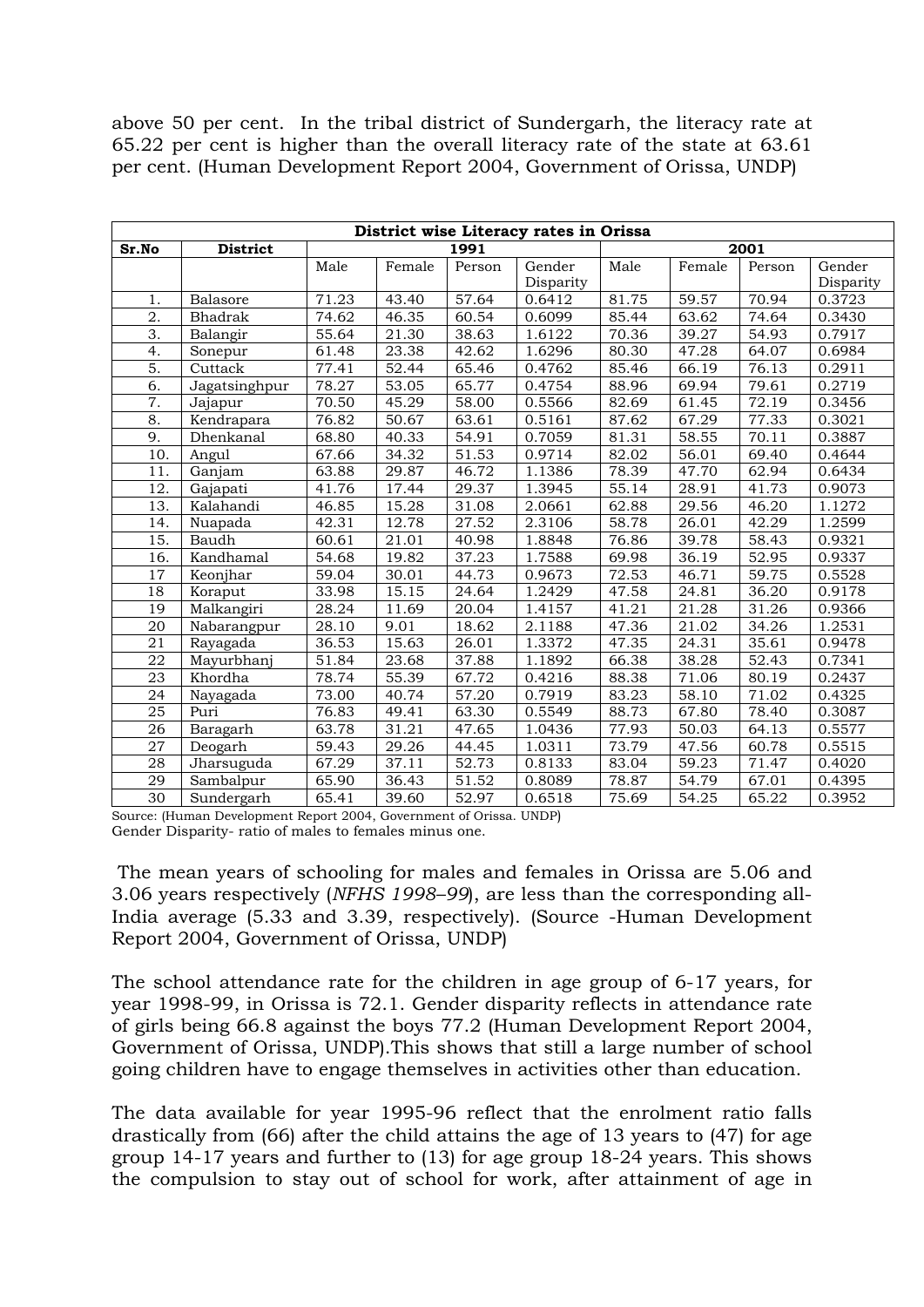which child could help the family in earnings. The magnitude of child labour is very high in Orissa' (Human Development Report 2004, Government of Orissa, UNDP). Most of the child labourers belong to SC, ST, and Other Backward Castes (OBC). The same is also reflected by the data available for retention for year 1993, which show that the retention rate falls below 50% (Human Development Report 2004, Government of Orissa, UNDP).for boys after the class fifth and for girls after class fourth.

'Under the National Child Labour Project, till December 2002 in which 37,614 child labourers were admitted in 675 special learning centres. Out of this, 35,054 had been mainstreamed to formal schools. Thus, only about 17.5 per cent of child labourers in the state were admitted to special learning centres.' (Source-Human Development Report 2004, Government of Orissa, UNDP)

Based on the data from District Information System for Education, Bhubaneshwar for year 2003-04 the prime reason behind the dropout of male child are financial weakness (15.3%), earning member of family (14.5%), household work (12.35), child's disinterest (10.2%) and problems with teacher (7.2%), while for the female child the main reasons of dropout are earning member of family (26.85), household work (15.8%), financial weakness (13.2%). The reasons behind the dropouts clearly reflect the inherent gender bias against female child in the state not only towards education but also in defining their role in family and society.

#### **Gender Discrimination & Violence.**

In Orissa, as in for whole of the northern India women and girl child are discriminated in home and out side in the society including in the governance. The discrimination and violence towards women start at the very womb of mother and continues through out her life. Girl child are discriminated in food and nutrition, educational opportunities, play and recreation, family and social interactions, employment, marriage, property and in her relationships. 'Thus, while around one fifth of the elderly in Orissa live alone, the poor and elderly women are much more likely to live alone as compared to their male counterparts.' (Panda, 1998) Women faced discrimination in relief and rehabilitation after a natural disaster like the 1999 Super Cyclone (Samal 2003). The 1999 super cyclone inflicted terrible psychological trauma on the affected women with a long lasting effect. A few women became mentally imbalanced. The large-scale destruction of dwelling houses and rural infrastructure caused severe inconveniences to women in their day-to-day activities like bathing, washing, and defecation (Swain 2002). Adverse socio-economic and cultural conditions in the increase the likelihood that women and children will be easily lured and fall prey to situations of high vulnerability towards abuse and exploitation. Poverty and lack of equal opportunity reduce the status and quality of life for many girls (Female Foeticide, Coerced Marriage & Bonded Labour in Haryana and Punjab; A Situational Report- 2003.)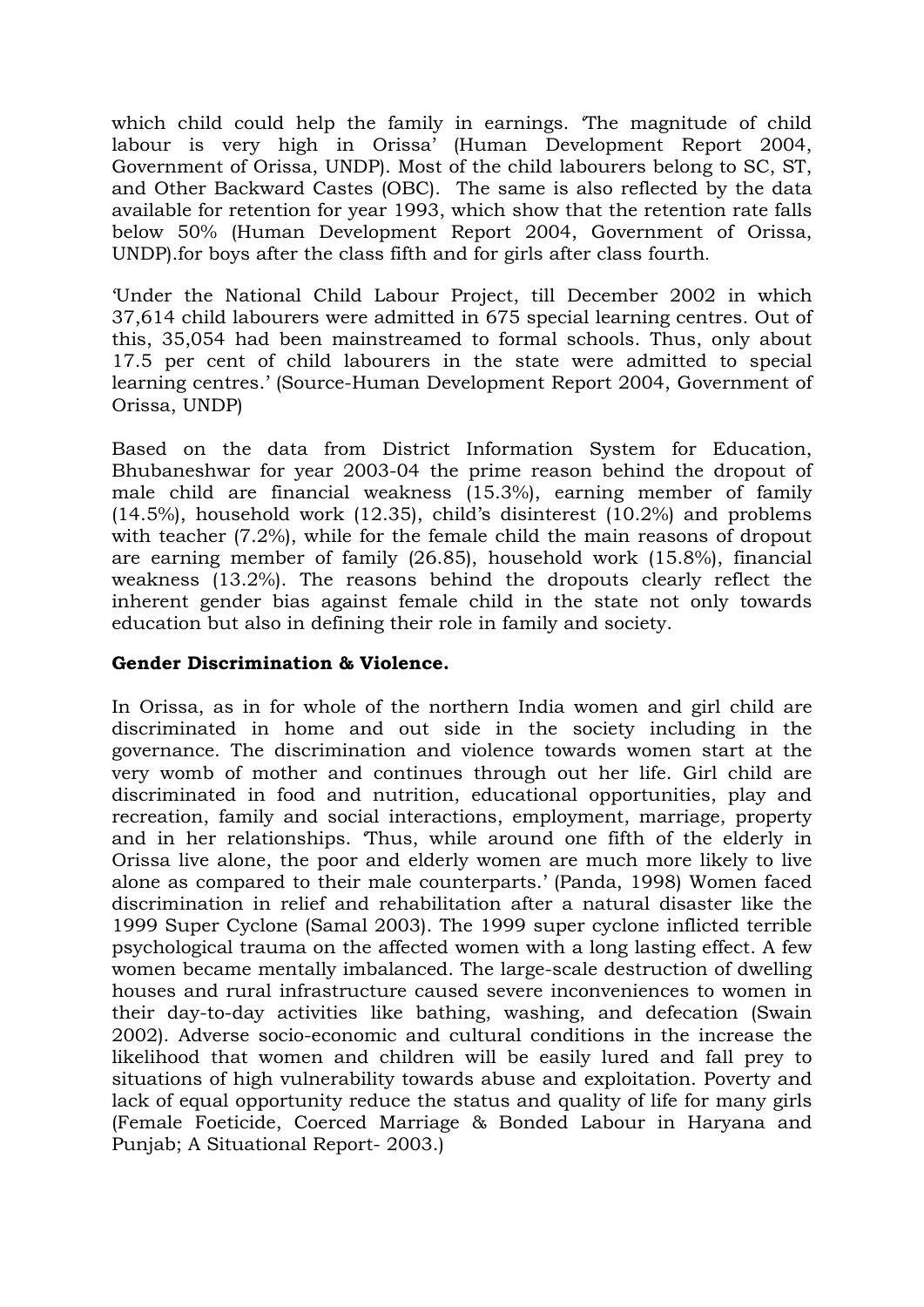The gender disparity GDI (0.546) for Orissa indicates a moderate level of gender development. Gender inequity is much less with respect to education compared to health and income. For the year 2001–02, the female life expectancy at birth in Orissa, at 59.71 years, is slightly lower than that for males (60.05 years) and is much lower than the all-India average (63.87 years for males and 66.91 years for females) (UNDP). Relatively high level of inequity in the case of the health parameter perhaps implies a higher illness burden as well as differential access to, and utilisation of, health care facilities. Finally, relatively high level of inequity in respect of income implies restricted employment opportunities for women and discriminatory practices against them in the labour market. (Human Development Report 2004, Government of Orissa, UNDP)

There has been decline in the gross enrolment ratio of girls after 1992–93, which has increased gender disparity. Girls are not given equal opportunity to education and are made to work at home as well as outside to assist in household earning. A substantial proportion of child labour is girls. 'There are twice as many girls as boys in mining and quarrying' (Child Labour in India. Howard Brasted, 1996). The number of female children engaged in the SNA activities is higher than the number of male children. However, the time spent by female children (19.11 hours per week) is less than the time spent by male children (28.63 hours a week) (Human Development Report 2004, Government of Orissa, UNDP).

Girls are subject to early marriage as they are not only seen as burden but also due to their clearly defined role of bearing children and housekeeping, in patriarchy. In Orissa also early marriage in tender age is preferred due to various socio economic, cultural reasons all of which have their root in gender discrimination and adverse position of females in social and domestic structure. (Female Foeticide, Coerced Marriage & Bonded Labour in Haryana and Punjab; A Situational Report- 2003.) In Orissa, almost 30 per cent of the girls get married before 18 years of age and there is a great deal of interdistrict variation. In the backward districts of Balangir, Baudh, Kalahandi, Malkangiri, Koraput, and Nabarangpur, more than 50 per cent of the girls get married before the age of 18, less than 15 per cent of the girls do so in the coastal districts of Cuttack, Jagatsinghpur, Jajapur, and Puri (Human Development Report 2004, Government of Orissa, UNDP).

Sex ratio, work participation, age at marriage, educational level, health status, gender violence, access to social, administrative and economical; structures are few of the measures which reflect upon the status of women in any given society and accordingly their safety or vulnerability to abuse and exploitation. Few of these measures are dealt here in this chapter to throw some light upon the vulnerability of women in the state, while the other are dealt in other chapters under respective heads.

| Sex Ratio and Child Sex Ratio in Districts Orissa |                 |                   |                |       |       |                      |       |       |
|---------------------------------------------------|-----------------|-------------------|----------------|-------|-------|----------------------|-------|-------|
| Sr.No                                             | <b>District</b> | Sex Ratio<br>1991 | Sex Ratio 2001 |       |       | Child Sex Ratio 2001 |       |       |
|                                                   |                 |                   | Total          | Rural | Urban | Total                | Rural | Urban |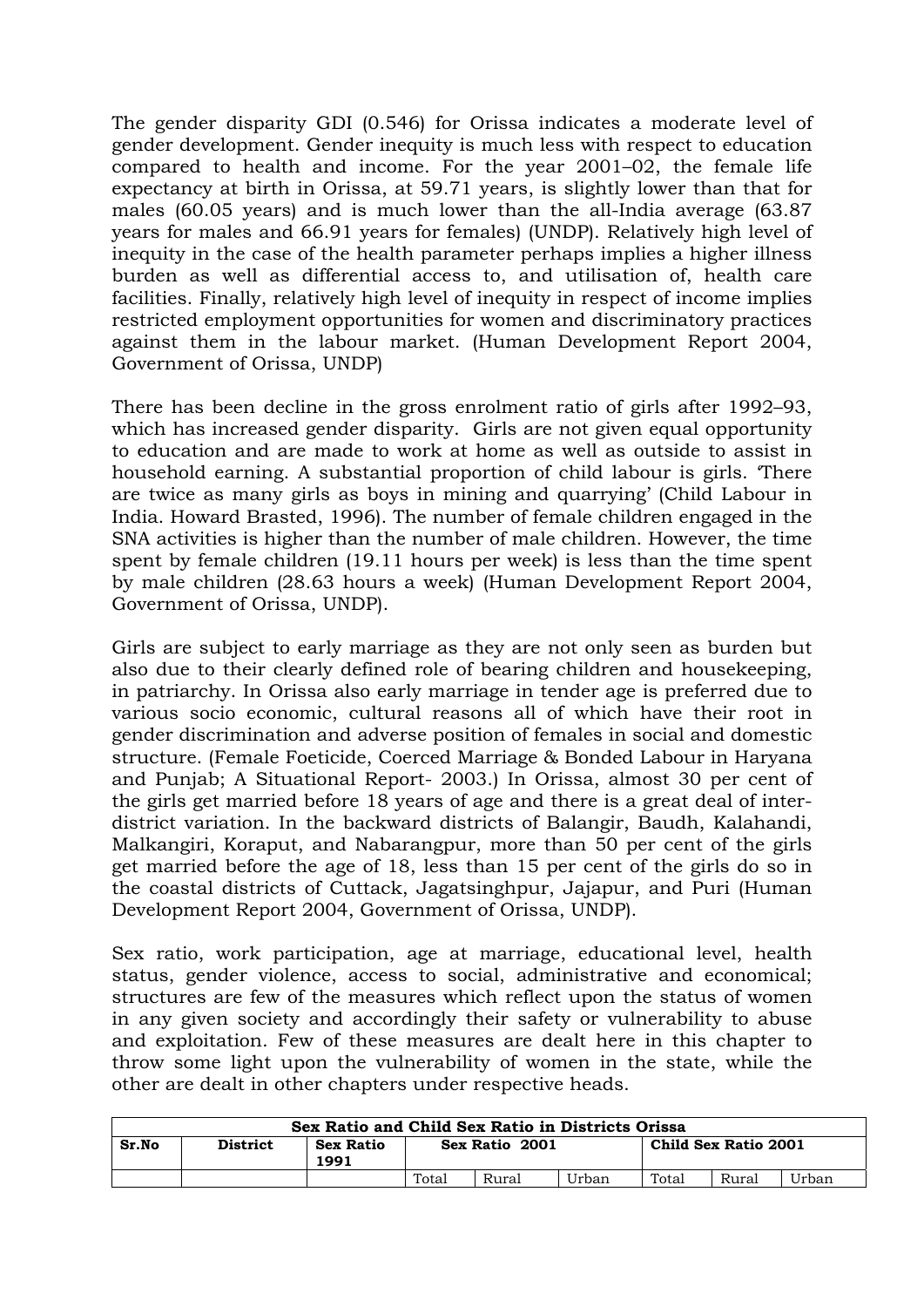| 17. | Balasore       | 955  | 949  | 953  | 919 | 934  | 933  | 945 |
|-----|----------------|------|------|------|-----|------|------|-----|
| 18. | <b>Bhadrak</b> | 985  | 973  | 978  | 931 | 940  | 939  | 947 |
| 19. | Balangir       | 981  | 983  | 990  | 930 | 967  | 972  | 921 |
| 20. | Sonepur        | 979  | 966  | 969  | 926 | 961  | 961  | 963 |
| 21. | Cuttack        | 922  | 938  | 964  | 873 | 941  | 939  | 948 |
| 22. | Jagatsinghpur  | 977  | 962  | 983  | 788 | 917  | 920  | 889 |
| 23. | Jajapur        | 977  | 973  | 976  | 906 | 932  | 932  | 926 |
| 24. | Kendrapara     | 1007 | 1014 | 1018 | 947 | 935  | 936  | 916 |
| 25. | Dhenkanal      | 954  | 962  | 968  | 899 | 919  | 920  | 902 |
| 26. | Angul          | 942  | 941  | 958  | 844 | 934  | 939  | 898 |
| 27. | Ganjam         | 1006 | 1000 | 1011 | 946 | 928  | 942  | 845 |
| 28. | Gajapati       | 1027 | 1031 | 1036 | 989 |      | 966  | 920 |
| 29. | Kalahandi      | 999  | 1000 | 1006 | 929 | 990  | 990  | 981 |
| 30. | Nuapada        | 1002 | 1006 | 1008 | 969 | 970  | 970  | 974 |
| 31. | Baudh          | 987  | 985  | 987  | 938 | 962  | 967  | 848 |
| 32. | Kandhamal      | 999  | 1008 | 1014 | 928 | 973  | 977  | 896 |
| 17  | Keonjhar       | 974  | 977  | 988  | 908 | 963  | 963  | 959 |
| 18  | Koraput        | 991  | 998  | 1009 | 948 | 993  | 997  | 968 |
| 19  | Malkangiri     | 985  | 996  | 1002 | 933 | 990  | 992  | 961 |
| 20  | Nabarangpur    | 989  | 992  | 997  | 928 | 1002 | 1004 | 971 |
| 21  | Rayagada       | 1012 | 1029 | 1039 | 969 | 983  | 986  | 953 |
| 22  | Mayurbhanj     | 979  | 980  | 987  | 895 | 954  | 954  | 958 |
| 23  | Khordha        | 903  | 901  | 970  | 817 | 920  | 928  | 908 |
| 24  | Nayagada       | 958  | 939  | 940  | 912 | 901  | 902  | 856 |
| 25  | Puri           | 970  | 968  | 976  | 920 | 921  | 920  | 930 |
| 26  | Baragarh       | 979  | 976  | 979  | 936 | 954  | 955  | 938 |
| 27  | Deogarh        | 982  | 980  | 986  | 911 | 962  | 963  | 952 |
| 28  | Jharsuguda     | 938  | 946  | 975  | 898 | 950  | 960  | 931 |
| 29  | Sambalpur      | 956  | 970  | 988  | 924 | 963  | 969  | 946 |
| 30  | Sundergarh     | 936  | 957  | 994  | 889 | 974  | 985  | 947 |

Source: (Human Development Report 2004, Government of Orissa. UNDP)

The sex ratio for state, in accordance with census 2001, stands at 972 much better than all India 933. The rural urban differential for sex ratio in Orissa is 91 (rural Orissa 986 and for urban Orissa 895) which, is much higher than that for all India 45 (rural India 946 and urban India 901. As per census 2001, all but six districts had an unfavourable sex ratio. This is particularly true of districts which are relatively more urbanised and industrialised Angul, Balasore, Cuttack, Khordha, Sambalpur, and Sundergarh. The rural urban differential in sex ratio is strikingly high in the districts of Mayurbhanj (92), Sundergarh (105), Angul (114), Khordha (153) and Jagatsinghpur (195). There are strong variations in sex ratio figures for districts with Gajapati at (1031), being the best and Khordha (901) being the lowest. 12 Districts Sambalpur (970), Puri (968), Sonepur (966), Jagatsinghpur (962), Dhenkanal (962), Sundergarh (957), Balasore (949), Jharsuguda (946), Angul (941), Nayagarh (939), Cuttack (938), Khordha (901) have sex ratio below the state average of 972. In rural area Rayagarh has the highest sex ratio of 1039, while Nayagarh has the lowest sex ratio of 940. In rural areas 7 districts, Sonepur (969), Dhenkanal (968), Balasore (953), Angul (958), Nayagarh (940), Cuttack (964) and Khordha (970) have the sex ratio below all state average and another 6 districts Baragarh (979), Bhadrak (978), Jajapur (976), Puri (976), Jagatsinghpur (983) and Jharsuguda (975) lag behind of the all state rural sex ratio of 986. In urban areas Gajapati has the highest sex ratio 989, while Jagatsinghpur is at the bottom with 788. Only Gajapati has urban sex ratio of 989 which is higher than the all state sex ratio of 972. Jagatsinghpur (788), Sundergarh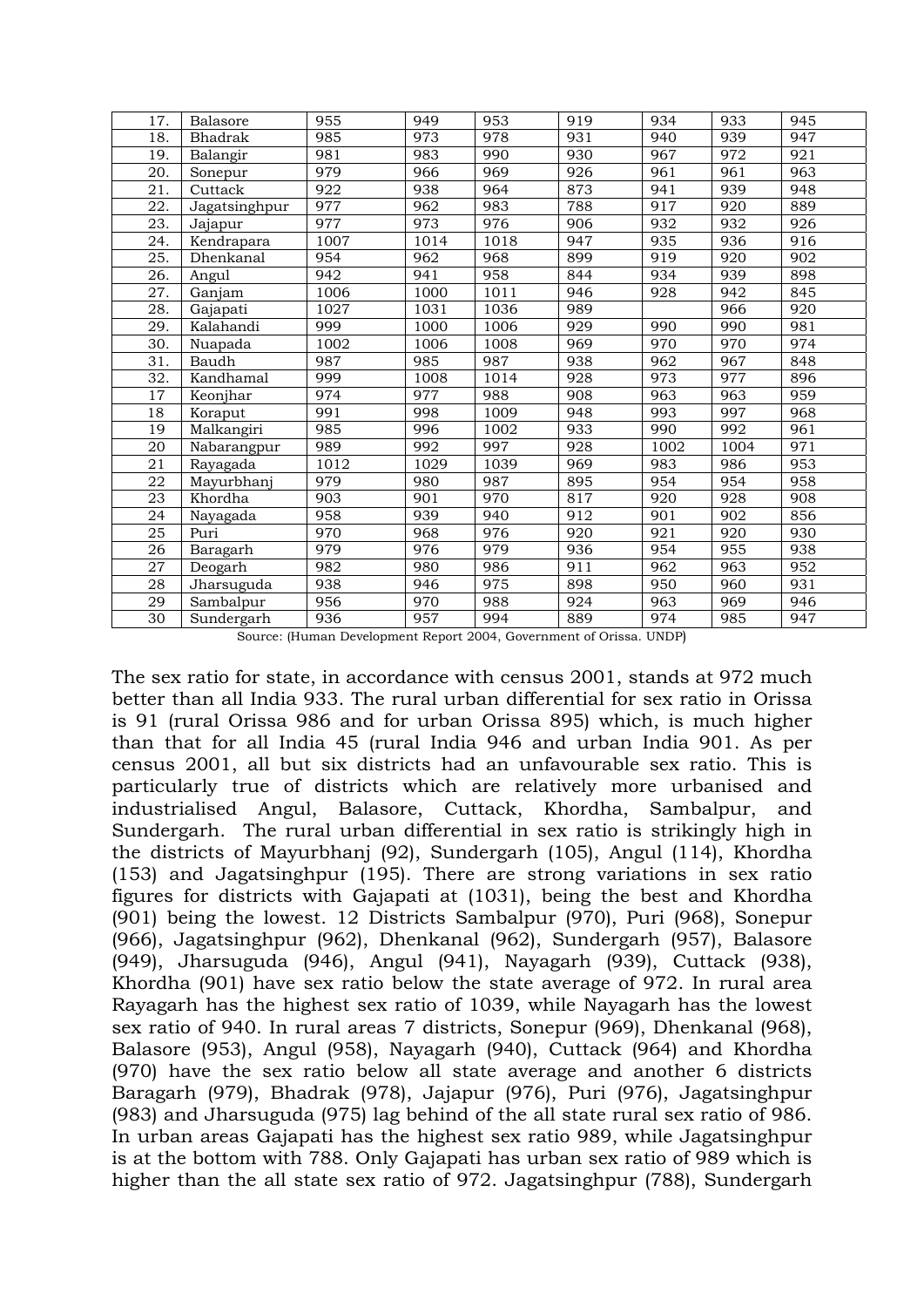(889), Angul (844), Cuttack (873) and Khordha (817) have sex ratio below the all state urban sex ratio of 875. The trend of falling sex ratio is fast catching up with Orissa where the sex ratio fell from 1037 in 1991 to 972 in 2001. The trend is reflecting itself in urban areas where sex ratio stands at 895 much below the all India urban average of 901, due to advancements in sex identifying techniques and their unregulated easy availability. 13 Districts namely; Ganjam, Baudh, Deogarh, Baragarh, Bhadrak, Jajapur, Puri, Sonepur, Jagatsinghpur, Balasore, Angul, Nayagarh and Khordha show declining trend in sex ratio. Decline of more than 10 points is more stark in Nayagarh (-19), Jagatsinghpur (-15), Sonepur (-13) and Bhadrak (- 12). In urban area 8 districts Mayurbhanj (895), Jagatsinghpur (788), Dhenkanal (899), Jharsuguda (898), Cuttack (873) and Khordha (817) have sex ratio below the 900.

Child sex ratio for Orissa though much better than all India child sex ratio of 927 (Census 2001) but reflects a fall of 17 points from 967 (Census 1991) to 950 (Census 2001). The district-wise sex ratio trend in all age groups of population vis-à-vis 0–6 years age group population highlights the worsening situation of the female population. The situation is worse in the case of developed coastal districts such as Balasore, Bhadrak, Cuttack, Ganjam, Jagatsinghpur, Jajapur, Kendrapara, Khordha, Nayagarh, and Puri, and also in the central tableland districts of Dhenkanal and Angul. Better access to sex determination tests through ultrasound and amniocentesis techniques has resulting in female foeticide in large numbers during the early stages of pregnancy is probably the reason behind adverse child sex ratio in the developed pockets of the coastal region, and Angul and Dhenkanal districts of the central tableland region, having cultural affinity and kinship ties with the coastal developed pockets Agnihotri (2002, p. 185). The affected districts are Jagatsinghpur, Jajapur, Dhenkanal, Angul, Nayagarh, Khordha, Ganjam, Baudh, and Kandhamal. sex selective abortion is occurring among the relatively prosperous groups in the urban areas Agnihotri (2002, pp. 186–7). The lower sex ratio in the 0–6 year age group of population as compared to the overall sex ratio in Orissa is a clear manifestation of gender bias. (Human Development Report 2004, Government of Orissa, UNDP)

The rural urban differential in child sex ratio in Orissa is 27 against 31 for India. Child sex ratio for rural Orissa is 954 and for urban Orissa 927 against the 934 and 903 for rural and urban India respectively. Child sex ratio is highest in Nabarangpur (1002) and lowest in Nayagarh (901). Only 7 districts Nabarangpur (1002), Korapat (993), Kalahandi (990), Malkangiri (990), Rayagarh (983), Sundergarh (974) and Kandhamal (973) have child sex ratio which is above the total sex ratio for the state 972. Only 4 districts Nabarangpur (1004), Korapat (997), Kalahandi (990), and Malkangiri (992) have rural child sex ratio above the all state rural sex ratio of 986. 12 districts Cuttack (941), Bhadrak (940), Kendrapara (936), Baleshwar (933), Angul (939), Jajapur (932), Ganjam (942), Puri (920), Khordha (928), Dhenkanal (920), Jagatsinghpur (920), and Nayagarh (902) have rural sex ratio below the state rural sex ratio of 954. 7 districts Baleshwar (933),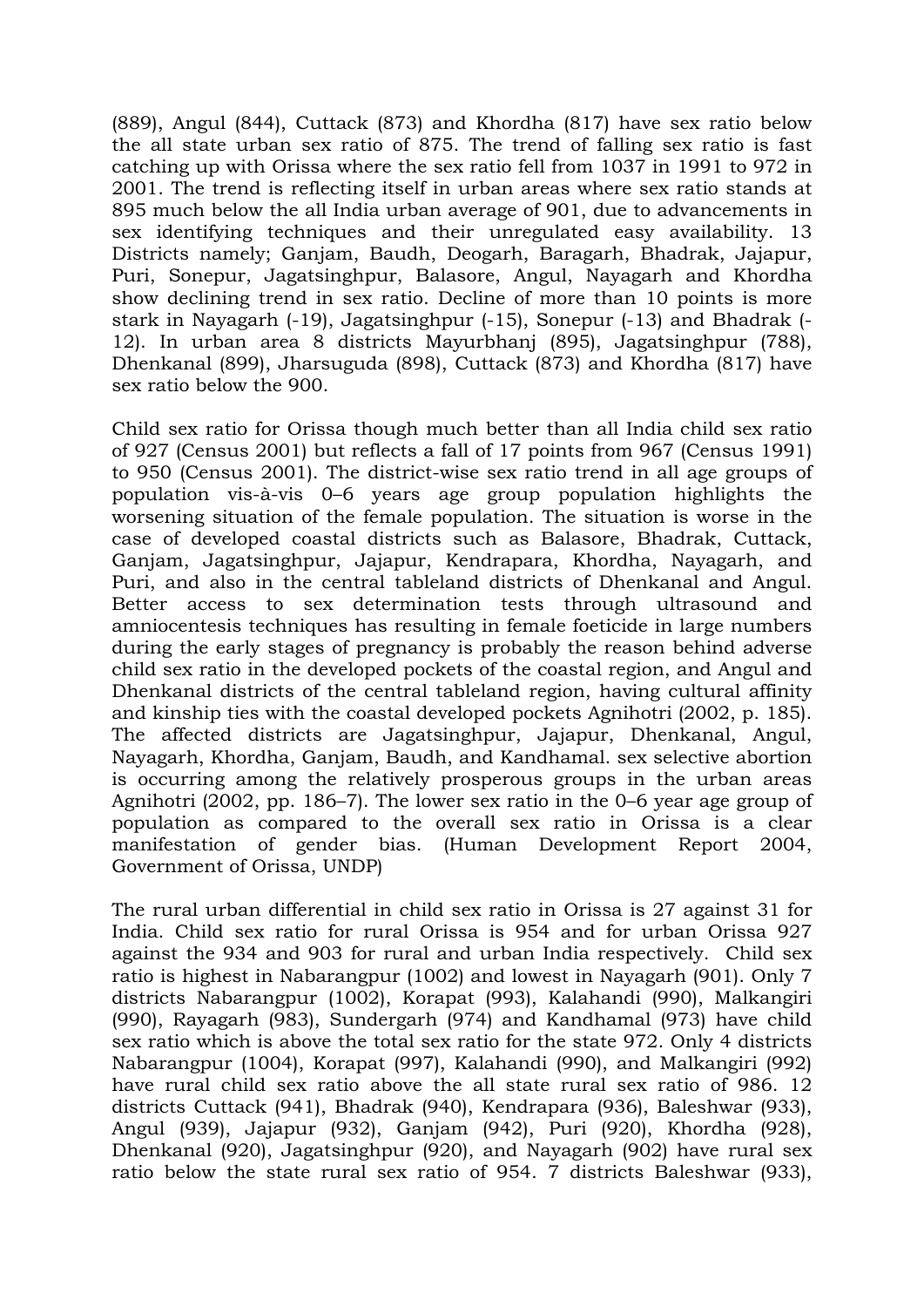Jajapur (932), Puri (920), Khordha (928), Dhenkanal (920), Jagatsinghpur (920), and Nayagarh (902) have child sex ratio even below the all India rural child sex ratio of 934. 4 districts Baudh (848), Ganjam (845), Jagatsinghpur (889) and Nayagarh (856) have child sex ratio which is below 895 the all state urban sex ratio. 11 districts Kandhamal (896), Balangir (921), Gajapati (920), Baudh (848), Kendrapara (916), Angul (898), Jajapur (926), Ganjam (845), Khordha (908), Dhenkanal (902), Jagatsinghpur (889), and Nayagarh (856) have urban child sex ratio below the state urban child sex ratio of 927. 7 districts Kandhamal (896), Baudh (848), Angul (898), Ganjam (845), Dhenkanal (902), Jagatsinghpur (889), and Nayagarh (856) have urban child sex ratio below the all India urban child sex ratio of 903. In 8 districts urban child sex ratio is greater than rural child sex ratio, with the differential being Nuapada (4), Sonepur (2), Mayurbhanj (4), Cuttack (9), Bhadrak (8), Baleshwar (12), Ganjam (3), and Puri (10). Rural urban differential in child sex ratio is highest in Baudh (119). In 8 districts the rural urban child sex ratio differential is greater than that for all India Rayagarh (33), Sundergarh (38), Kandhamal (81) Balangir (51), Gajapati (46), Baudh (119), Angul (41), and Nayagarh (46). In another 2 districts the differential is less than all India (31) but greater than that of Orissa (27) as a whole Korapat (29) and Jharsuguda (29).

Though the visibility and work participation of women in Orissa may be better than other major northern states of India but it is 'actually due to grinding poverty rather than a sign of their empowerment. These visible and working women always remain a mere cheap work force and source of exploitation and are no where involved in the process of decision making. Working more than 16 hours in keeping house, agricultural jobs or as daily wagers their earnings are no were equal with males'. Similarly children too are subject to long hours of work and are able to earn about only half that of adult males. (Female Foeticide, Coerced Marriage & Bonded Labour in Haryana and Punjab; A Situational Report- 2003.)

Men spend more time (about 40.12 hours per week) than women (17.07 hours) in the System of National Accounts (SNA) activities in the state. Rural women put in more hours on SNA work (19.03 hours per week) than urban women (8.37 hours per week) Under the SNA activities, females spend the highest time (26.94 hours per week) in Korapat district and the lowest (11.85 hours per week) in Sundergarh district. Though women in large numbers work in the SNA activities but due to the larger burden of work at home they put in is much less number of hours (Human Development Report 2004, Government of Orissa, UNDP).

Females spent more time on the extended SNA activities than males. They spent their time six times more inside a house (34.77 hours/ week) than the time spent by them outside the house (5 hours/ week). Females devote four times more than their male counterparts inside the house (8.38 hours). The difference in the time spent per week by the males and females was highest in Sundergarh district (36.12 hours) followed by Balangir (35.13 hours) and Cuttack (34.31 hours). The difference was lowest in Ganjam district (25.54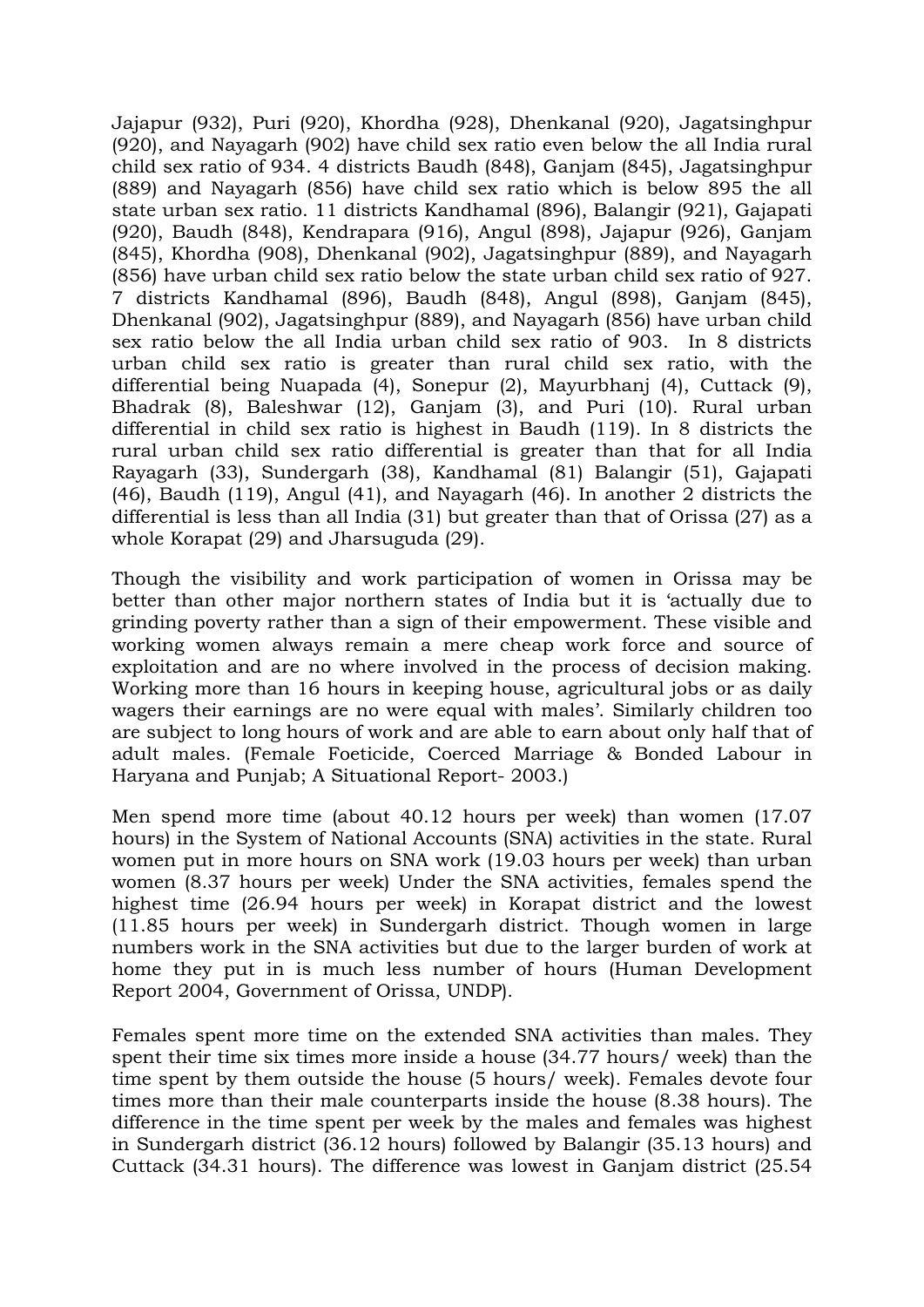hours) followed by Dhenkanal (27.85 hours) and Korapat (28.77 hours). Difference between them was more in the urban areas.

On an average, women bear the brunt of household activities to the extent of 90 per cent, leaving only 10 per cent burden to their male counterparts. Women carry a disproportionately greater burden of work in unpaid activities when compared to men by working in Non-SNA work in the care economy, i.e., home based work which is difficult to measure. Males spend 23.05 hours per week more than females on productive economic activities. This difference is more in the districts of Puri (32.38 hours), Sundergarh (28.41 hours), and Cuttack (25.04 hours) and less in the districts of Keonjhar (15.41 hours), Korapat 16.20 hours), and Kalahandi (21.07 hours). This implies that women in the developed districts spend less time on the SNA activities than women in the less developed districts (Human Development Report 2004, Government of Orissa, UNDP). This also implies that the visibility of women in work is not necessarily an indication of their improvement rather a survival necessity.

Apart from large scale and widespread discrimination women face violence domestic as well as non- domestic. Women in Orissa face domestic violence on account of suspicion of fidelity, unfaithfulness, not respecting the inlaws, and going out without informing the husband. At least two in every seven married women in Orissa have experienced domestic violence since the age of 15 years, and at least one in eight has experienced domestic violence in the past 12 months. [National Family Health Survey-2 (NFHS-2)]

Women in state are subjected to non-domestic violence in form of rape eveteasing, sexual harassment at the work place, caste violence against *dalit*  women by upper caste, child sexual abuse, obscene phone calls, throwing of acid by male students on fellow women students on account of her refusal to reciprocate their sexual advances, killing of widows and single women over property issues, branding women as witches- mostly in tribal districts of Keonjhar and Mayurbhanj, honour killing of young couples who defy social codes of marriage as in coastal districts and parading women naked in the community for minor offences.

Most of the cases go unreported and accurate measures of such violence are difficult. As per the Crime Branch Police, Government of Orissa, overall reported cases of violence against women in Orissa have increased by 139 per cent, from 1,999 cases in the year 1990 to 4,774 cases in the year 2000. Some researchers are of the opinion that the number of unregistered cases is very high, more than that of the registered cases. 95.47 per cent of the reported cases in 1999 were found true. Only (46.81 per cent) were chargesheeted and only (0.37 per cent) were convicted. The very low rate of conviction indirectly encourages criminals to commit such crimes against women.

The total cases of violence against women have shown positive annual growth rate. Of the 38,205 total reported cases between 1990 and 2000, the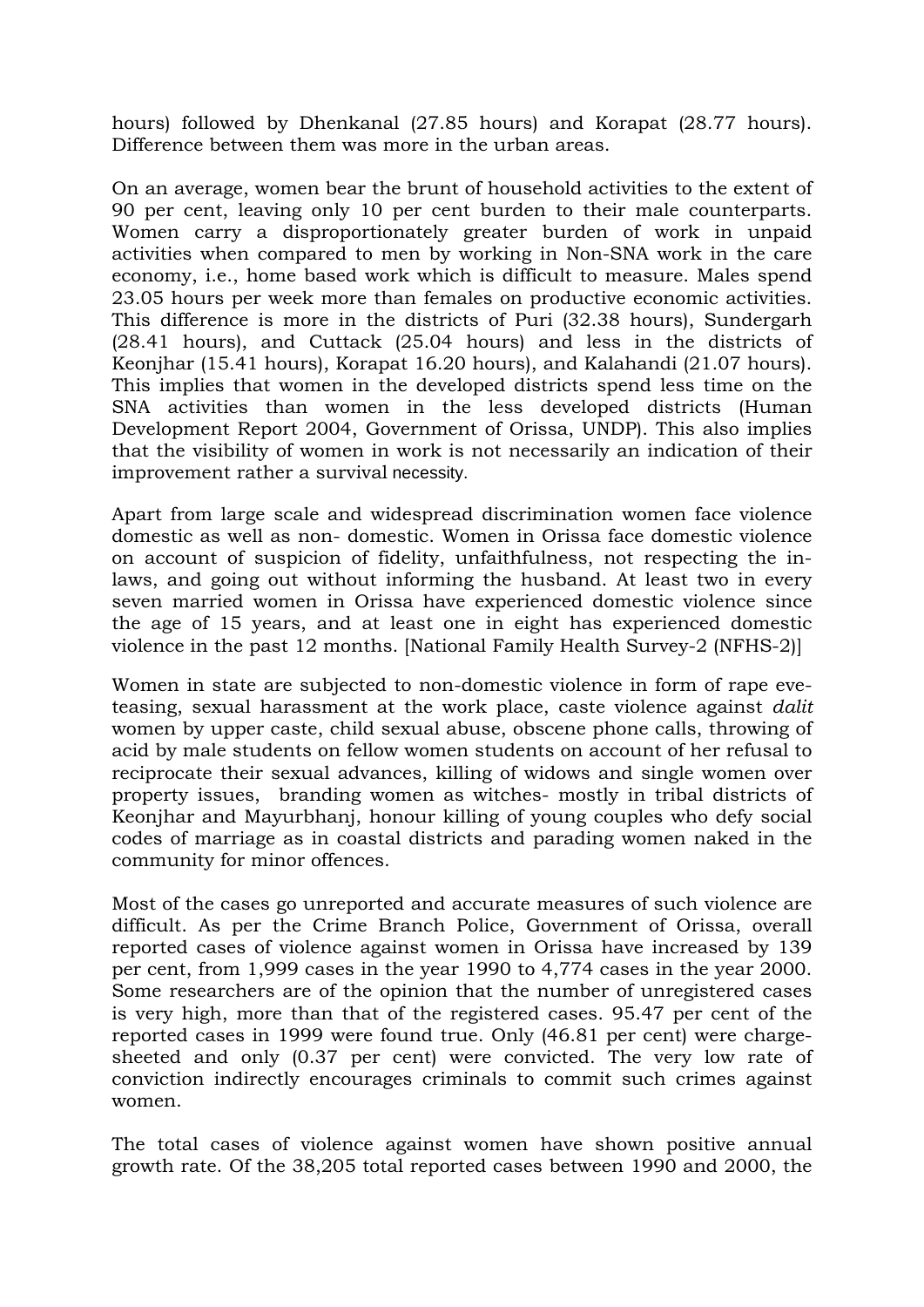percentage of molestation was highest (35.23 per cent), followed by dowry related violence (25.37 per cent), rape (15.55 per cent), kidnapping/ abduction (10.17 per cent), and non-dowry related cases (9.60 per cent).

|                         | Reported Cases of Violence Against Women in Orissa |      |      |      |      |      |      |      |      |      |      |  |
|-------------------------|----------------------------------------------------|------|------|------|------|------|------|------|------|------|------|--|
|                         | 1990                                               | 1991 | 1992 | 1993 | 1994 | 1995 | 1996 | 1997 | 1998 | 1999 | 2000 |  |
| Rape                    | 250                                                | 309  | 326  | 405  | 422  | 562  | 617  | 683  | 796  | 816  | 753  |  |
| Molestation             | 912                                                | 944  | 902  | 1064 | 1123 | 1238 | 1281 | 1363 | 1418 | 1555 | 1661 |  |
| Eve teasing             | Ξ.                                                 | -    | 106  | 131  | 150  | 140  | 169  | 176  | 194  | 183  | 154  |  |
| Kidnapping<br>Abduction | 295                                                | 299  | 252  | 314  | 295  | 325  | 468  | 405  | 446  | 429  | 358  |  |
| Dowry<br>suicide        | 60                                                 | 71   | 49   | 45   | 43   | 39   | 37   | 54   | 55   | 30   | 41   |  |
| Dowry<br>homicide       | 80                                                 | 98   | 155  | 187  | 65   | 314  | 354  | 324  | 387  | 382  | 448  |  |
| Dowry<br>torture        | 176                                                | 214  | 252  | 376  | 488  | 565  | 710  | 727  | 901  | 875  | 889  |  |
| Non-dowry               | 215                                                | 183  | 168  | 207  | 302  | 377  | 405  | 413  | 499  | 445  | 452  |  |
| Immoral<br>trafficking  | 11                                                 | 9    | 12   | 8    | 13   | 24   | 16   | 11   | 11   | 26   | 18   |  |
| Total                   | 1999                                               | 2127 | 2222 | 2737 | 3101 | 3584 | 4057 | 4156 | 4707 | 4741 | 4774 |  |

Orissa Human Development Report 2004

The average annual growth rate of rape cases registered during 1990–2000 is 11.14 per cent, as against the national average annual growth rate (4.8 per cent during 1990–98). In the year 1999, the highest numbers of rape cases were registered in Mayurbhanj district and the annual growth rate of rape cases is higher in Nayagarh district. In Orissa, in one-fourth of rape incidents, the accused are men from the same village (Das 1994b; Das and Das 1992)

Incidents of molestation in the state have increased with an average annual growth rate of 6.32 per cent in the period of1990 to 2000. Eve-teasing of women, particularly the younger ones, is a regular phenomenon in Orissa. In the 1990s incidents of eve teasing have increased in the state with an average annual growth rate of 5.62 per cent. Incidents of kidnapping/ abduction in Orissa have also increased with an average annual growth rate of 3.47 per cent between 1990 and 2000.

There has been a rise in the sexual harassment cases in the state. Sexual harassment of women employees in their places of work regularly takes place either explicitly or implicitly. This often remains unreported due to social and economic reasons.

There has been a marked increase in the annual growth rate of dowry related violence every year. The average annual growth rate of dowry related violence during the 1990s was 16.46 per cent. A total of 9691 incidents of dowry related violence were registered between 1990 and 2000. Of this, 5.40 per cent were dowry suicides, 30.89 per cent were dowry homicides and the remaining 63.70 per cent were incidents of dowry torture. The incidents of dowry homicides and dowry tortures are continuously increasing, while the incidents of dowry suicides have fluctuated between 30 and 71 during this period.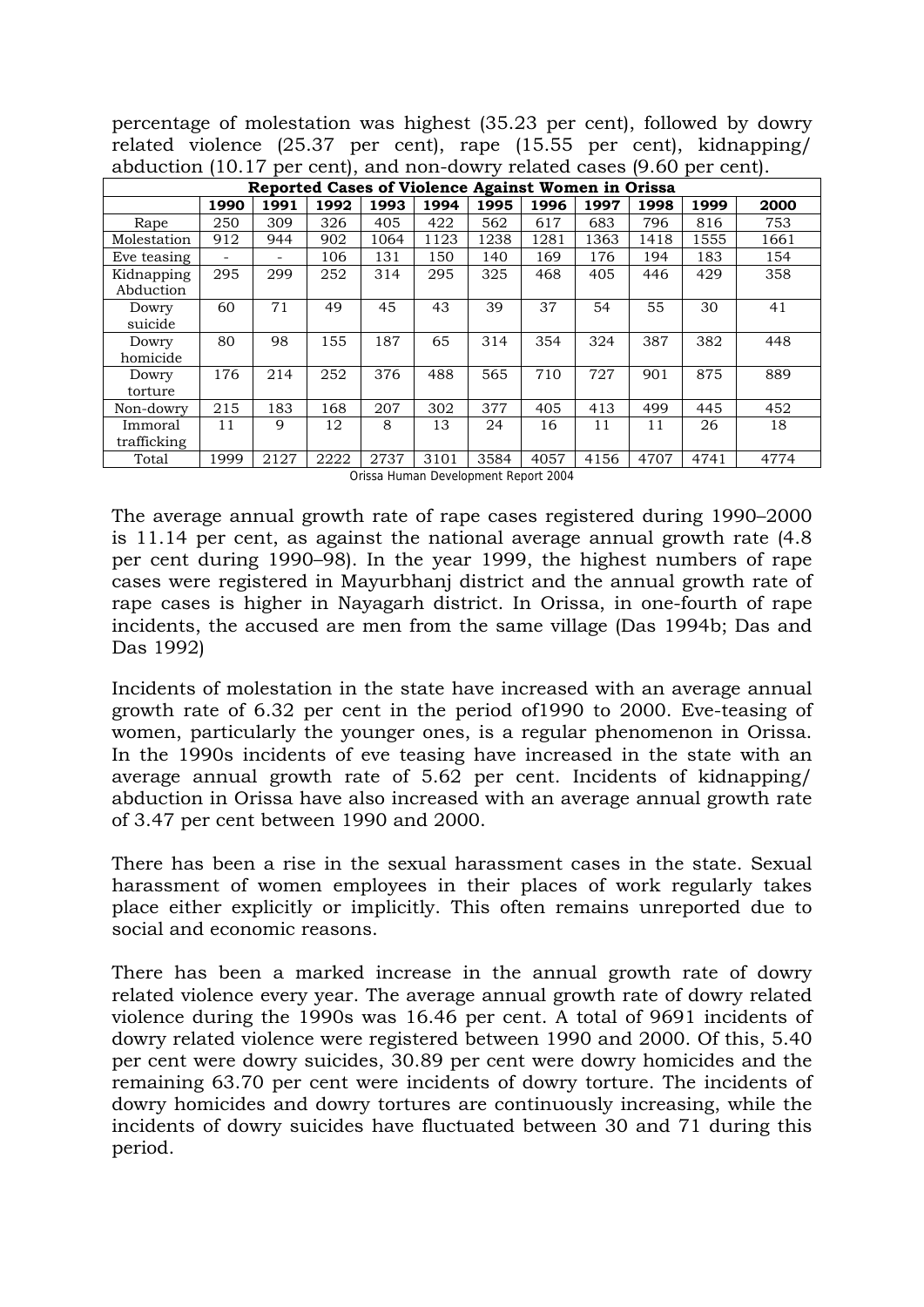In Orissa, the majority of the dowry-related deaths take place among upper caste Hindus whereas dowry deaths are much lesser among Muslims and tribal communities. Dowry-related deaths are very low in tribal districts. More than 90 per cent of dowry-related deaths occur in joint-family settings. Daughters-in law are killed by burning, strangulating, beating, and poisoning. There are more dowry-related deaths among women in the 19–25 year age group and most of the deaths are within five years of marriage The percentage of dowry related deaths is higher in rural areas than in urban areas ( Das 1994b; Das and Das 1991).

#### **Health**

The scene of health infra-structure in Orissa is dismal. All major health indicators (Reproductive Health Indicators Age of marriage/first cohabitation, Maternal Mortality, Antenatal care, Reproductive health problems/infections, Child Health, Infant and Child Mortality rate, Immunization, Nutrition and Food security. Access to public health services), point to a clearly perceptible vulnerability to HIV-AIDS infections.

For the relevancy of trafficking and HIV/AIDS the health vulnerabilities, especially those of women and children are of most importance. Food insecurity increases the vulnerability of general population especially economically and socially marginal population, women and children to both trafficking and health.

In spite of a fairly comfortable food availability situation in the state *(Food Insecurity Atlas,* p. 82), food insecurity is chronic. Direct and indirect indicators, places Orissa in the category of 'very low' food access (*Food Insecurity Atlas*, Map No. 3.9, p. 67), on account of high incidence of poverty, inadequate employment opportunities in lean seasons, and poor economic access to public distribution of subsidised food grains. 'Orissa has been put in the category of 'severely food insecure' regions and 57per cent of the state's population suffer from chronic energy deficiency (CED) a measure of chronic and severe under-nutrition and malnutrition, and hence an indicator of food insecurity.' (Orissa HDR 2004, govt. of Orissa-UNDP)

Lack of basic amenities due to poor governance in the social sectors reinforces the severely food insecure status of the state. Severe food insecurity in Orissa is primarily due to the presence of a vulnerable rural population with poor livelihood access or livelihood susceptible to natural disasters. Lack of safe drinking water, proper health infrastructure, poor rural infrastructure, and low female literacy are also features of severely food insecure states like Orissa. Thus, (Human Development Report 2004, Government of Orissa, UNDP)

| RURAL- URBAN DIFFERENTIAL IN LIFE EXPECTANCY AT BIRTH, 1992-96 |       |       |               |  |  |  |  |
|----------------------------------------------------------------|-------|-------|---------------|--|--|--|--|
|                                                                | TOTAL | MALE  | <b>FEMALE</b> |  |  |  |  |
| Rural                                                          | 56.1  | 56.4  | 55.8          |  |  |  |  |
| <b>URBAN</b>                                                   | -64.7 | 62. . | 66.0          |  |  |  |  |

SOURCE: GOVT. OF INDIA (1999), COMPENDIUM OF INDIAS FERTILITY AND MORTALITY INDICATORS 1971-1997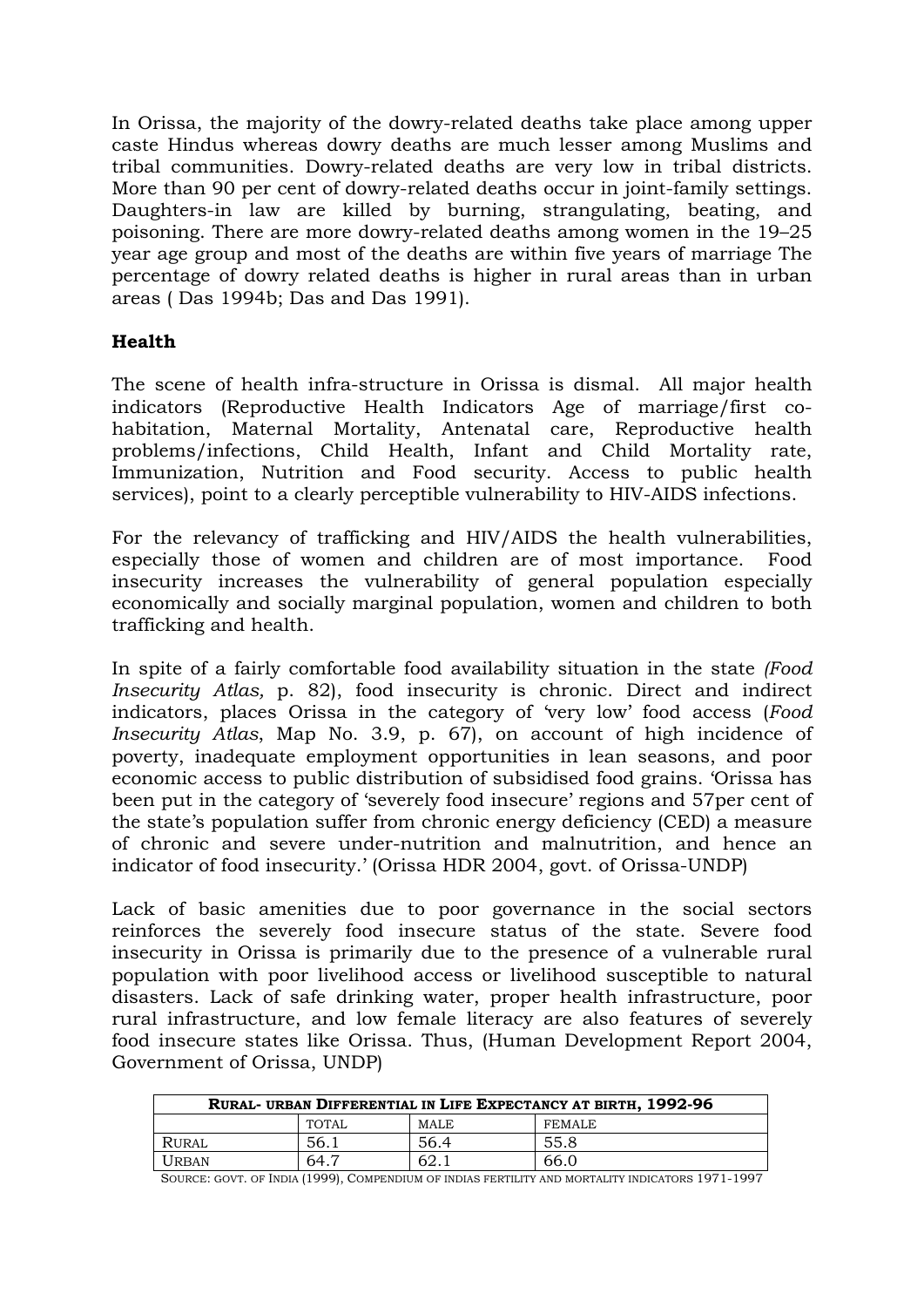Human Development Report 2004, Government of Orissa- UNDP shows that 48 per cent of women in Orissa suffer from nutritional deficiency. The numbers are much higher in the case of illiterate women (54.60 per cent), Scheduled Tribe women (55.5 per cent), and those women with a low standard of living (55.2 per cent). As high as 63 per cent of married women aged 15–49 years in Orissa have some degree of anaemia.

Based on the weight-for-age measures, 20.7 per cent of children below 3 years of age are severely underweight and another 54.4 per cent are moderately underweight. Based on the height-for-age measure, 17.6 per cent of children suffer from chronic under nutrition of the severe type and another 44 per cent of the moderate type. (Human Development Report 2004, Government of Orissa- UNDP)

Anaemia among children is a serious matter. It can affect cognitive ability, locomotor development, and scholastic achievement as well as lead to increased susceptibility to infectious diseases. In Orissa, the extent of anaemia among children of age 6–35 months is greater than it is among women: as high as 72.3 per cent of children have some degree of anaemia.

There is a positive relationship between the anaemia status of mothers and prevalence of anaemia among children. Scheduled Caste (SC) and Scheduled Tribe (ST) people suffer from anaemia more than Other Backward Castes (OBC) and others. The percentage of SC people suffering from severe anaemia is very high, both in urban (2.6 per cent) and rural (2.4 per cent) areas. People of all income groups, especially the most vulnerable, reported long-term trends towards eating less preferred foods as a means of adapting to reduced income levels. (Human Development Report 2004, Government of Orissa-UNDP)

Under the Targeted Public Distribution system (TPDS) introduced by the Central government in June 1997, the Government of India has identified 32.98 lakh BPL families in the state. In Orissa, nutritional deficiency is predominantly of a chronic type and acute under nutrition often translates into chronic under nutrition. (Human Development Report 2004, Government of Orissa-UNDP)

The Crude Death Rate (CDR) in Orissa in 2002 was 9.8. For the year 2001– 02, the female life expectancy at birth in Orissa, at 59.71 years, is slightly lower than that for the males (60.05 years) and is much lower than the all-India average (63.87 years for males and 66.91 years for females). For the year 2000, the infant mortality rate per 1000 live births in Orissa is 98 for males and 92 for females, whereas these are respectively 67 and 69 at the all-India level. (Human Development Report Orissa 2004, Government of Orissa-UNDP). Approximately 86,000 infants die in the state each year (IMR) 97/1000, highest in the country. (Survey (SRS) 1998)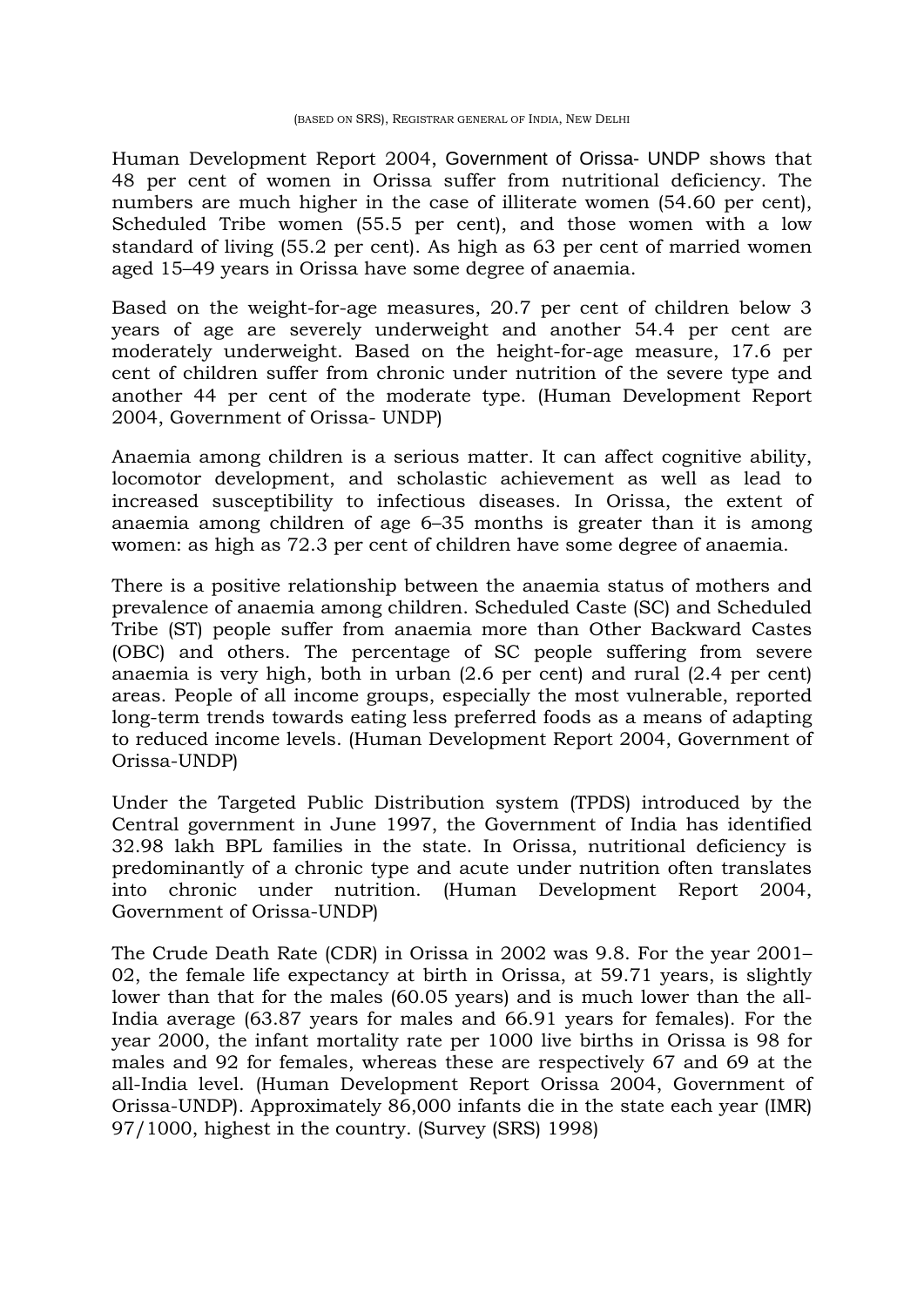Reproductive health lies at the core of women's health. The gender bias of the health care delivery system is perhaps most pronounced in the context of reproductive health needs. Data from the Reproductive and Child Health Survey (District Level Survey) conducted by International Institute for Population Sciences brings the figures and their implications into focus.

The findings, covering over ten districts show that though the Mean age for marriage for girls has gone up to a certain degree, the number of women having first co-habitation before 18 years of age is at an average of 60.88 % with Malkangiri having the highest of 70.2%.

| Sr.No            | <b>Indicators</b>     | <b>Districts</b>                                        |         |        |         |         |         |  |
|------------------|-----------------------|---------------------------------------------------------|---------|--------|---------|---------|---------|--|
|                  |                       | Angul                                                   | Bhadrak | Ganjam | Jajapur | Kandham | Kendujh |  |
|                  |                       |                                                         |         |        |         | al      | ar      |  |
| 1.               | Total<br>Population   | 1139                                                    | 1332    | 3137   | 1623    | 648     | 1562    |  |
|                  | 2001<br>Census        |                                                         |         |        |         |         |         |  |
|                  | (1000s)               |                                                         |         |        |         |         |         |  |
| <b>Marriages</b> |                       | (Refers to period from 1-1-1999 to the date of survey.) |         |        |         |         |         |  |
| 2.               | Mean<br>age<br>at     | 26.1                                                    | 26.8    | 25.0   | 24.2    | 25.8    | 24.0    |  |
|                  | marriage for boys-    |                                                         |         |        |         |         |         |  |
| 3.               | Mean<br>at<br>age     | 19.0                                                    | 22.3    | 18.8   | 22.3    | 20.1    | 19.4    |  |
|                  | marriage for girls-   |                                                         |         |        |         |         |         |  |
| 4.               | married<br>Boys<br>at | 13.3                                                    | 6.2     | 9.5    | 10.9    | 25.7    | 16.2    |  |
|                  | age below 21-         |                                                         |         |        |         |         |         |  |
| 5.               | Girls married<br>at   | 32.1                                                    | 10.3    | 31.5   | 9.7     | 26.2    | 28.9    |  |
|                  | age below 18-         |                                                         |         |        |         |         |         |  |
| 6                | first<br>Age<br>at    | 51.5                                                    | 36.5    | 67.0   | 43.7    | 60.7    | 57.8    |  |
|                  | cohabitation<br>below |                                                         |         |        |         |         |         |  |
|                  | age 18                |                                                         |         |        |         |         |         |  |

| Sr.No            | <b>Indicators</b>                                  | <b>Districts</b> |           |            |             |          |
|------------------|----------------------------------------------------|------------------|-----------|------------|-------------|----------|
|                  |                                                    | Khordha          | Malkangir | Mayurbhanj | Nuapad<br>a | Rayagada |
| 1.               | Population<br>Total<br>2001<br>Census<br>(1000s)   | 1874             | 480       | 2222       | 531         | 823      |
| <b>Marriages</b> |                                                    |                  |           |            |             |          |
| $\mathbf 2$      | Mean<br>at<br>age<br>marriage for boys-            | 25.7             | 22.0      | 25.5       | 24.4        | 26.2     |
| 3                | Mean<br>at<br>age<br>marriage for girls-           | 22.0             | 17.0      | 19.2       | 19.5        | 20.2     |
| 4                | Boys married<br>at<br>age below 21-                | 7.3              | 42.7      | 15.9       | 20.1        | 23.5     |
| 5                | married<br>Girls<br>at<br>age below 18-            | 8.6              | 49.3      | 34.0       | 33.0        | 28.8     |
| 6.               | first<br>Age<br>at<br>cohabitation below<br>age 18 | 40.9             | 70.2      | 60.6       | 60.4        | 59.5     |

**Women married below 18 years of age (%)- Orissa (35.8)**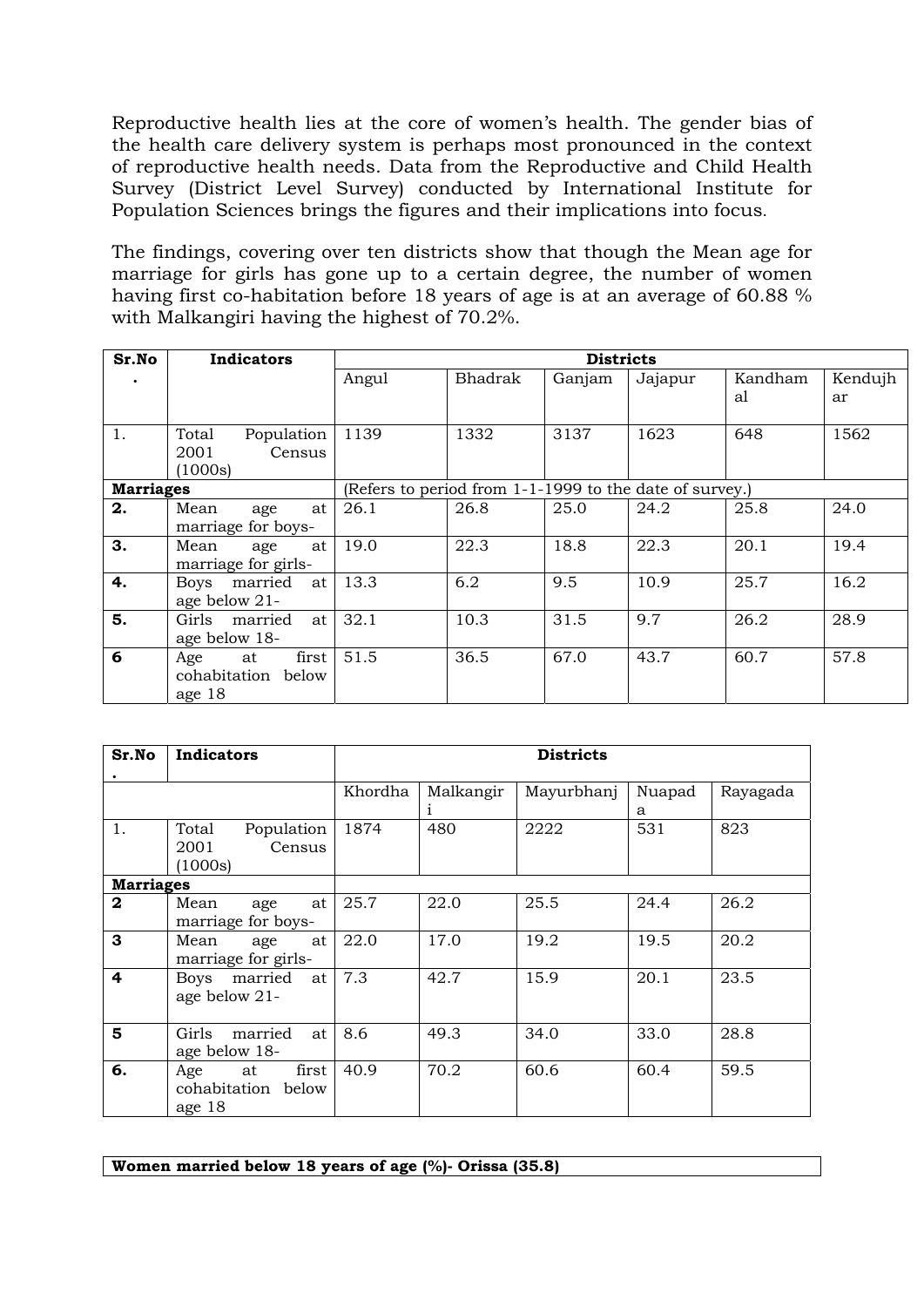| Top Six Districts |      | <b>Bottom Six Districts</b> |      |  |
|-------------------|------|-----------------------------|------|--|
| Jagatsinghpur     | 9.2  |                             | 69.5 |  |
| Cuttack           | 10.6 | Korapat                     | 64.7 |  |
| Puri              | 14.0 | Kalahandi                   | 59.4 |  |
| Jajapur           | 14.7 | Balangir                    | 57.7 |  |
| Kendrapara        | 15.8 | Nayagarh                    | 53.5 |  |
| Jharsuguda        | 17.8 | Ganjam                      | 50.7 |  |

Source: Human Development Report Orissa 2004.

The condition of Maternal Health care is also bleak, with almost 30 percent women receiving no Antenatal check-up, and 68 percent women not availing either Government or private health facility for delivery. Only an average of 7.2 percent women access private health facilities and 31.9 percent access Government facilities. Reproductive Morbidity figures show that over 40% women face pregnancy complications. Deaths during or related to pregnancy in Orissa are high, according to UNICEF. The maternal mortality rate (MMR) (number of maternal deaths per one lakh live births) of Orissa is 738, which is the highest among major Indian states. If the reported number of live births in 1993 is taken as 609,280, this translates into something like 4496 maternal deaths in that year. Some of the most important causes of maternal mortality are: bleeding during pregnancy and puerperium; maternal anaemia; toxaemia; abortion; sepsis; and mal-positioning of the foetus. While these specific and immediate causes of maternal deaths are not directly responsible for infant deaths, one can say in general that poor antenatal and intra-natal care play a major role in the high IMR and MMR in Orissa.

| Sr.No       | <b>Indicators</b>                                       | <b>Districts</b>                                                                          |         |        |         |         |         |  |  |
|-------------|---------------------------------------------------------|-------------------------------------------------------------------------------------------|---------|--------|---------|---------|---------|--|--|
|             |                                                         | Angul                                                                                     | Bhadrak | Ganjam | Jajapur | Kandham | Kendujh |  |  |
|             |                                                         |                                                                                           |         |        |         | al      | ar      |  |  |
|             |                                                         |                                                                                           |         |        |         |         |         |  |  |
|             | <b>Maternal Health Care</b>                             | Antenatal check-up (Women who had their last live/still birth since 1-1-<br>1999.)        |         |        |         |         |         |  |  |
| $\mathbf 7$ | No.<br>Antenatal<br>check-up                            | 25.6                                                                                      | 27.3    | 23.6   | 27.6    | 30.6    | 27.8    |  |  |
| 8.          | full<br>Received<br>Antenatal check-up<br>$(ANC)$ $(2)$ | 14.3                                                                                      | 12.0    | 10.5   | 3.8     | 12.8    | 13.7    |  |  |
|             | <b>Reproductive Morbidity</b>                           | Women had their last Pregnancy (Refers to period from 1-1-1999 to the<br>date of survey.) |         |        |         |         |         |  |  |
| 13.         | Pregnancy<br>complication                               | 42.1                                                                                      | 50.7    | 25.8   | 50.0    | 38.5    | 38.9    |  |  |
| 14.         | Delivery<br>complication                                | 53.9                                                                                      | 61.6    | 32.9   | 56.6    | 44.0    | 50.3    |  |  |
| 15.         | Post-delivery<br>complication                           | 55.9                                                                                      | 54.9    | 29.2   | 58.1    | 44.1    | 48.6    |  |  |
| 16.         | Women having Any<br>symptom<br>of<br>RTI/STI            | 2.7                                                                                       | 15.7    | 9.1    | 11.6    | 5.0     | 5.1     |  |  |
| 17.         | having<br>Husband<br>symptom<br>of<br>any<br>RTI/STI    | 11.9                                                                                      | 12.7    | 12.6   | 24.4    | 11.5    | 9.8     |  |  |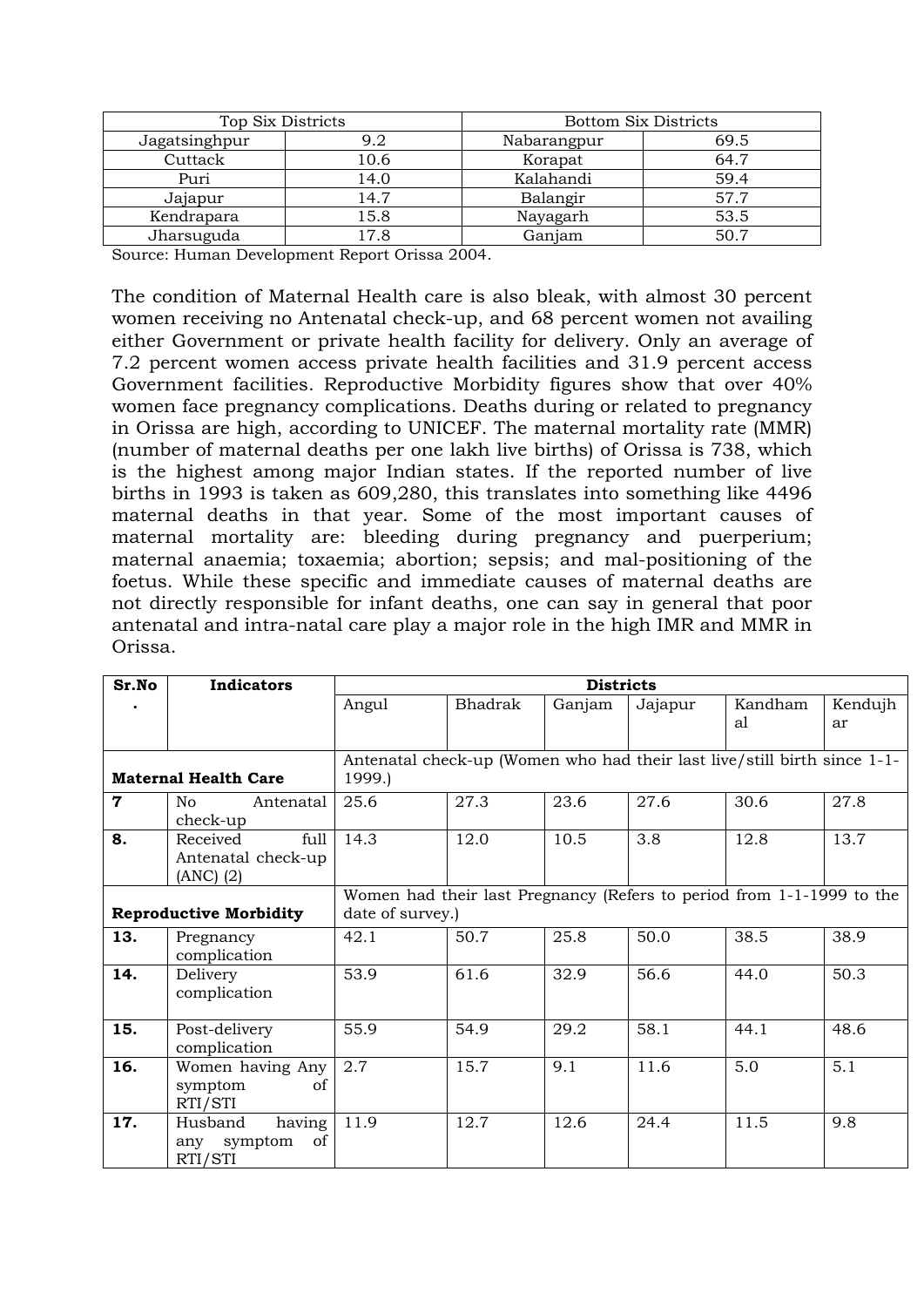| Sr.No       | <b>Indicators</b>                                    | <b>Districts</b> |                |            |             |          |  |
|-------------|------------------------------------------------------|------------------|----------------|------------|-------------|----------|--|
|             |                                                      | Khordha          | Malkangir<br>i | Mayurbhanj | Nuapad<br>a | Rayagada |  |
|             | <b>Maternal Health Care</b>                          |                  |                |            |             |          |  |
| $\mathbf 7$ | No<br>Antenatal<br>check-up                          | 19.1             | 45.7           | 22.3       | 21.3        | 28.0     |  |
| 8           | full<br>Received<br>Antenatal check-up<br>(ANC) (2)  | 13.3             | 7.5            | 17.4       | 16.3        | 19.5     |  |
|             | <b>Reproductive Morbidity</b>                        |                  |                |            |             |          |  |
| 13.         | Pregnancy<br>complication                            | 28.9             | 12.5           | 46.2       | 30.3        | 36.2     |  |
| 14.         | Delivery<br>complication                             | 34.3             | 44.9           | 53.8       | 27.0        | 34.7     |  |
| 15.         | Post-delivery<br>complication                        | 26.1             | 35.1           | 45.9       | 30.3        | 28.3     |  |
| 16.         | Women having Any<br>symptom<br>οf<br>RTI/STI         | 3.1              | 8.0            | 12.5       | 1.1         | 2.5      |  |
| 17.         | having<br>Husband<br>symptom<br>of<br>any<br>RTI/STI | 5.6              | 9.9            | 15.8       | 4.3         | 4.1      |  |

Lastly, the awareness of Reproductive Tract Infections (RTI) /Sexually Transmitted Infections (STI) is very low with 7.5% women reporting any RTI/STI and only 51% of these women seeking treatment in a Government health facility.

|       | RTI/STI Awareness, Safety & Access to health services |       |         |        |                  |           |           |  |  |
|-------|-------------------------------------------------------|-------|---------|--------|------------------|-----------|-----------|--|--|
| Sr.No | <b>Indicators</b>                                     |       |         |        | <b>Districts</b> |           |           |  |  |
|       |                                                       | Angul | Bhadrak | Ganjam | Jajapur          | Kandhamal | Kendujhar |  |  |
| 1.    | Use of condoms                                        | 1.9   | 2.0     | 1.2    | 1.0              | 2.2       | 1.7       |  |  |
| 2.    | Unmet need<br>for<br>Spacing                          | 2.4   | 2.5     | 2.7    | 2.0              | 4.8       | 3.4       |  |  |
|       | <b>Awareness of RTI/STI and HIV/AIDS</b>              |       |         |        |                  |           |           |  |  |
| 3.    | Eligible<br>women<br>aware of RTI/STI                 | 33.4  | 29.2    | 38.0   | 43.3             | 46.9      | 35.4      |  |  |
| 4.    | Husbands aware of<br>RTI/STI                          | 59.2  | 76.5    | 54.3   | 59.6             | 53.9      | 50.3      |  |  |
| 5.    | Eligible<br>women<br>aware of HIV/AIDS                | 54.5  | 64.7    | 50.6   | 72.9             | 44.1      | 45.7      |  |  |
| 6.    | Husbands aware of<br>HIV/AIDS                         | 73.7  | 89.8    | 77.0   | 84.1             | 61.5      | 65.7      |  |  |
|       | <b>Utilization of Government Health Services</b>      |       |         |        |                  |           |           |  |  |
| 7.    | Women having Any<br>symptom<br>of<br>RTI/STI          | 2.7   | 15.7    | 9.1    | 11.6             | 5.0       | 5.1       |  |  |
| 8.    | having<br>Husband<br>any symptom<br>of<br>RTI/STI     | 11.9  | 12.7    | 12.6   | 24.4             | 11.5      | 9.8       |  |  |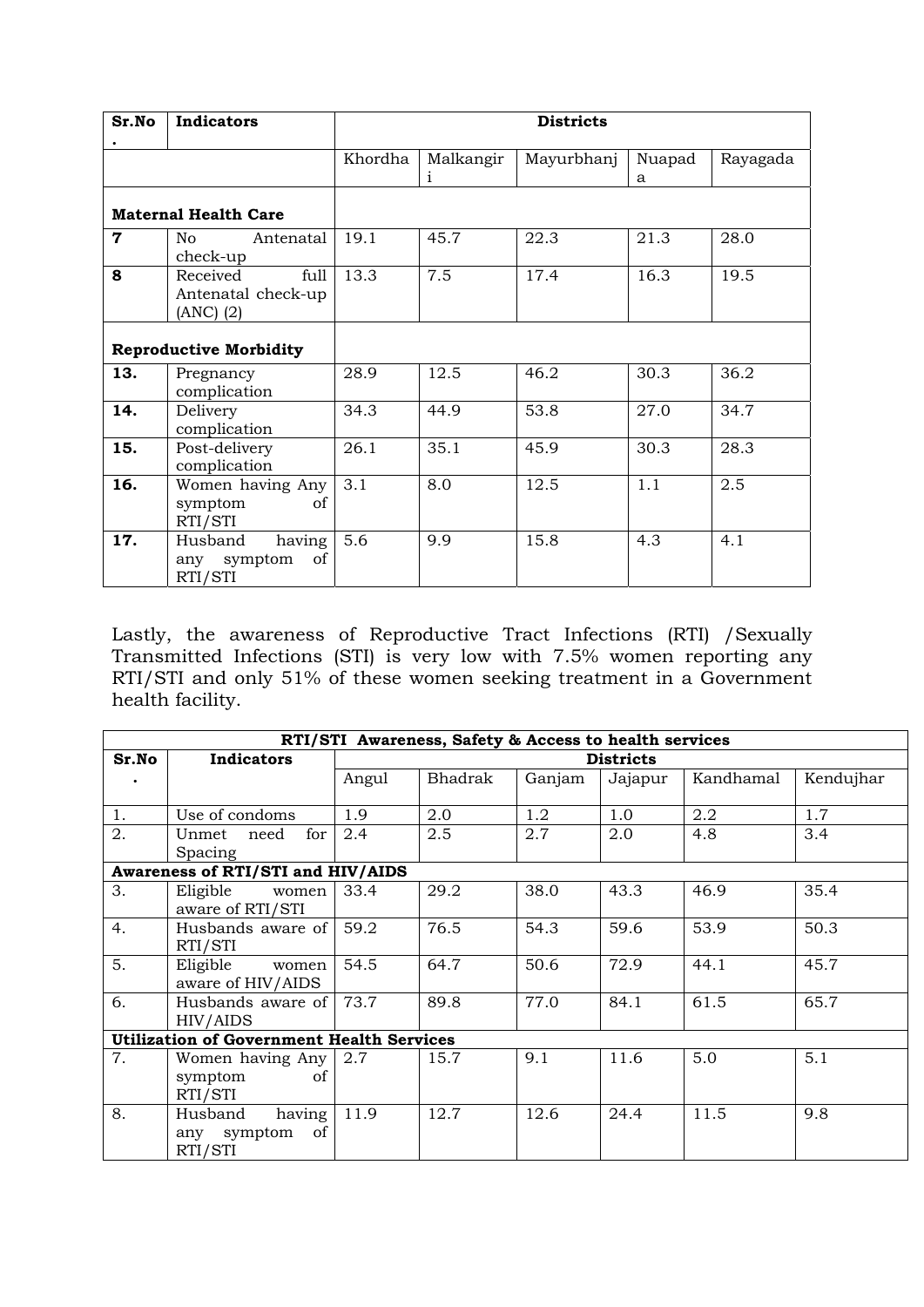| <u>.</u> | $\sqrt{2}$<br>Treatment                          | tor      |      | 38.4 | 28.6 | 36.5 | 84.2 | 53.6 |
|----------|--------------------------------------------------|----------|------|------|------|------|------|------|
|          | 10T<br><b>DTI</b><br>N <sub>1</sub><br>$\cup$ 11 | (vaginal | 56.0 |      |      |      |      |      |
|          | discharge)                                       |          |      |      |      |      |      |      |

|       |                                                       |         |                  | RTI/STI Awareness, Safety & Access to health services |         |          |  |  |  |
|-------|-------------------------------------------------------|---------|------------------|-------------------------------------------------------|---------|----------|--|--|--|
| Sr.No | <b>Indicators</b>                                     |         | <b>Districts</b> |                                                       |         |          |  |  |  |
|       |                                                       | Khordha | Malkangiri       | Mayurbhanj                                            | Nuapada | Rayagada |  |  |  |
| 5.    | Use of condoms                                        | 2.9     | 0.5              | 3.0                                                   | 9.4     | 1.1      |  |  |  |
|       | Unmet Need for family planning                        |         |                  |                                                       |         |          |  |  |  |
| 7.    | need for<br>Unmet                                     | 4.5     | 2.8              | 4.9                                                   | 4.2     | 3.8      |  |  |  |
|       | Spacing                                               |         |                  |                                                       |         |          |  |  |  |
|       | Awareness of RTI/STI and HIV/AIDS                     |         |                  |                                                       |         |          |  |  |  |
| 8.    | Eligible<br>women<br>aware of RTI/STI                 | 75.6    | 27.5             | 45.5                                                  | 34.0    | 33.7     |  |  |  |
| 9.    | Husbands aware of<br>RTI/STI                          | 81.5    | 32.9             | 58.5                                                  | 49.3    | 41.1     |  |  |  |
| 10.   | Eligible<br>women<br>aware of HIV/AIDS                | 84.1    | 14.2             | 46.7                                                  | 32.4    | 34.2     |  |  |  |
| 11.   | Husbands aware of<br>HIV/AIDS                         | 95.3    | 26.3             | 66.7                                                  | 54.9    | 50.0     |  |  |  |
| 12.   | Women having Any<br>symptom<br>of<br>RTI/STI          | 3.1     | 8.0              | 12.5                                                  | 1.1     | 2.5      |  |  |  |
| 13.   | having<br>Husband<br>any symptom of<br>RTI/STI        | 5.6     | 9.9              | 15.8                                                  | 4.3     | 4.1      |  |  |  |
| 14.   | for<br>Treatment<br>RTI/STI<br>(vaginal<br>discharge) | 37.5    | 64.1             | 40.3                                                  | 100.0   | 13.6     |  |  |  |

The Orissa Human Development Report 2003 uses the concept of Reproductive Health Index (RHI) which takes into consideration a complexity of factors that directly or indirectly determine reproductive health status. The RHI is a composite index constructed on the basis of RCH Rapid Household Survey data at the district level, by taking into account six indicators (high risk of early pregnancy, fertility burden, RTI infections, contraceptive side effects, pre-delivery and/or post-delivery complication and births unattended by trained professional).

The mean value of RHI for the state as a whole turns out to be 0.55 suggesting, a somewhat medium level of reproductive health status of Orissa. The values of individual indicators are below the mean value, with the exception of contraceptive side effects index and the non-medical attention at birth index. These pull down the overall RHI value.

| RHI (Reproductive Health Index) - Orissa (0.55) |       |                             |       |  |  |  |  |  |
|-------------------------------------------------|-------|-----------------------------|-------|--|--|--|--|--|
| <b>Top Six Districts</b>                        |       | <b>Bottom Six Districts</b> |       |  |  |  |  |  |
| Jharsuguda                                      | 0.669 | Kandhamal                   | 0.462 |  |  |  |  |  |
| Jagatsinghpur                                   | 0.634 | Bhadrak                     | 0.475 |  |  |  |  |  |
| Sundergarh                                      | 0.629 | Balangir                    | 0.478 |  |  |  |  |  |
| Keonjhar                                        | 0.594 | Nabarangpur                 | 0.485 |  |  |  |  |  |
| Cuttack                                         | 0.593 | Nuapada                     | 0.495 |  |  |  |  |  |
| Sambalpur                                       | 0.592 | Balasore                    | 0.497 |  |  |  |  |  |

Source: Human Development Report Orissa 2004.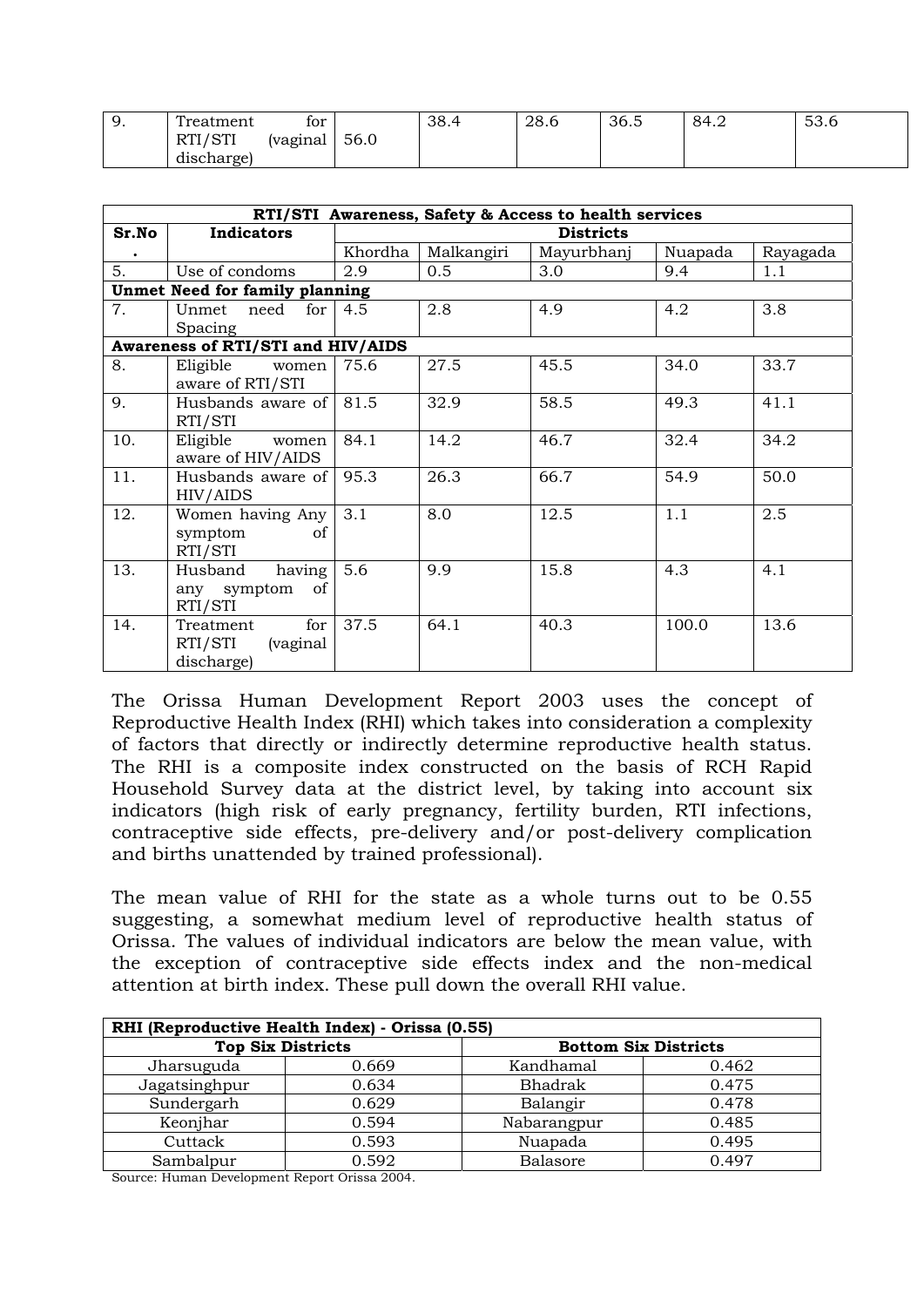The lowest six districts in terms of RHI value are Kandhamal, Bhadrak, Balangir, Nabarangpur, Nuapada and Balasore, of which Kandhamal and Nabarangpur figure among the lowest five in terms of HDI and GDI values. This indicates that overall infrastructural development, literacy and similar factors which determine HDI and GDI values may also be factors that affect RHI values.

Despite, the fact that according to The National Family Health Survey -11 for the year 2004 IMR in Orissa has come down to 97 per 1000 as against 126 per 1000 a decade ago it is high as compared to the national average of 71/1000 live births. High level of IMR in Orissa is due to first, poor availability of professional attendance at birth; second, high percentage of low birth weight babies, and third, lack of professional post-natal care.

The majority of these infant deaths occur in the drought-prone regions of Kalahandi, Balangir, Koraput, Phulbani and Keonjhar, which are also the clear losers in terms of HDI values, GDI values and RHI values. Neonatal mortality (NNM) constituted 63.7 per cent of infant deaths. Within NNM, perinatal mortality constitutes 62 per cent of all neonatal deaths. Thus, perinatal deaths alone account for some 35 per cent of infant deaths. Postneonatal deaths constitute only about 36.3 per cent of all infant deaths. The relative effects of maternal malnutrition and the absence of antenatal care is also undeniable as it leads to the birth of underweight (less than 2,500 gm at birth) children who are more susceptible to infection and disease. Only 18 per cent of women were visited by the Auxiliary Nurse Midwife (ANM) within two weeks of delivery. For as many as 20 districts, this percentage was below 20.

|     | Infant Mortality Rate by Sex and Residence, 1994-98 |              |      |        |              |       |        |              |              |        |  |
|-----|-----------------------------------------------------|--------------|------|--------|--------------|-------|--------|--------------|--------------|--------|--|
| S.  | Year                                                | <b>Total</b> |      |        |              | Rural |        |              | <b>Urban</b> |        |  |
| no. |                                                     |              |      |        |              |       |        |              |              |        |  |
|     |                                                     | Total        | Male | Female | <b>Total</b> | Male  | Female | <b>Total</b> | Male         | Female |  |
|     | 1994                                                | 103          | 103  | 104    | 108          | 107   | 109    | 65           | 71           | 59     |  |
| 2.  | 1995                                                | 103          | 105  | 101    | 107          | 109   | 105    | 65           | 70           | 59     |  |
| 3.  | 1996                                                | 96           | 100  | 92     | 99           | 104   | 93     | 65           | 52           | 79     |  |
| 4.  | 1997                                                | 96           | 95   | 98     | 100          | 98    | 101    | 65           | 59           | 70     |  |
| 5.  | 1998                                                | 97.6         | 98.5 | 96.9   | 101          | 102.6 | 99.3   | 65.5         | 57.5         | 74.3   |  |

Source: Govt. of Orissa, Health Statistics of Orissa, Directorate of Health Services, Bhubaneshwar.

100% immunization of infants is a distant target. The indicators of Number of Immunized children under the Reproductive and Child Health Survey conducted by International Institute for Population Sciences over 10 districts is given below.

| Sr.No. | <b>Districts</b> | Percentage of children<br>who received full<br>immunization |
|--------|------------------|-------------------------------------------------------------|
|        | Angul            | 49.9                                                        |
| 2.     | <b>Bhadrak</b>   | 52.3                                                        |
|        | Ganjam           | 60.4                                                        |
|        | Jajapur          | 38.8                                                        |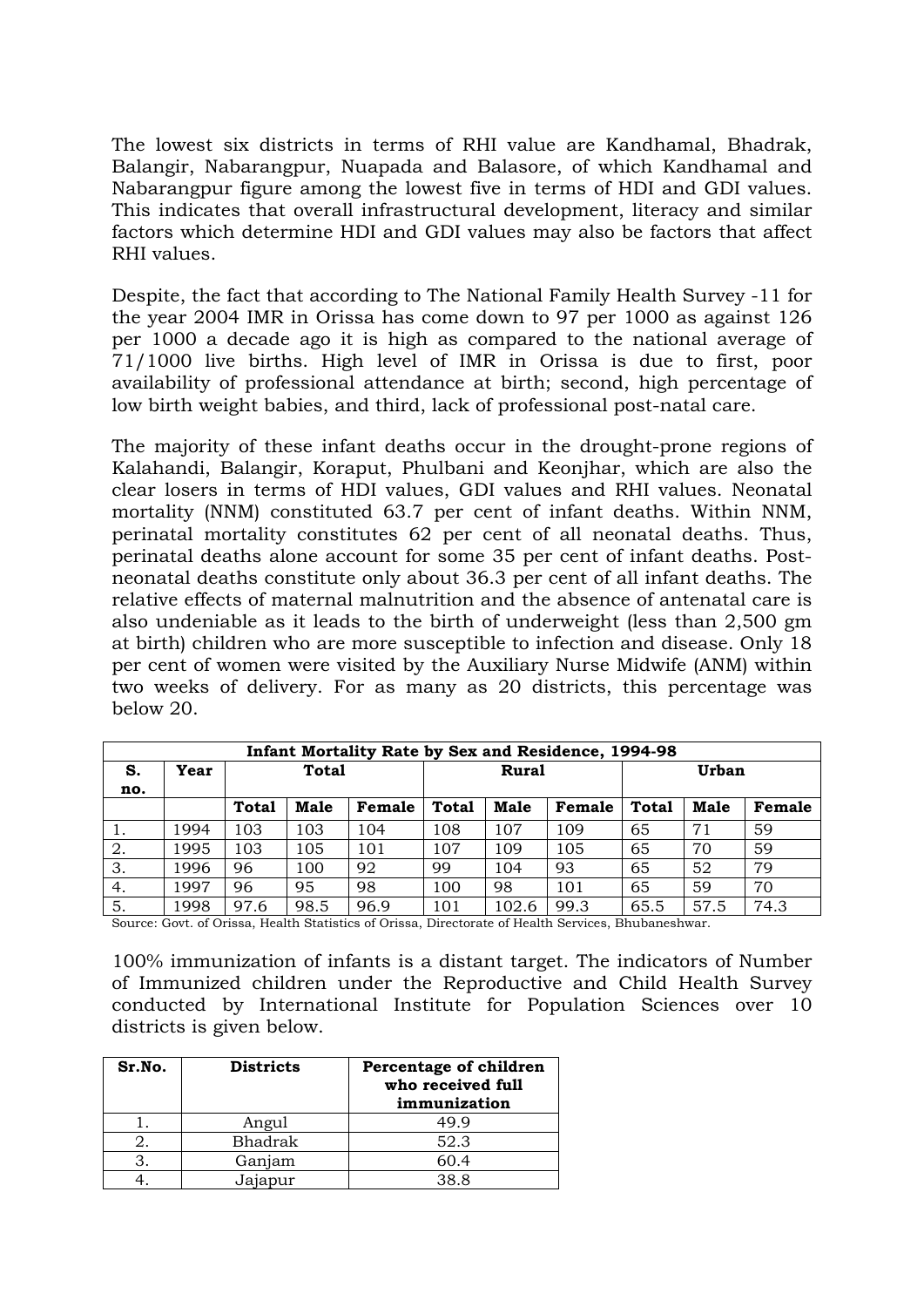| 5.  | Kandhamal  | 58.6 |
|-----|------------|------|
| 6.  | Kendujhar  | 36.7 |
|     | Khordha    | 64.0 |
|     | Malkangiri | 40.8 |
| 9.  | Mayurbhanj | 50.0 |
| 10. | Nuapada    | 48.5 |
|     | Rayagada   | 56.8 |

Source: RHC Data (1997-98)

#### **ACCESS TO PUBLIC HEALTH SERVICES**

The lowest proportion of private hospital care is in rural Orissa (9 per cent of hospitalizations). Both physical and economic access to the public health care services is basic requirement and an important aspect. Physical access includes population coverage-based or area coverage-based. Economic access refers to direct cost of accessing the services. In Orissa, the population covered per public health facility is good compared to other major states. However, the area coverage is very poor. This is more for inland districts like Baudh, Balangir, Deogarh, Kalahandi, Koraput, Malkangiri, Nabarangpur, Nuapada, and Rayagada while it is much less for coastal districts like Balasore, Bhadrak, Kendrapara, and Puri.

| Sr.No          | <b>Indicators</b>                                              |       |         | <b>Districts</b> |         |         |         |
|----------------|----------------------------------------------------------------|-------|---------|------------------|---------|---------|---------|
|                |                                                                | Angul | Bhadrak | Ganjam           | Jajapur | Kandham | Kendujh |
|                |                                                                |       |         |                  |         | al      | ar      |
|                |                                                                |       |         |                  |         |         |         |
|                | <b>Institutional delivery</b>                                  |       |         |                  |         |         |         |
| 9.             | Government<br>In<br>health facility                            | 27.0  | 29.0    | 27.9             | 11.4    | 28.4    | 15.5    |
| 10             | In private health<br>facility                                  | 10.1  | 6.2     | 4.8              | 8.9     | 4.0     | 4.4     |
|                | Home delivery                                                  |       |         |                  |         |         |         |
| 11.            | <b>Attended Delivery</b>                                       | 12.3  | 26.7    | 23.7             | 23.3    | 21.7    | 19.3    |
| 12.            | Safe delivery                                                  | 44.8  | 52.2    | 48.3             | 54.2    | 46.9    | 35.2    |
| Home<br>Worker | Visit by Health                                                |       |         |                  |         |         |         |
| 18.            | Women visited by<br>ANM/health worker                          | 2.8   | 5.8     | 8.3              | 3.5     | 4.1     | 8.5     |
| 19.            | Women who had<br>said worker spent<br>enough time with<br>them | 62.1  | 45.0    | 46.4             | 55.4    | 81.9    | 72.1    |

| Sr.No | Indicators | <b>Districts</b> |                     |                     |  |          |
|-------|------------|------------------|---------------------|---------------------|--|----------|
|       |            |                  | Khordha   Malkangir | Mayurbhanj   Nuapad |  | Rayagada |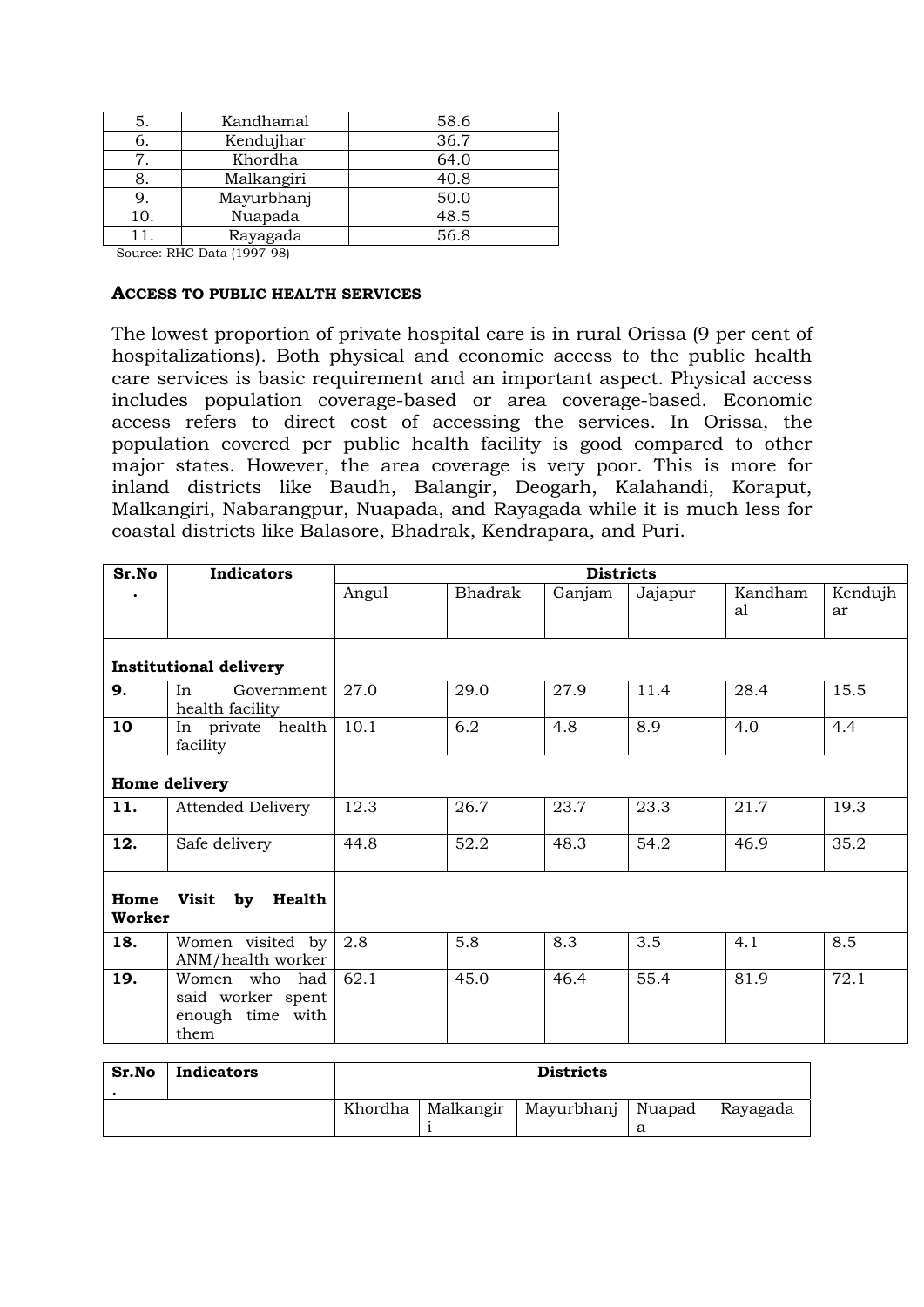|                | <b>Institutional delivery</b>                                  |      |      |      |      |      |
|----------------|----------------------------------------------------------------|------|------|------|------|------|
| 9              | Government<br>In<br>health facility                            | 43.0 | 7.3  | 25.4 | 20.1 | 12.1 |
| 10             | In private health<br>facility                                  | 9.9  | 3.5  | 7.1  | 4.8  | 8.2  |
|                | <b>Home delivery</b>                                           |      |      |      |      |      |
| 11             | <b>Attended Delivery</b>                                       | 18.6 | 8.2  | 29.6 | 16.2 | 26.6 |
| 12.            | Safe delivery                                                  | 61.7 | 18.1 | 52.4 | 37.0 | 41.4 |
| Home<br>Worker | Visit by<br>Health                                             |      |      |      |      |      |
| 18.            | Women visited by<br>ANM/health worker                          | 3.3  | 7.2  | 9.4  | 5.4  | 11.4 |
| 19.            | Women who had<br>said worker spent<br>enough time with<br>them | 67.9 | 58.9 | 73.9 | 64.5 | 69.8 |

Area coverage of health institutions has improved perceptibly for the state as a whole, and for as many as 14 non-coastal districts. In the five inland districts of Balangir, Kalahandi, Mayurbhanj, Phulbani, and Sundergarh, 40 per cent or more of the population have to travel more than 5 kms to reach the nearest health facility. On the other hand, physical access is relatively much better in the coastal districts of Balasore and Puri. The problem of physical access is compounded by poor roads and transport connectivity. The extent of private expenditure on health care is higher in the backward district of Kandhamal, and it is proportionately higher for lower income classes. It is thus not surprising to find that poor physical and economic access affect the utilisation of public health care facilities. The number of outpatient consultations per head of population per year, and the number of new inpatients per bed per year, are not only low in absolute terms, but have also declined over a period of time. (Orissa HDR 2004Govt. of Orissa-UNDP).

#### **HIV/AIDS:**

| AIDS cases in Orissa on 31 <sup>st</sup> July, 2005 |          |                   |  |  |  |
|-----------------------------------------------------|----------|-------------------|--|--|--|
| S. No.                                              | State/UT | <b>AIDS Cases</b> |  |  |  |
|                                                     | Orissa   | 467               |  |  |  |
| 2.                                                  | India    | 111608            |  |  |  |

Source: NACO

| Observed HIV Prevalence levels in Orissa: 2003 - 2004 |             |                                               |  |  |  |
|-------------------------------------------------------|-------------|-----------------------------------------------|--|--|--|
|                                                       | of sites in | Type of   Number   HIV Prev. 2003   HIV Prev. |  |  |  |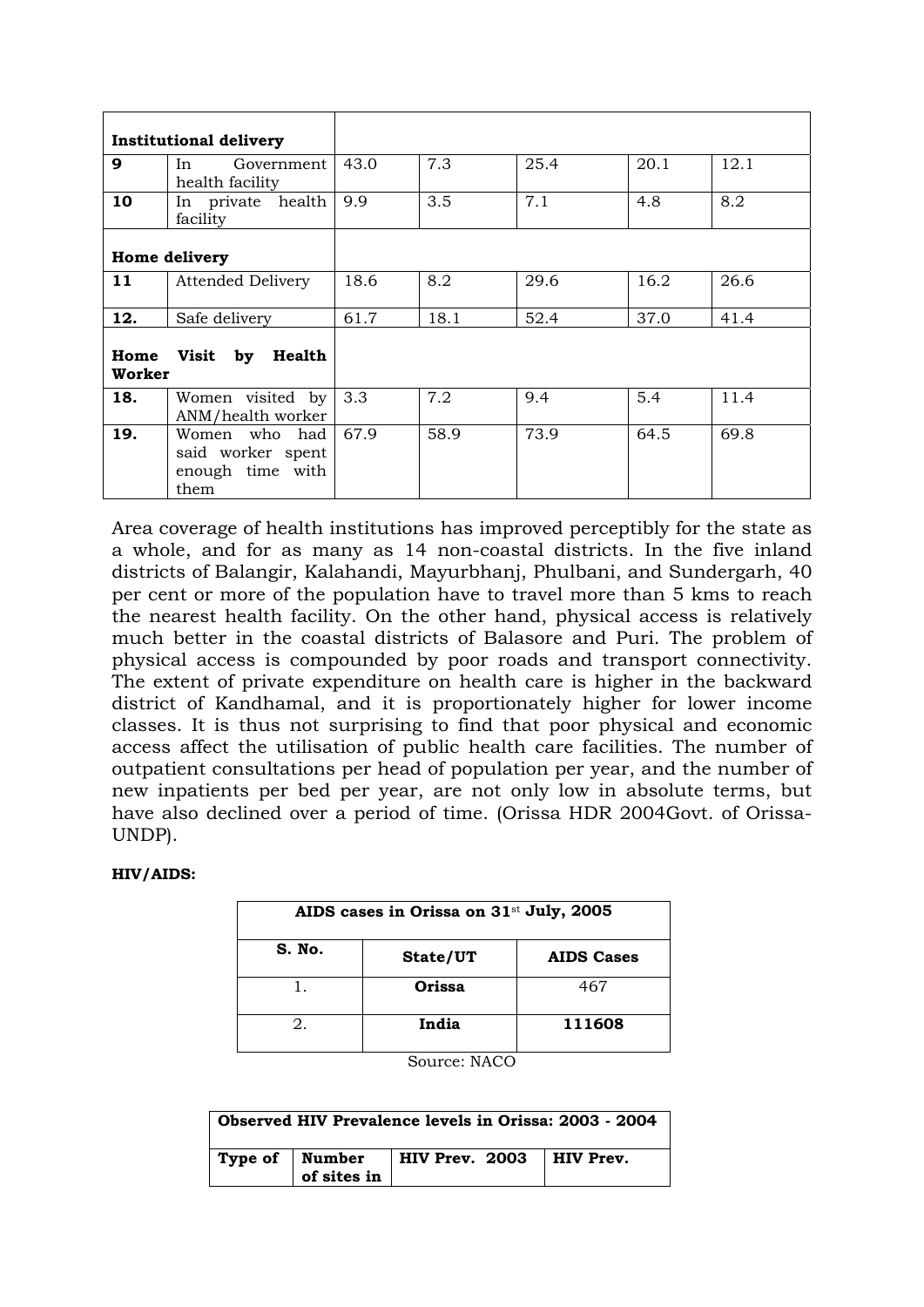| <b>Site</b> | 2004 | (%)           | $2004$ (%)    |
|-------------|------|---------------|---------------|
|             |      | $(455$ sites) | $(670$ sites) |
| <b>STD</b>  |      | 2.40          | 2.80          |
| ANC         | ა    | 0.00          | 0.50          |

Source: NACO

The first case of HIV infection in Orissa was detected in 1992 and the first reported death due to AIDS was in 1993. Until the year 2000, sentinel surveillance data had indicated a positivity rate varying from 0.8% to 3% among STI patients and up to 0.27% among antenatal mothers. Most HIV positive persons in Orissa were reported to have contracted the infection outside the state (Summary Report 2001: Behavioral Surveillance Survey in Orissa, -AIMS Research). Between 1993 and 1999, a total of 452 cases have been detected, an average of 65 cases per annum during this period. There has been a jump in the number of HIV positive cases after this, with 380 in 2000 alone. Between 2001 and 2003 (three years), Orissa has reported a total of 986 cases of HIV, 166 cases of AIDS, and 16 deaths due to AIDS. The highest number of cases have been reported from Ganjam (267), followed by Cuttack (159), Koraput (54), Sambalpur (44), and Khordha (39) districts in As per the Sentinel Surveillance data, the prevalence rate of HIV in Orissa has increased from 1.31 in 2001 to 2.51 in 2003 among the STD cases and the prevalence among antenatal women has come down from 0.125 in 2001 to no cases in 2003, thereby putting Orissa in the category of low prevalence states. But the vulnerability to HIV/AIDS remains high, due to the large stock of migrant population from the state who often carry the virus back from their place of work. Also, the large stretch of National Highway in the state carries the risk of infection through truckers and their sexual partners who are often sex workers. (Human Development Report 2004, Government of Orissa, UNDP)

Orissa is still considered as "HIV low prevalence state" with a prevalence of less than 2.4 % among high-risk STD patients and 0% among antenatal women according to the 2003 "Annual Sentinel Surveillance for HIV infection in India" prepared by the National AIDS Control Organization (NACO).

With a survey of 12 sentinel sites, the NACO Sentinel Survey estimates that the prevalence rate of HIV in Orissa has increased from 1.31 in 2001 to 2.40% in 2003 among the STD cases and the prevalence among antenatal women has come down from 0.125 in 2001 to no cases in 2003, thereby putting Orissa in the category of low prevalence states. The Sentinel sites were located at Balasore, Bhubaneshwar, Koraput, Puri Sambalpur, (all STD) Burla, Jagatsinghpur, Rourkela (ANC) and Behrampur and Cuttack (STD and ANC).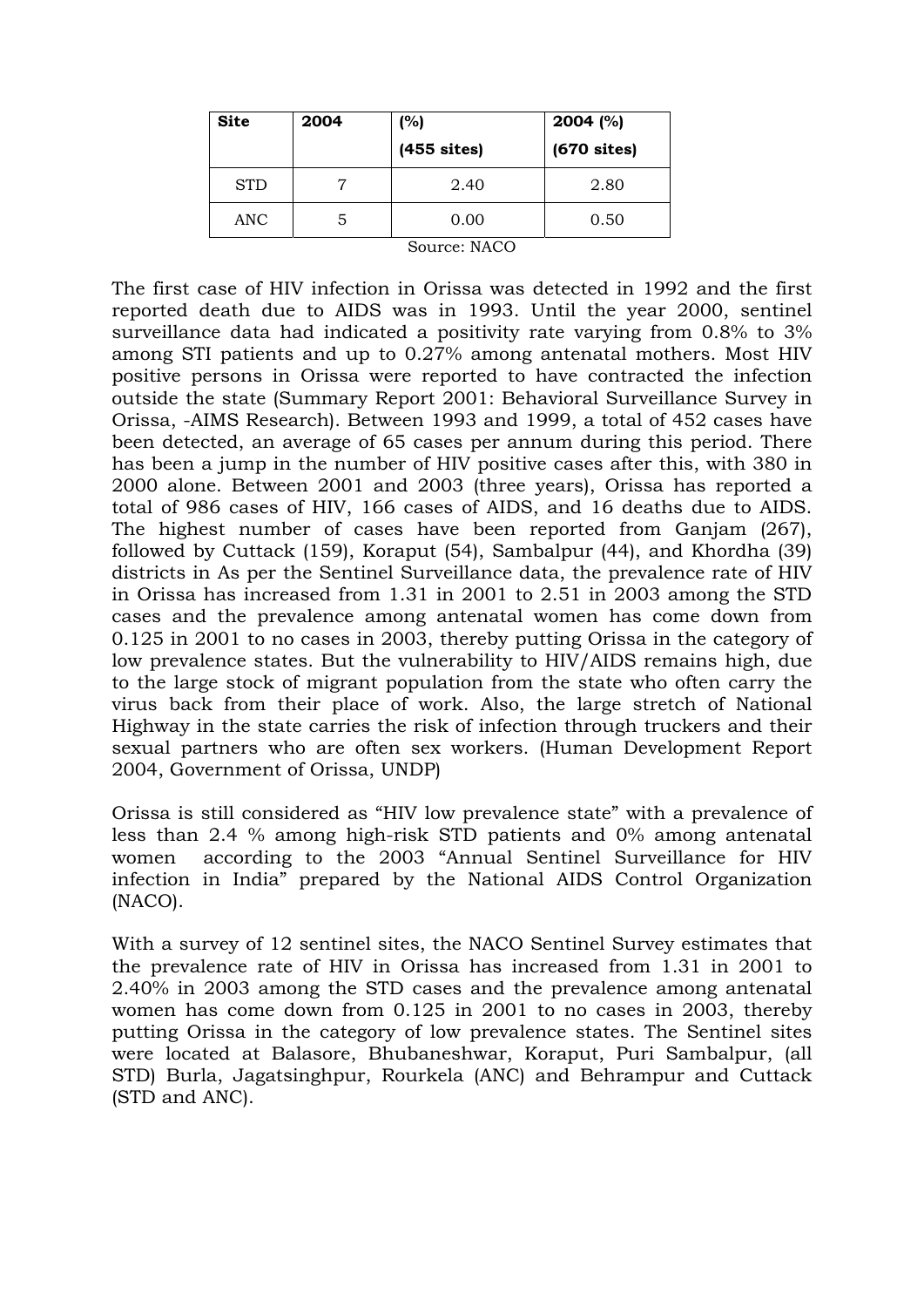| Orissa Sentinel sites and HIV prevalence |             |                 |             |                 |              |  |  |
|------------------------------------------|-------------|-----------------|-------------|-----------------|--------------|--|--|
| <b>Sites</b>                             | <b>Type</b> | Percent         | <b>Type</b> | Percent         | <b>HOT</b>   |  |  |
|                                          |             | <b>Positive</b> |             | <b>Positive</b> | <b>Spots</b> |  |  |
| Balasore                                 | <b>STD</b>  | 3.20            |             |                 | <b>STD</b>   |  |  |
| Behrampur                                | <b>STD</b>  | 6.85            | <b>ANC</b>  | 0.00            | <b>STD</b>   |  |  |
| Bhubaneshwar                             | <b>STD</b>  | 0.40            |             |                 |              |  |  |
| Cuttack                                  | <b>STD</b>  | 2.80            | ANC         | 0.00            |              |  |  |
| Koraput                                  | <b>STD</b>  | 2.40            |             |                 |              |  |  |
| Puri                                     | <b>STD</b>  | 1.60            |             |                 |              |  |  |
| Sambalpur                                | STD         | 0.40            |             |                 |              |  |  |
| Burla                                    |             |                 | <b>ANC</b>  | 0.00            |              |  |  |
| Jagatsinghpur                            |             |                 | <b>ANC</b>  | 0.00            |              |  |  |
| Rourkela                                 |             |                 | <b>ANC</b>  | 0.00            |              |  |  |
| Total                                    | <b>STD</b>  | 2.52            | <b>ANC</b>  | 0.00            |              |  |  |

Source: "Annual Sentinel Surveillance for HIV infection in India Country Report 2003 National Institute of Health and Family Welfare & NACO.

While the state has been declared a low-prevalence zone, Behrampur and Balasore are notable STD hotspots in the state. The prevalence rate in the sites of Cuttack and Korapat are also high though yet these are not the hotspots. Drivers in Behrampur and Factory workers in Balasore, points out the survey, are pushing the HIV prevalence.

According to the UNAIDS report, 285 people have died of AIDS in Orissa during the 2000-2005 period but this might not be the true figure. In many cases, secondary opportunistic infections and not AIDS are given as the cause of death – thus, the estimated figure could be around 350 persons. Out of the 21, 623 blood samples, 2306 samples were found to be HIV positive and 467 cases were found to be having AIDS virus. Among these cases, 68 per cent were males and 32 per cent were females, with the maximum number of cases being in the most productive age-group of (25- 39) years. Getting infected in the productive age has its ramification for family and society both, in terms of loss in earnings of households, selling and mortgage of property for treatment, indebtedness, early widowhood for women, orphanhood for children affecting their education, child labour and life, old family members to be looked upon etc. These ramifications become grave in the situations of poverty and usually take an ugly and violent turn in society with low awareness and prevalence of stigma.

According to Behavioral Sample Survey 2000, in Orissa, 28% female sex workers had sexual intercourse with a non paying partner apart from paying customers. The mean age at first sexual intercourse for male clients of FSWs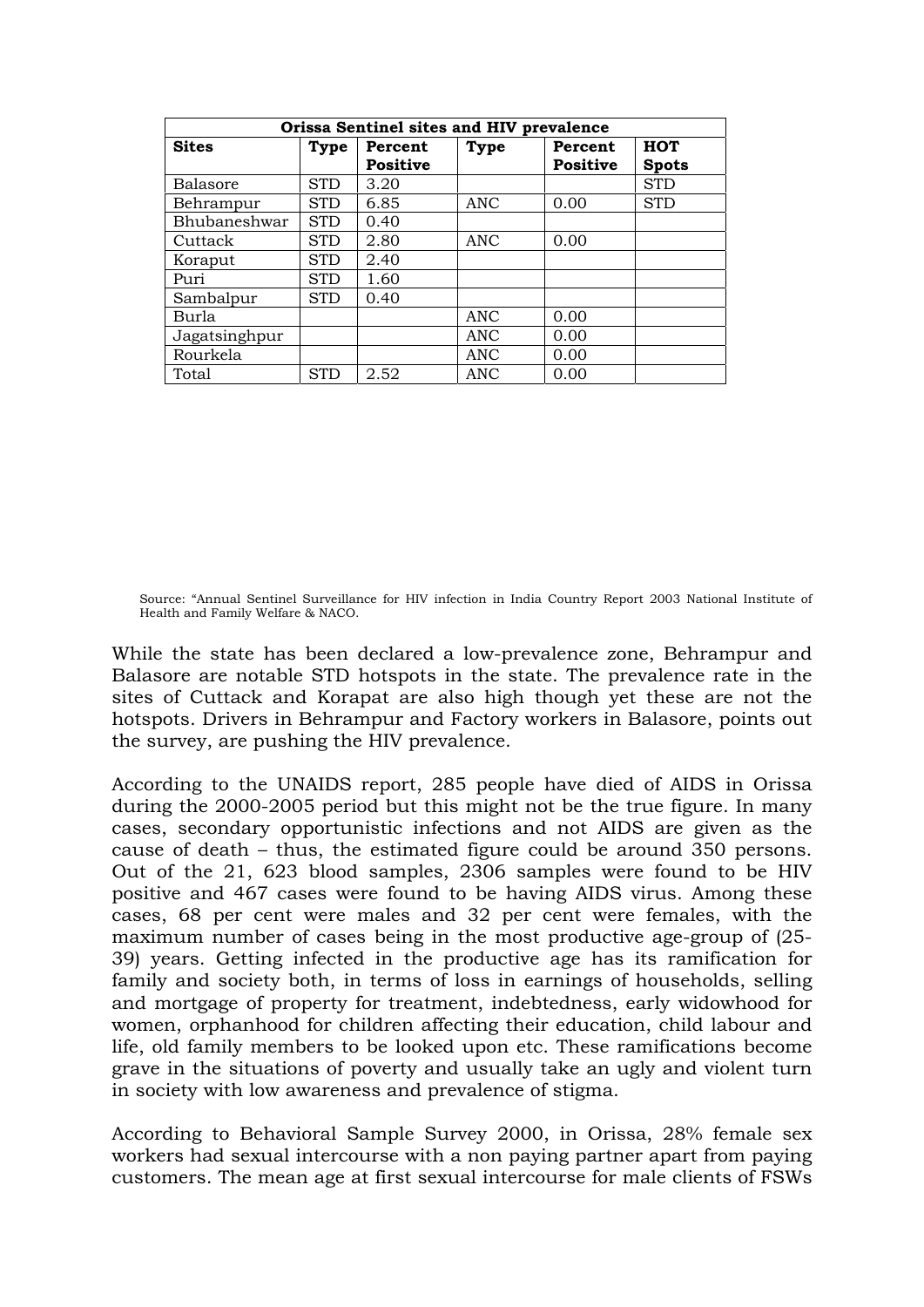was 22 years and for male migrant workers and male miners was 21 years each. The mean age was 18 years for female sex workers and 17 years for women in the fishing industry. It was 21 years among male migrant workers and male miners. Larger proportions of the female (9% of the FSWs and 13% of the women in fishing industry at below 15 years of age) reported their first sexual intercourse at an earlier age when compared to the male. Similarly, 45% of the FW and 38% of the FSWs had reported their first sexual intercourse between the ages of 15 and 17 years as compared to the 5% to 9% reported by the male sub groups. A total of 19% male migrant workers, 22% male clients and 25% among male miners had reported to have had their first sexual intercourse at the age of 24 years or above.

The finding of The BSS 2000 highlights the risk behavior among various groups in relation to HIV/AIDS. Four percent of the migrant workers reported to have had sexual intercourse with a female commercial partner in the last one year. The proportion was lower among male miners (1%). One percent of the women in fishing industry had reported to have sold sex in the past 12 months. (11%) clients of sex workers and (13.2%) male migrant workers reported to have had female non-regular partners. (7.9%) miners had reported having had sexual intercourse with female non-regular partners. (1.8%) of the women in fishing industry had reported having had sexual intercourse with male non-regular partners in the previous year. 2% male clients and small proportions of other male sub groups had also reported to have had anal sex with a male partner.

Seven percent each among the sex workers and their clients had reported symptoms of genital ulcer/discharge in the past one year. While 12% of the women in fishing industry had reported similar symptoms, this proportion was lower among male migrant workers (3%) and male miners (0.6%). Very low % of those infected took to proper treatment as shown in the table below as per the findings of BSS 2000.

| First action taken after onset of symptom in %. |                          |                     |                       |  |  |  |
|-------------------------------------------------|--------------------------|---------------------|-----------------------|--|--|--|
| <b>Action taken</b>                             | Female<br>sex<br>workers | <b>Male clients</b> | <b>Female workers</b> |  |  |  |
| Visit to govt. health                           | 28                       | 39                  | 38                    |  |  |  |
| care                                            |                          |                     |                       |  |  |  |
| Unqualified                                     | 28                       | 36                  |                       |  |  |  |
| practitioner                                    |                          |                     |                       |  |  |  |
| Visit<br>private<br>to                          | 16                       | 13                  |                       |  |  |  |
| health care                                     |                          |                     |                       |  |  |  |
| Vidya                                           |                          |                     | 18                    |  |  |  |
| Homeopathic doctor                              |                          |                     | 11                    |  |  |  |

Source Behavioral Sample survey 2000

Only Seventy-six percent of the sex workers had heard about HIV/AIDS and 57% had heard about STIs. (59%) knew that using condoms could prevent HIV infection. Thirty nine percent of the sex workers were aware that HIV infection could also be prevented by avoiding injections through contaminated needles. While 83% of the clients of sex workers had had heard about HIV/AIDS, the same awareness was among 50% migrant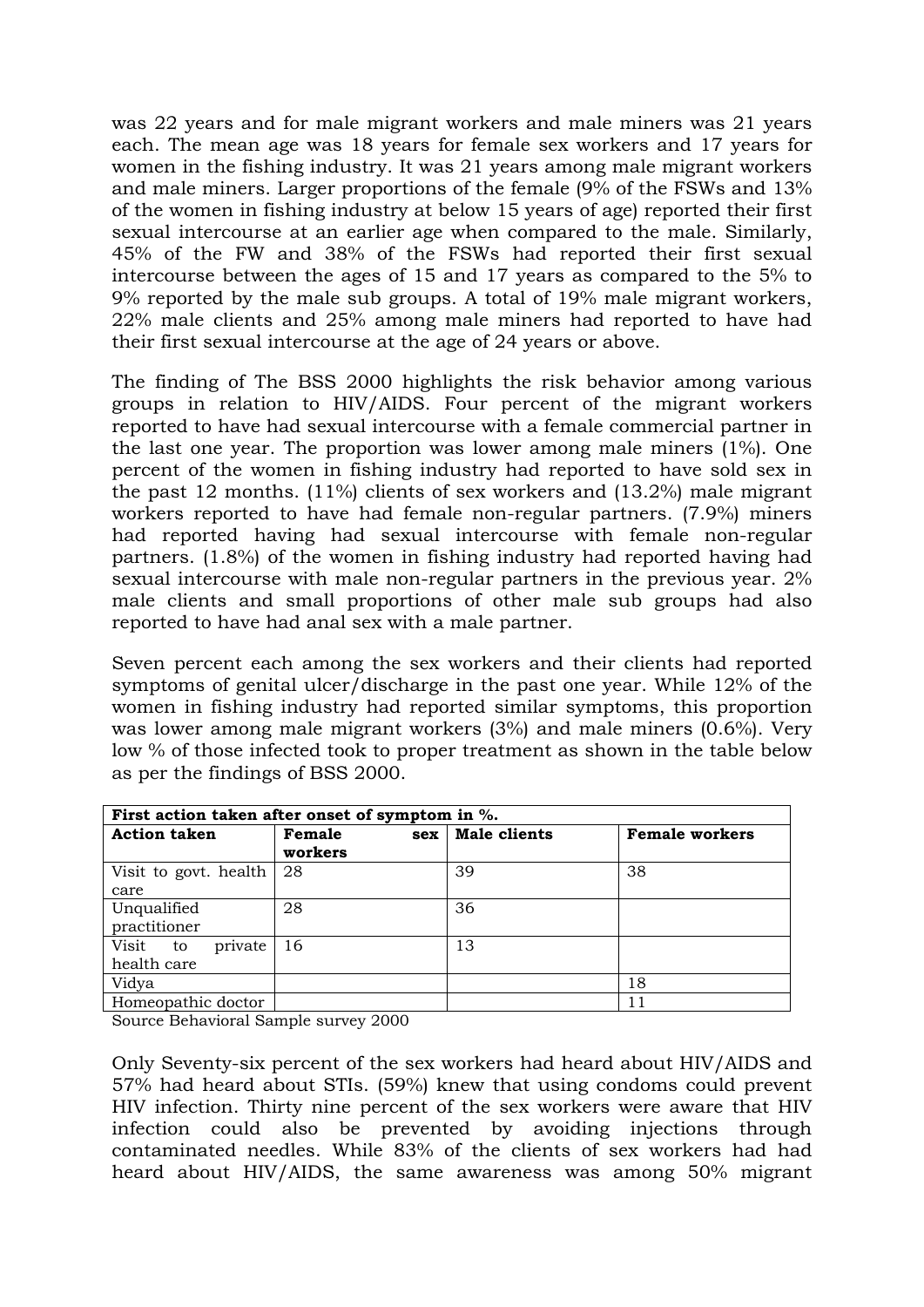workers, 56% male miners and 44% women in fishing industry. Between 40% and 59% of all other than sex workers and their clients were aware that diseases could be transmitted sexually. This awareness was highest among male miners at 59%.

A significant finding of the BSS 2000 was that the reported consistent use of condoms was lower than condom use during the last sexual act. The reported consistent condom use was very low - with non paying partners at 9% being much lower than with paying partners at 51%. The proportion of respondents who had never used a condom in the last month with paying partners was 16% and in the last year with non paying partners, 50%. The reported condom use during last sexual intercourse with a female sex worker was highest among clients of sex workers (73%) followed by male migrant workers (50%) among the male sub population groups. A total of 68% of those who had reported selling sex among the women in fishing industry had reported condom use with their last commercial partner. The proportion reporting condom use during last sexual intercourse with a female non regular non-commercial partner was very low. It was 17% among male migrant workers and 14% among male miners 12% among clients of sex workers at. However, among the women in fishing industry (31%) reported they used condoms with their non-regular non-commercial partners during the last sexual intercourse. None of the male respondents had reported condom use during the last anal intercourse with a male partner. The reported consistent condom use over the past one year by all groups was considerably lower than the condom use during last sexual intercourse. to be highest among clients of sex workers (65%). Similarly the women in fishing industry had reported higher consistent condom use (25%) with their male non regular non-commercial partners as compared to the male groups.

|                                                                   | <b>Female Sex</b><br>Worker | Male clients | <b>Male</b><br>migrant<br>workers | <b>Male</b><br>miners | <b>Female workers</b> |
|-------------------------------------------------------------------|-----------------------------|--------------|-----------------------------------|-----------------------|-----------------------|
| Heard of<br>condoms                                               | 95                          | 98           | 78                                | 81                    | 56                    |
| Consistent use<br>of condoms                                      | 59                          | 59           | 26                                | 29                    | 25                    |
| Condom use in<br>last<br>commercial sex                           | 71                          | 73           | 50                                | 28                    | 68                    |
| Consistent<br>condom use<br>with<br>commercial<br>partner in past | 51                          | 65           | 41                                | 19                    | 52                    |
| Incidents of<br>genital<br>discharge or<br>genital ulcer          | $\overline{7}$              | 7.1          | 3.2                               | 0.6                   | 11.7                  |

Source Behavioral Sample survey 2000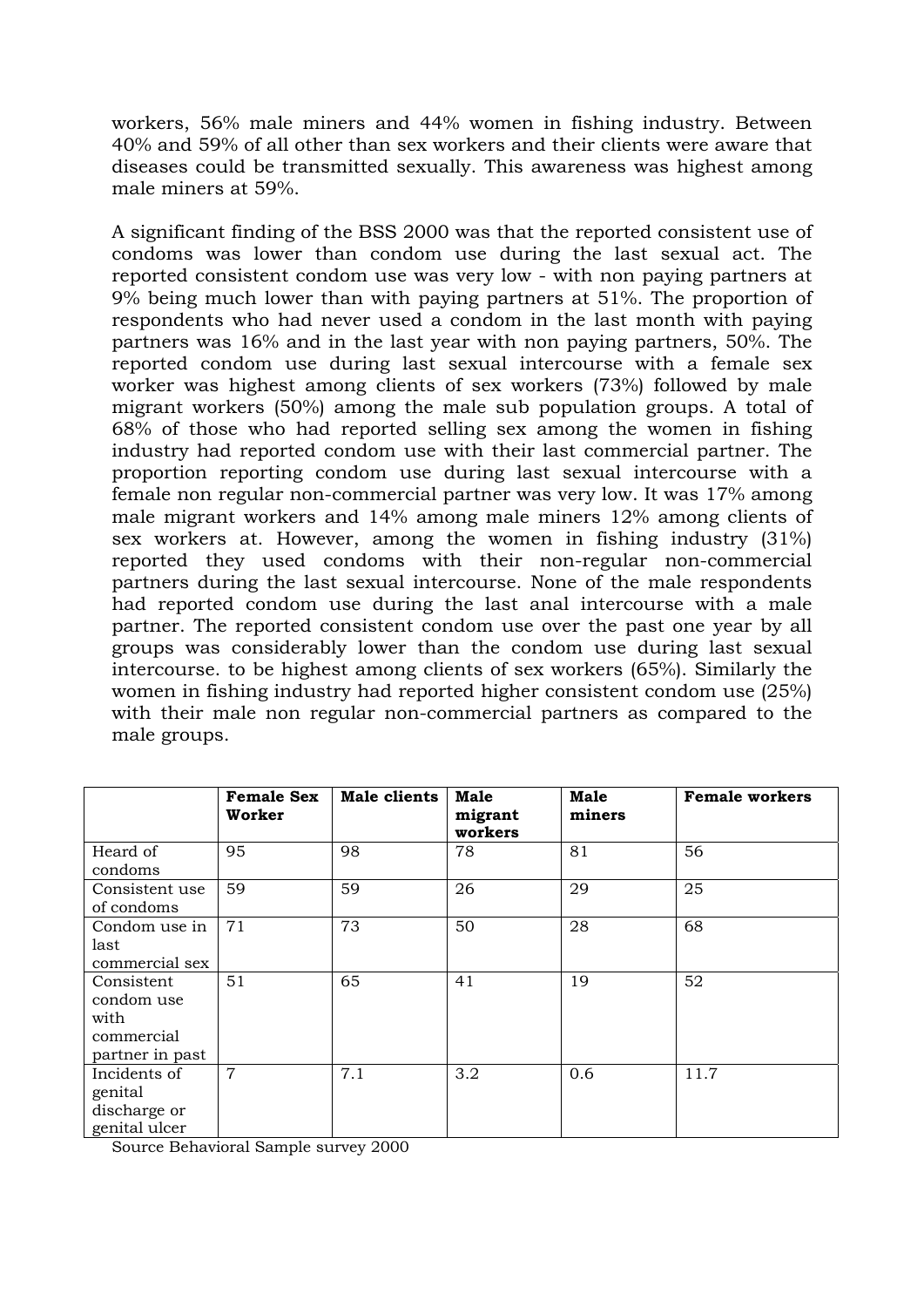The districts of Ganjam and Behrampur are showing a disturbing trend of increase in reported infections. According to an 'Grassroots Features, an independent organisation, the district of Ganjam is home to nearly 45 percent of the total HIV/AIDS cases in the state and an alarming 85 percent of the victims are migrant workers and their spouses. This rise in AIDS incidences is likely to earn for it the dubious distinction of having the highest number HIV cases among all the districts in Orissa within the next few years. According to the UNAIDS report, AIDS had already claimed 151 lives in Ganjam district between 2000 and 2005, while the HIV positive cases rose to 960 during the same period. In Behrampur, 1,357 persons visited the voluntary and confidential counselling and testing centres in medical hospitals during this period, according a report. Most HIV cases were reported from Polosara, Hinjili Digapahandi and Belguntha blocks.

But it is clear that the state's vulnerability to HIV/AIDS remains high, due to the large stock of migrant population from the state who often carry the virus back from their place of work. Also, recurring natural disasters, low literacy, poverty, unsafe sex practices and ignorance about the transmission of the disease – most factors which count as HIV vulnerability factors are found in the case of Orissa. The large stretch of National Highway in the state carries the risk of infection through truckers and their sexual partners who are often sex workers. The high risk groups of Migrants, CSWs and Truckers are present in high numbers and if not handled with sensitive monitoring and targeted AIDS awareness programmes, the AIDS virus could quickly reach epidemic levels.

A very pertinent case of vulnerability is of Nuapada, one of the smaller newer western districts of Orissa bordering the state of Chattisgarh. It is largely rural, drought prone, has meagre resources, poor public health facilities, low literacy and a considerable scheduled caste and scheduled tribe population. A considerable proportion of the adults are marginal workers or agricultural labourers and many of these migrate to Raipur in Chattisgarh, the industrial towns of Andhra Pradesh, Maharastra, Gujarat and Uttar Pradesh during the lean season for earning their livelihood. ) In the villages of Komna Block where a community based rain water harvesting project is being executed by UNDP it was found that about a 1000 adults migrated during the lean season of 2000.The Family Health Awareness Campaign (FHAC) in 2000 reported 1263 cases of RTI/STI in this district. In comparison 3715 cases were reported for the neighbouring district - Balangir and as many as 6996 cases were reported for the coastal district Balasore. Thus while the risk of the HIV/AIDS epidemic in Nuapada district is high, as yet the infection has not spread to a significant extent and presents an opportunity of intensive control activities through the creation of awareness.

| Orissa HIV +ve % 2003 Urban- Rural |      |        |       |  |  |
|------------------------------------|------|--------|-------|--|--|
|                                    | Male | Female | Total |  |  |
| Urban                              | 3.61 | 0.45   | .98   |  |  |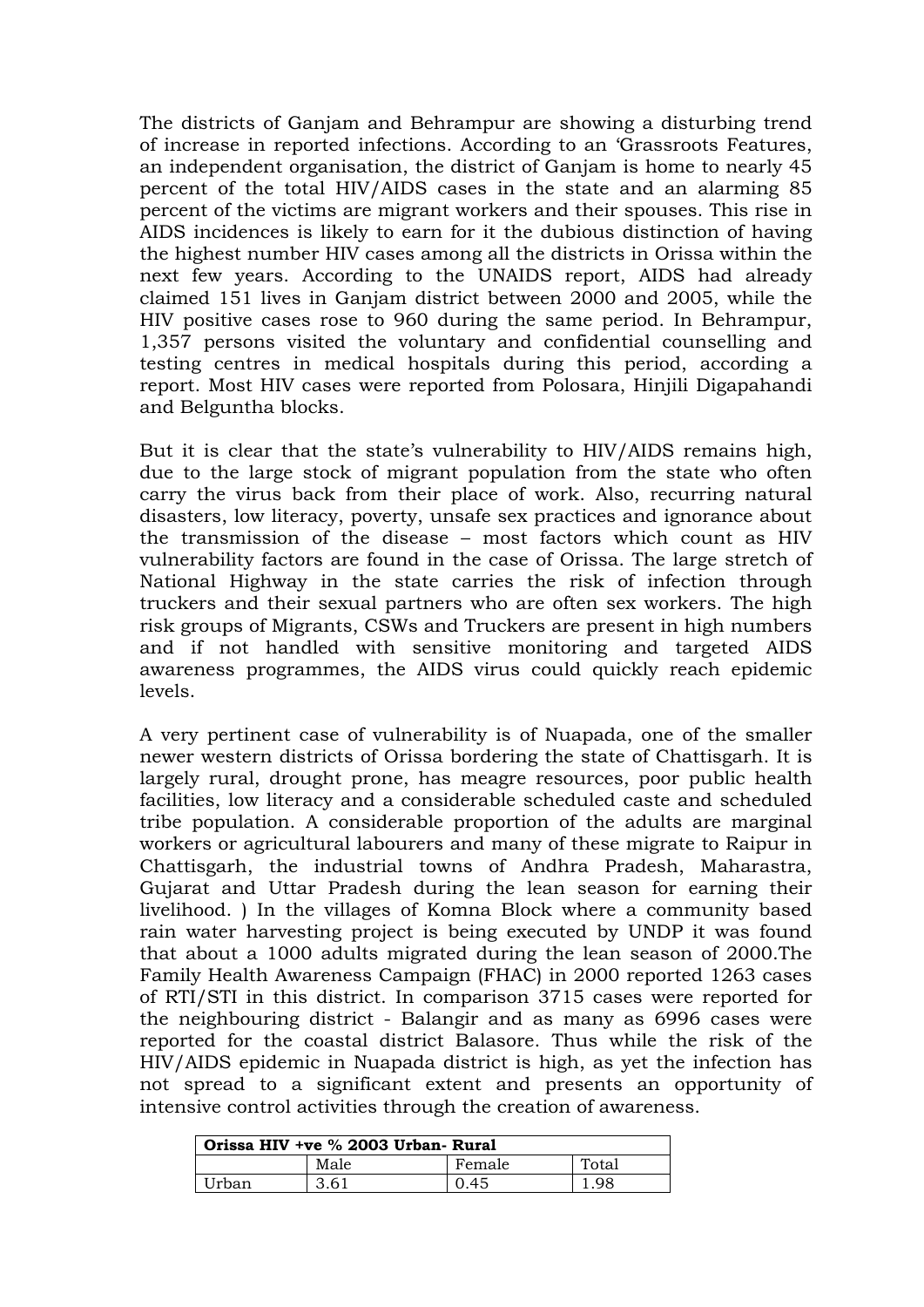| $\mathbf{\mathsf{r}}$<br>Rural | 3.34 | 60   |                     |  |
|--------------------------------|------|------|---------------------|--|
| Total                          | 3.46 | 1.46 | $5^{\circ}$<br>2.02 |  |
| $0 \rightarrow 0$              |      |      |                     |  |

Source: NACO

The HIV infection among overall female population is lower -- 1.46% in Orissa as compared to 3.46% in men. Still, the rising infection rate among the rural women is a cause of concern and reflects upon the vulnerability of rural women to HIV/AIDS, due to their lower status in society, exploitation and poor access to health facilities. Reported AIDS cases are increasing reflecting the greater vulnerability of women to HIV/AIDS, especially in rural areas. According to the "Annual Sentinel Surveillance for HIV infection in India 2003", in Orissa, among the STD patients screened for HIV 1.98% were positive in the urban areas and 3.03% in the rural areas. The higher prevalence rate among the rural population is a matter of great concern as the status awareness level, access to adequate health services is very low in rural areas while the poverty and migration is very high.

Surveillance survey findings are generally based on samples of women attending antenatal clinics. Such surveys are anonymous and it is not possible to determine when a woman was infected (although teenage girls become infected at a much higher rate than teenage boys). What is evident, however, is that many of the infected individuals are younger women (i.e. less than 40 years of age, and predominantly less than 30 years old) and many of these women have children or are pregnant. HIV infection in women of child-bearing age affects millions of children, either directly through the death of one or both parents or indirectly through the illness and death of other adults who affect their lives, such as teachers.13 children affected by HIV/AIDS face numerous constraints, ranging from reduced access to school, to seeking paid work, and to becoming heads of households in the absence of parents or guardians. These new life-shaping conditions increase the chances that children will be forced or drawn into harmful or potentially harmful work situations where, in turn, their own exposure to HIV/AIDS may increase. (Intersecting Risks: HIV/AIDS and Child Labour; Bill Rau)

| Orissa HIV +ve % 2003 In Migration |              |      |       |
|------------------------------------|--------------|------|-------|
| Male<br>Total<br>Female            |              |      |       |
| <b>Migratory Population</b>        | 20.83        | 5.26 | 13.95 |
| Non-Migratory                      | 3.00         | 1.37 | 2.23  |
| Total                              | 3.46         | 1.46 | 2.52  |
|                                    | Source: NACO |      |       |

Migrants had 6 times higher rate of HIV prevalence than non-migrants. Men (3.46%) were more infected than women (1.46%) in all age groups. The epidemic is spreading from "high-risk" groups to the general population and from urban to rural areas. Factors contributing to this increase include increasing migration to high-prevalence areas for employment opportunities, high rates of sexually transmitted infections, low levels of awareness in rural areas, low condom use and rising levels of unsafe sex among young people. (Human Development Report 2004, Government of Orissa, UNDP)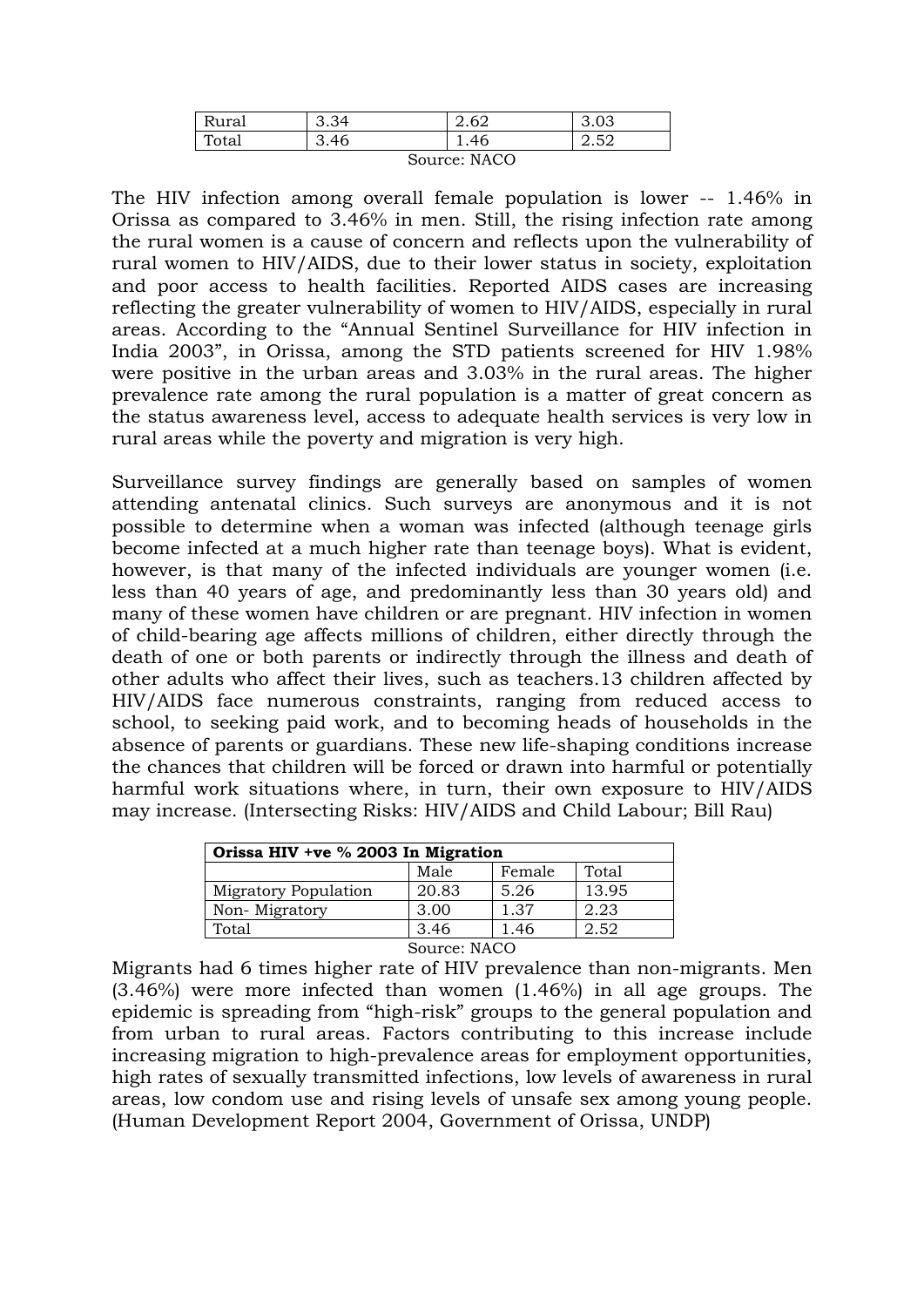| Orissa HIV +ve % 2003 Illiterate- Literate |       |              |       |
|--------------------------------------------|-------|--------------|-------|
|                                            | Male  | Female       | Total |
| Illiterate                                 | 6.02  | 2.55         | 3.75  |
| Literate                                   | 10.89 | 3.02         | 7.08  |
| Total                                      | 3.46  | 1.46         | 2.52  |
|                                            |       | Source: NACO |       |

Among the infected population, HIV infection rate in literates both males 10.89% and females 3.02% as is much higher in Orissa than the rate among literate males 6.02% and Female 2.55% respectively.

Besides these factors, other related factors like increased trafficking of children and women should also to be taken into consideration, the incidents of which are quite high in the state. There is a notable increase in the cases of trafficked women who have entered sex-work and become HIVpositive. There is an increase in marital migration.

Child labour is also high in Orissa. The nexus between HIV/AIDS and child labour often occurs in situations of impoverishment. Impoverishment suggests conditions that contribute to people being in, or moving into, situations of poverty. Impoverishment can result from long term or sudden unemployment, loss of assets (e.g. land), lack of access to basic social services (e.g. education, health, security, transportation), or lack of control over everyday decision-making. Impoverishment is often characterized by inequalities between socioeconomic groups; HIV/AIDS and hazardous forms of child labour respond in positive ways to the patterns of impoverishment. (Intersecting Risks: HIV/AIDS and Child Labour; Bill Rau)

The prevalence of child labour and the risk of children becoming infected with the (HIV) are both influenced by the socioeconomic factors that shape children's lives. An individual child does not choose to work in hazardous conditions. Similarly, an increased risk of HIV infection does not simply result from individual behaviour and choices. Rather, the acquired immunodeficiency syndrome (AIDS) pandemic is driven by the powerful inequalities that exist between social groups. Although HIV/AIDS cuts across socioeconomic groups, its transmission follows the paths created by those inequalities, particularly those that intensified during the last three decades of the 20th century. (Intersecting Risks: HIV/AIDS and Child Labour; Bill Rau)

In India, a higher rate of tuberculosis prevalence is also a matter of serious concern with respect to HIV. Tuberculosis remains a major public health problem in Orissa. The available data for the period between the mid-1980s and 2000–01 shows that the prevalence rate has not only been high but has also showed signs of increase from time to time, partly due to a nondecreasing percentage of old cases in the total number of cases treated.

#### **Human Trafficking:**

The trafficking in Orissa is directly related to the overall backwardness of the state both economically and socially. Orissa is a major source state for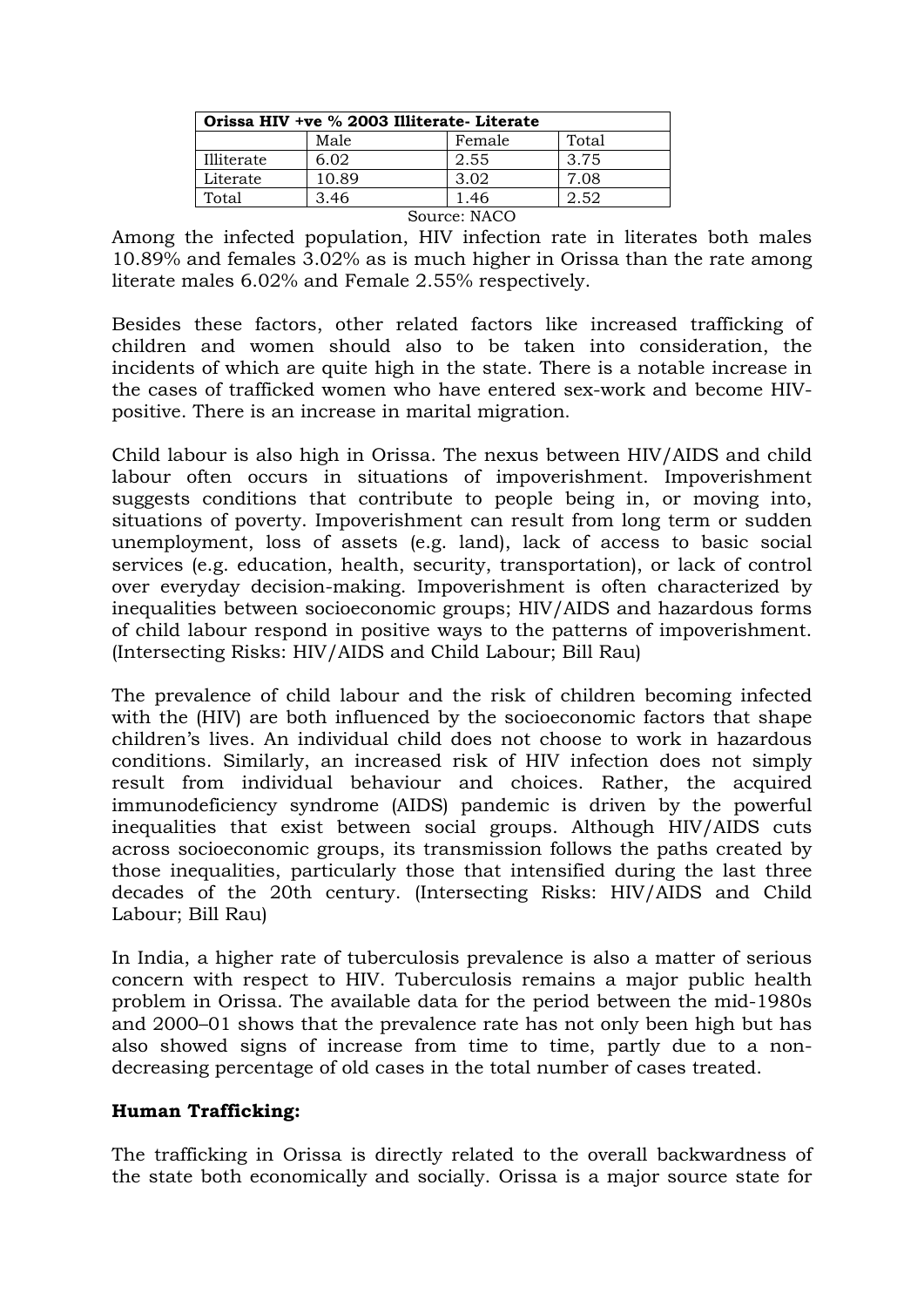Trafficking of Women for commercial sexual exploitation. Under the grave poverty women take to commercial sex. The most effected districts are Balasore, Malkangiri, Nayagarh, Kendrapara, Nabarangpur, Nuapada, Korapat, Rayagada, Ganjam and Puri. (Trafficking in India 2004, Shakti Vahini) A study by the Tata Institute of Social Sciences (TISS), Mumbai, in 1999 estimated that Orissa had 1,15,333 commercial sex workers. A study by the Institute for Socio-Economic Development (ISED), an NGO in Orissa, says 80 per cent of the victim families are landless; and 70 per cent of those trafficked are illiterate. Mukherjee 2004, from various sources gives following figures for the number of women in commercial sex work in Orissa.

|              | Number of women in sex work in Orissa. |                 |                   |              |  |
|--------------|----------------------------------------|-----------------|-------------------|--------------|--|
| <b>State</b> | Govt. Sources                          | <b>NGOS</b>     | <b>Sex Worker</b> | Average      |  |
|              |                                        |                 | groups.           |              |  |
| Orissa       | 10-20 thousands                        | 25-40 thousands | 40 thousands      | 45 thousands |  |
| India        |                                        |                 |                   | 28 lakh      |  |

| <b>State</b>           | <b>Total</b><br>Female<br>population | Total<br>female 15-<br>$35$ yrs | <b>Estimated</b><br>number of<br>prostitutes | $%$ of<br>prostitutes |
|------------------------|--------------------------------------|---------------------------------|----------------------------------------------|-----------------------|
| Orissa                 | 18094580                             | 4161753                         | 45066                                        | 1.08                  |
| India                  | 495738169                            | 113853547                       | 2827534                                      | 2.48                  |
| Source: Mukherjee 2004 |                                      |                                 |                                              |                       |

Source: Mukherjee 2004.

The House Committee on Women and Child Welfare (1999-2000) of the Orissa Assembly formally acknowledged that immoral trafficking of girls by brokers or agencies, on the pretext of providing employment as well as arranging marriage, has been rampant in the Kalahandi, Balangir, Mayurbhanj and Balasore districts. (ADB, RETA)

More or less 26 districts of the state are affected and cases have been reported of trafficking in women especially for commercial sex work, to varying degree, depending upon the socio- political, cultural, ethnic, economical and other factors causing vulnerability to different community and groups. 126 area of origin and 40 places of operation of commercial sex workers spread along the 23 districts namely Kalahandi, Balangir, Mayurbhanj, Baleshwar, Kendrapara, Nabarangpur, Nuapada, Korapat, Rayagada, Ganjam, Puri., Cuttack, Jajapur, Khordha, Bhadrak, Jagatsinghpur, Angul, Nayagarh, Dhenkanal, Gajapati, Kendujhar, Kandhamal, Baudh, in the State have been identified. 8 Districts namely Balangir, Nuapada, Korapat, Rayagada, Ganjam, Puri, Cuttack, Khordha are identified as both place of origin and operation. Of the 40 places of operation 28 are places both of origin and operation while the remaining 12 places are operation specific. (Mukherjee) Besides, six districts have been reported to be a source or operational area for trafficking of women either as source or operational area have been reported from the other 6 districts also namely Sundergarh, Deogarh, Baragarh, Sambalpur, Keonjhar, Malkangiri. (Trafficking in Women in Orissa: An Exploratory Study 2003. Balaji Pandey, Damodar Jena, Sugata Mohanty. UNIFEM)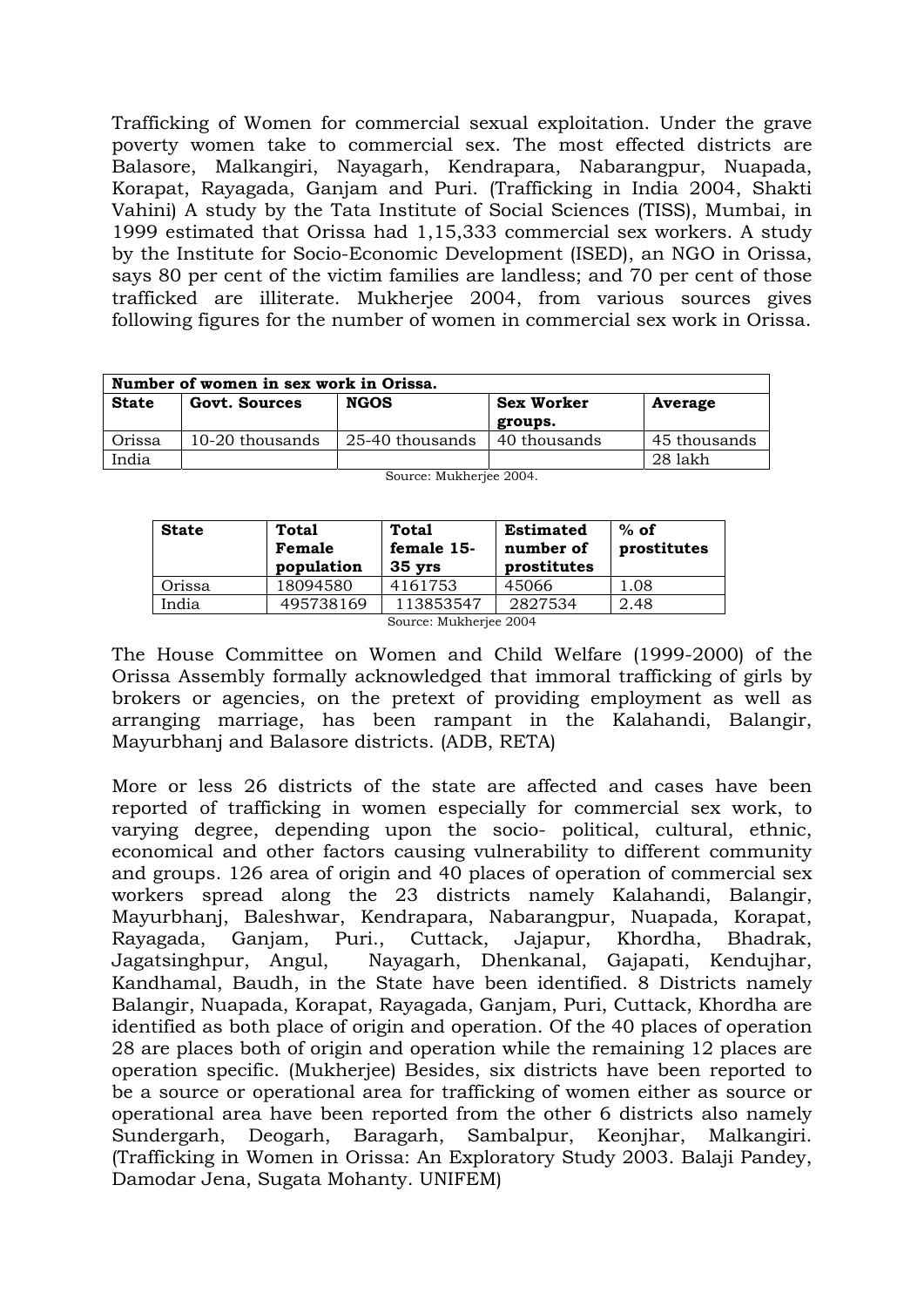|       | Orissa trafficking affected Districts. |       |                  |       |                  |
|-------|----------------------------------------|-------|------------------|-------|------------------|
| Sr.No | <b>Districts</b>                       | Sr.No | <b>Districts</b> | Sr.No | <b>Districts</b> |
| 1.    | Kalahandi                              | 10.   | Rayagada         | 19.   | Angul            |
| 2.    | Balangir                               | 11.   | Ganjam           | 20.   | Jharsuguda       |
| 3.    | Mayurbhanj                             | 12.   | Puri             | 21.   | Nayagarh         |
| 4.    | Baleshwar                              | 13.   | Cuttack          | 22.   | Dhenkanal        |
| 5.    | Malkangiri                             | 14.   | Jajapur          | 23.   | Gajapati         |
| 6.    | Kendrapara                             | 15.   | Khordha          | 24.   | Kendujhar        |
| 7.    | Nabarangpur                            | 16.   | Bhadrak          | 25.   | Kandhamal        |
| 8.    | Nuapada                                | 17.   | Jagatsinghpur    | 26.   | Baudh            |
| 9.    | Korapat                                | 18.   | Keonjhar         | 27.   |                  |

Source: Mukherjee 2004, UNIFEM and NACO.

The trafficking for Orissa, is mostly to the states of Uttar Pradesh (Brothels, coerced marriages, brick kilns), Madhya Pradesh (coerced marriages, brick kilns), Punjab (coerced marriages, bonded labour in agriculture and domestic maids), Haryana (coerced marriages, bonded labour in agriculture, stone quarries, brick kilns), Chattisgarh (coerced marriages, brick kilns), Andhra (Brick Kilns, Chilly farms), Goa (sex work), Tamil Nadu (Sex work and paedophilic abuse) metropolises of Mumbai, Delhi or Calcutta (Brothels and domestic services) (Trafficking in India 2004- Shakti Vahini).

| Interstate trafficking for CSE in & from Orissa |               |                    |  |  |
|-------------------------------------------------|---------------|--------------------|--|--|
| Trafficking                                     | Trafficking   | Trafficking<br>out |  |  |
| Orissa<br>into                                  | from<br>out   | from Orissa to     |  |  |
| from                                            | Orissa<br>to  | (NHRC Report)      |  |  |
| (Mukherjee)                                     | (Mukherjee)   |                    |  |  |
| Andhra                                          |               |                    |  |  |
| Pradesh                                         |               |                    |  |  |
| Bihar                                           | Bihar         | Bihar              |  |  |
| Gujarat                                         | Gujarat       |                    |  |  |
| Uttar Pradesh                                   | Uttar Pradesh | Uttar Pradesh      |  |  |
|                                                 | Delhi         |                    |  |  |
|                                                 | Maharastra    | Maharastra         |  |  |
|                                                 | Tamil Nadu    | Tamil Nadu         |  |  |
|                                                 | Uttaranchal   |                    |  |  |
|                                                 | West Bengal   | West Bengal        |  |  |
|                                                 |               | Goa                |  |  |

A study by CENDERET in 1997 reveals a lot of intrastate trafficking into prostitution. Red light areas exist in several districts of Orissa including Puri, Bhubaneshwar, Cuttack, Khurda, Balasore, Balangir etc Modernized form of commercial sexual exploitation in grab of Beauty parlours, Call girl rackets, escort services run unregulated in the capital and tourist cities. Trafficking of victims from Bangladesh is also present to certain extent. Victims are sent to different destinations such as Middle East, Delhi, Mumbai, West Bengal, and Agra. Prerna, 2002. *Note On Indo-Nepal & Indo-Bangladesh Trafficking*: *The Maharashtra State Perspective.* According to a recent study on Migration and Knowledge, Awareness, Beliefs and Practices conducted in Ganjam and Gajapati districts by Lepra India, 32.04 percent of the respondents visited female sex workers (FSWs) once every week; 9.71 per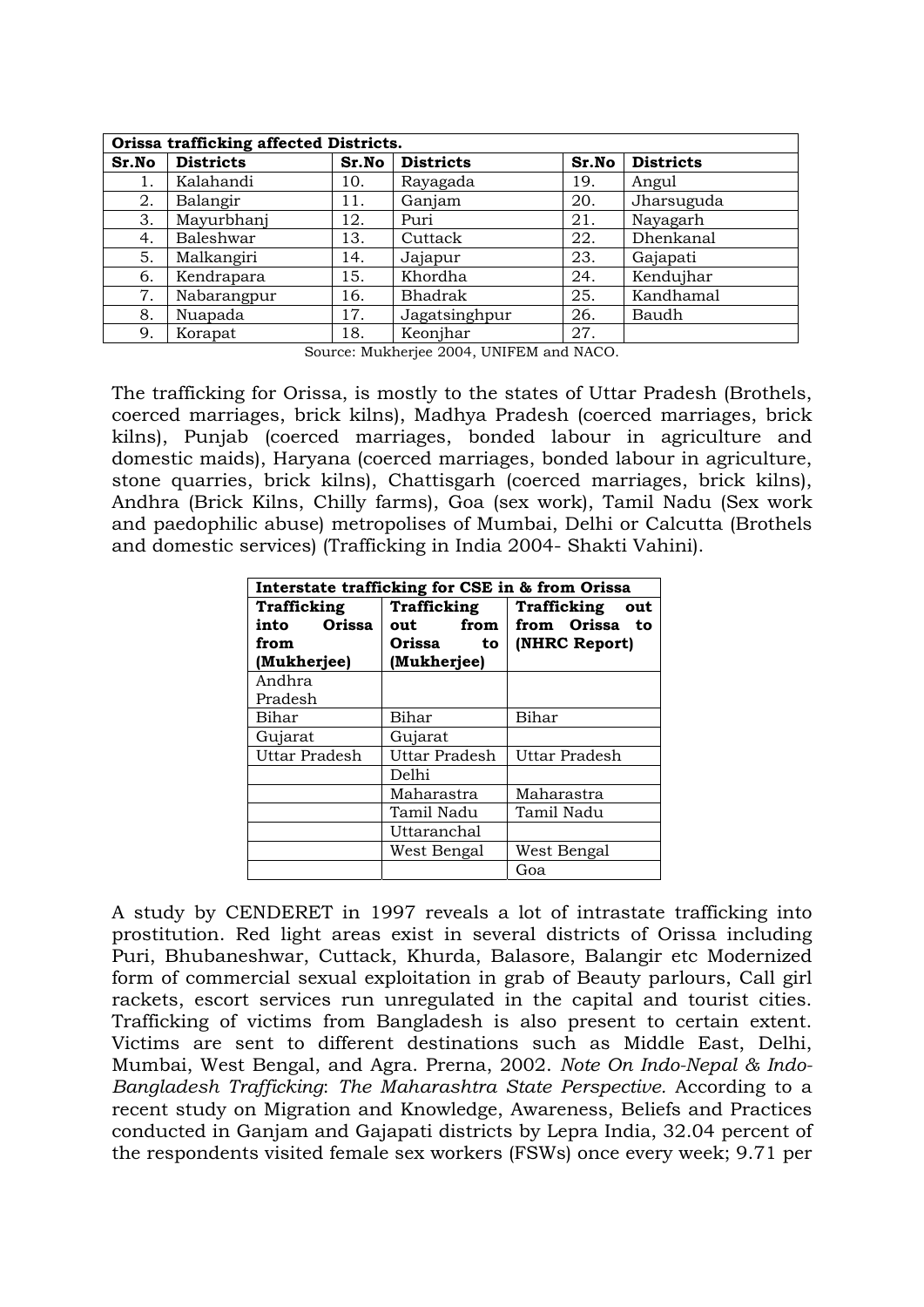cent visited FSWs daily; 32.04 percent had sexual encounters whenever they got an opportunity [Indo-Asian News Service].

| Number of Districts of origin and operation of sex workers in Orissa |                                     |                              |                                  |  |
|----------------------------------------------------------------------|-------------------------------------|------------------------------|----------------------------------|--|
| <b>State</b>                                                         | Number of<br>districts of<br>origin | Number of<br>areas of origin | Number of places of<br>operation |  |
| Orissa                                                               | 23                                  | 126                          | 40                               |  |
| India                                                                | 378                                 | 1794                         | 1016                             |  |
|                                                                      | Source: Mukherjee 2004.             |                              |                                  |  |

In Orissa economic survival is a central reason for entering prostitution Women in the sex trade often support their families. Many send up to 50% of their income home. In tribal Orissa, women start sex-work due to social and economic exploitation. They may enter contract labour, and often are raped. Then they enter prostitution. In some villages in Balasore, families sell their daughters into prostitution due to poverty. In some areas, the network of traffickers is so strong that some families send their daughters into the trade under compulsion (Prostitution as Livelihood 'Work' or 'Crime'? [Geetanjali Gangoli\)](mailto:ggangoli@hotmail.com).

According to (Summary Report 2001: Behavioural Surveillance Survey in Orissa, -AIMS Research), a total of 45% FSWs were unmarried and 35% said they were divorced, separated or widowed. Forty four percent FSW were illiterate and 65% had stated that they had no other source of income. One percent of the women in fishing industry had reported to have sold sex in the past 12 months.

The House Committee on Women and Child Welfare (1999-2000) of the Orissa Assembly formally acknowledged that immoral trafficking of girls by brokers or agencies, on the pretext of providing employment as well as arranging marriage, has been rampant (ADB, RETA). The incidents of child trafficking increased after multinational companies took over large areas of fertile land for mining and to set up other industries.

| Major causes of Sex work in % |                      |                     |               |                     |
|-------------------------------|----------------------|---------------------|---------------|---------------------|
| <b>State</b>                  | Economic<br>distress | Family<br>tradition | Social custom | <b>Displacement</b> |
| Orissa                        | 82.00                | 2.20                | 3.40          | 0.40                |
| India                         | 61.67                | 12.36               | 3.39          |                     |

Source: Mukherjee 2004.

There is an increase in marital migration Veena Thadani and Michael Todaro (1984) migration for better marital prospects. Sending daughters to far away marital homes can be a household strategy to escape dowry, achieve marriage for the daughter and smooth consumption for the remaining members of the household (Kaur, 2004). Due to Dowry more and more poor girls are getting duped by false promises to marry; 49 per cent of the women victims were deserted by men after being sexually used. Families refuse to take them back for fear of social approbation and spoiling the marriage prospects of younger sisters. (Female feticide, coerced marriage and trafficking in Haryana & Punjab- Shakti Vahini).In the Western Orissa border area (with Andhra Pradesh), dowry demands are very high due to the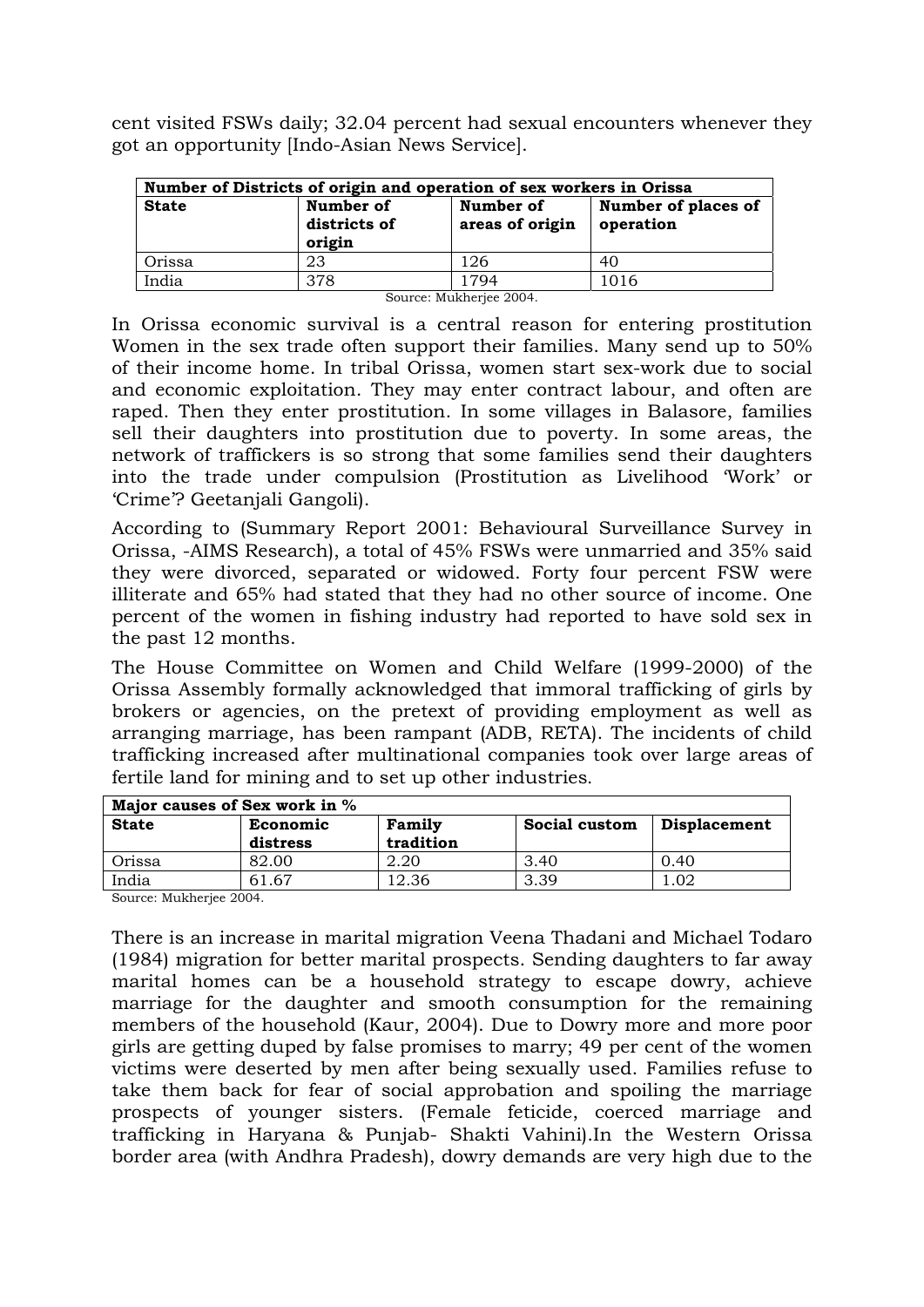influence of Andhra. So women enter sex-work to earn money for their dowry.(Prostitution as Livelihood 'Work' or 'Crime'? Geetanjali Gangoli)

| Reasons for continuance |         |              |                   |
|-------------------------|---------|--------------|-------------------|
| <b>State</b>            | Poverty | Unemployment | <b>Illiteracy</b> |
| Orissa                  | 51.20   | 0.60         | 35.00             |
| India                   | 44.14   | 7.89         | 5.62              |
| Source: Mukherjee 2004. |         |              |                   |

| <b>Reasons for continuance</b> |               |                          |  |  |
|--------------------------------|---------------|--------------------------|--|--|
| <b>State</b>                   | <b>Stigma</b> | <b>Family acceptance</b> |  |  |
| Orissa                         | -20           | -26                      |  |  |
| India                          | 2.95          | 8.37                     |  |  |

Source: Mukherjee 2004.

Disaster struck Orissa, is a catchment areas for trafficking, especially for children. (ADB, RETA). 80,000 to 100,000 people from drought prone areas of have left to work for a handful of broken rice and the process has only become stronger. Action Aid on the basis of a micro study of migration from Balangir noted approximately one lakh workers, migrate each year to the brick kilns of Hyderabad, in periods wherein livelihood options were unavailable.

Today it is difficult to differentiate trafficking in its first part from wilful migration. (Female Foeticide, Coerced marriage and trafficking in Haryana and Punjab, Shakti Vahini Report) Since rural work is seasonal and intermittent, rural children and their families perennially migrate to urban areas in search of short-term work. When they find it, it is often of the exploitative and hazardous kind. (Child Labour in India, Howard Brasted, 1996). In Nuapada district bordering the state of Chattisgarh, considerable proportion of the adults are marginal workers or agricultural labourers and many of these migrate to Raipur in Chattisgarh, the industrial towns of Andhra Pradesh, Maharastra, Gujarat and Uttar Pradesh during the lean season for earning their livelihood. Girls from the tribal areas of Orissa are being brought through private recruiting agencies and Christian voluntary organizations to be employed as maids in Delhi households Ravi Srivastava (2003).

There are labour contractors in each village often without licenses. The conditions of work are severe and wages are very low; and in early days of employment the labourers in kilns mainly depend on broken rice. Cases of missing people and death are high. (*Sources: Interviews by RETA team, Action Aid Report 2001, NATSAP* Report). As result of increased impoverishment and burden in their family due to The cyclone in 1999 a large number of women left their homes to fend for themselves and some of them ended in sex-work(Prostitution as Livelihood 'Work' or 'Crime'? Geetanjali Gangoli)

| Age profile of women in sex work in Orissa at time of entry. |                            |       |                                                   |      |      |            |
|--------------------------------------------------------------|----------------------------|-------|---------------------------------------------------|------|------|------------|
| <b>State</b>                                                 | $\langle$ 18 $\gamma$ ears |       | 18-22 yrs.   23-27 yrs.   28-32 yrs.   33-37 yrs. |      |      | $>38$ yrs. |
| Orissa                                                       | 43.60                      | 35.80 | 16.80                                             | 3.60 | 0.20 | 0.00       |
| India                                                        | 35.47                      | 35.98 | 19.79                                             | 6.78 |      | 0.28       |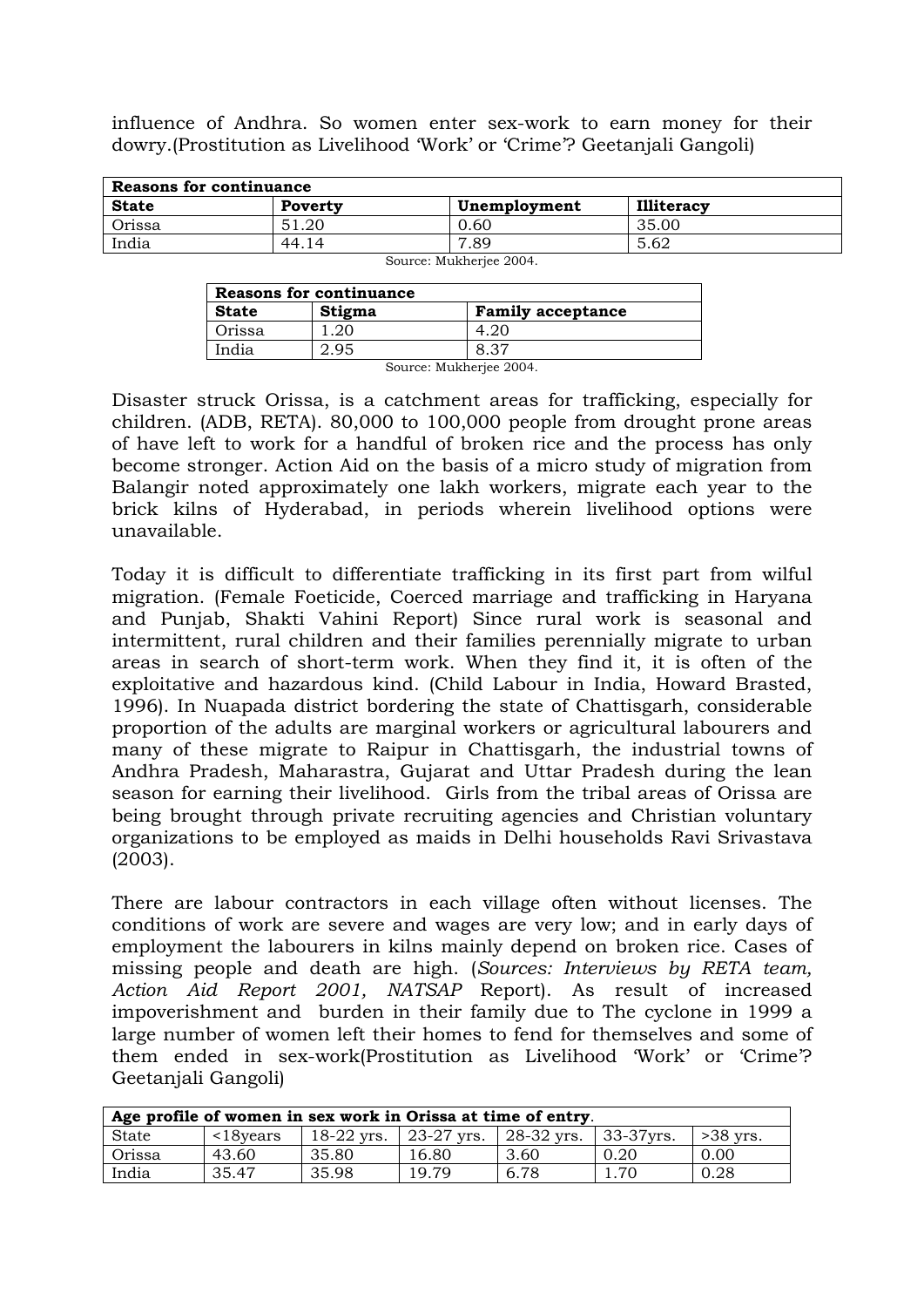Child trafficking in Orissa is an open secret. Families, irrespective of their caste, sell their children to get their next meal. The children are either married off to old men or they work as bonded labour. The incidents of child trafficking increased after entry of multinational companies.

In Orissa, almost 30 per cent of the girls get married before 18 years of age and there is a great deal of inter-district variation. In the backward districts of Balangir, Boudh, Kalahandi, Malkangiri, Koraput, and Nabarangpur, more than 50 per cent of the girls get married before the age of 18, less than 15 per cent of the girls do so in the coastal districts of Cuttack, Jagatsinghpur, Jajpur, and Puri. (Orissa, Human Development Report 2004)

Government statistics do not register children in the formal sector, for children are officially banned from it. (Child Labour in India. Howard Brasted, 1996). Orissa abounds in child labour. In year 1999 where the state labour department puts the number at 2 lakh, NGOs put the same at voluminous 65 lakh. The sourcing districts now include the coastal districts of Bhadrak, Jagatsinghpur, Cuttack and Jajpur as well as tribal-dominated border districts of Koraput, Rayagada, Nuapada and Mayurbhanj (Trafficking in Overdrive, Manipadma Jena, 2003). There are twice as many girls as boys in mining and quarrying (Child Labour in India. Howard Brasted, 1996)

Trafficking in the form of selling children in the grab of adoption is also thriving in Orissa and traffickers are well networked with similar traffickers in other states. Such Rackets have been exposed in Cuttack and Phulbani. Being one of the major tourists attracting state in India it is also suffering from the problem of paedophilic tourism.

| <b>State</b> | % of prostitute entry<br>before 18 years of age |
|--------------|-------------------------------------------------|
| Orissa       | 43.6                                            |
| India        | 35.47                                           |
|              | Source: Mukherjee 2004.                         |

Child prostitution is socially acceptable in some sections of Indian society through the practice of Devadasi. Young girls from socially disadvantaged communities are given to the 'gods' and they become a religious prostitute. This system is prevalent in Orissa. (Prostitution as Livelihood 'Work' or 'Crime'? Geetanjali Gangoli).Culturally sanctioned practices, including the institution of devadasi, existed in Jagannath Puri, Orissa. Devdasis are also called ganika in Orissa (Chakraborthy2000). Many devadasis are attached to this temple even today. Along with these devadasis dedicated to Lord Jagannath, there were innumerable devadasis in Puri devoted to hundreds of minor shrines, who were having sexual relations with priests, pilgrims and sadhus of this sacred complex. (NHRC Report 2005)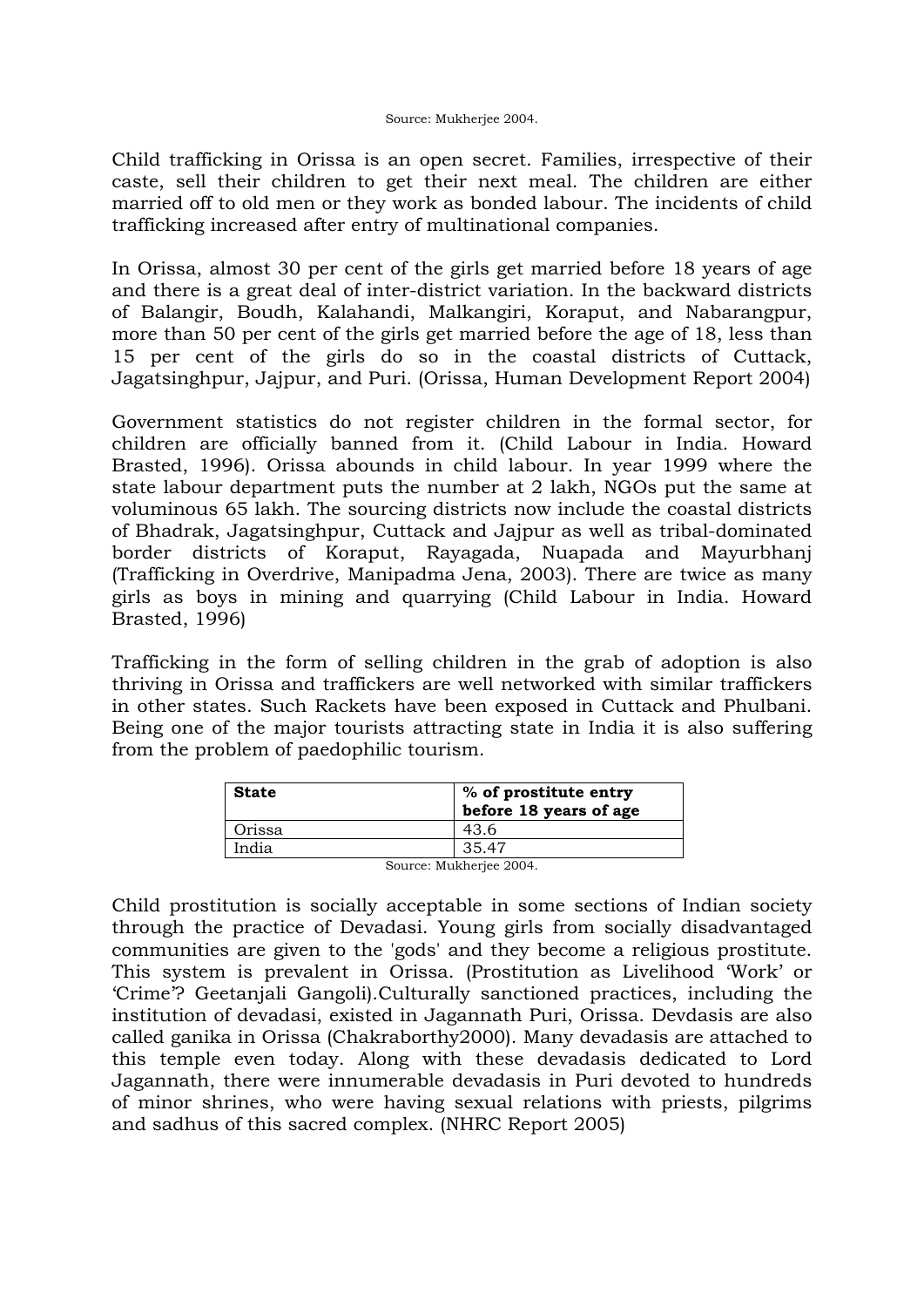In Orissa one also comes across women who were referred to as *kasbi. kasbi*  girl on attainment of adolescence are bargained by mother makes a bargain with some rich man to be her first consort. After the ceremony she goes to live with him for as long as he wishes to maintain her, and afterwards, takes up the practice of her profession (Shankar, 1990: 45-46).

According to (Summary Report 2001: Behavioural Surveillance Survey in Orissa, -AIMS Research), the mean age at first sexual intercourse had ranged from 18 years among female sex workers to 22 years among clients of FSW. It was 17 years among women in fishing industry 13% had it below 15 years of age. 45% of the female workers and 38% of the female sex workers had reported their first sexual intercourse between the ages of 15 and 17 years.

Family based sex-work takes place in the village of Tikirapada, Angul district, Orissa. Tikirapada has 4 hamlets: made up of fisher folk, cultivators, Harijans and the *ghata-shahis* (river bank residents). Another similar area of family based sex work is Garai. The sex-workers are either *ghata-shahis* or temporary migrants from Malisahi, Angul and Phulbani. Both are socially excluded within the village. (Prostitution as Livelihood: 'Work' or 'Crime'? Geetanjali Gangoli)

Tourism provides a boost to prostitution. "Tourism takes place mostly between October to February. The sex-trade is controlled by middlemen or *dalals* who contact customers and keep 20% of the money. The income varies seasonably. The income earned during the 4-5 months is used for the entire year. Three or four sex-workers can earn between Rs. 5000 – 10,000 a day in the tourist season. Most of the women earn about 500-1000 a day". (Prostitution as Livelihood: 'Work' or 'Crime'? Geetanjali Gangoli)

Crime against women in Orissa had been rising continuously. Over the years there had been increase in the number of reported cases of missing women and children. The number of those who continue to remain missing had been also rising continuously.

| Missing women and children in Orissa- NHRC Report 2005 |        |        |             |                |             |  |  |  |  |  |
|--------------------------------------------------------|--------|--------|-------------|----------------|-------------|--|--|--|--|--|
| Missing   $1996$<br>Reported                           |        | 2001   | Total for 6 | Yearly average | $2001$ over |  |  |  |  |  |
| Persons                                                |        |        | years       | for 6 years    | 1996        |  |  |  |  |  |
| Female adults Orissa                                   | 241    | 300    | 1.534       | 255            | $24\%$ (+)  |  |  |  |  |  |
| Female adults India                                    | 20,494 | 24,034 | 1,34,870    | 22,480         | $17% (+)$   |  |  |  |  |  |
| adults<br>Female                                       | 188    | 235    | 1,258       | 210            | $25%$ (+)   |  |  |  |  |  |
| continue to remain                                     |        |        |             |                |             |  |  |  |  |  |
| missing Orissa                                         |        |        |             |                |             |  |  |  |  |  |
| Children<br>Female                                     | 4,627  | 6,181  | 32, 935     | 5,452          | $34\%$ (+)  |  |  |  |  |  |
| adults continue<br>to                                  |        |        |             |                |             |  |  |  |  |  |
| remain missing India                                   |        |        |             |                |             |  |  |  |  |  |
| Children Orissa                                        | 572    | 696    | 2,955       | 493            | $22\%$ (+)  |  |  |  |  |  |
| Children India                                         | 41,410 | 46,347 | 2,66,847    | 44,476         | $12\%$ (+)  |  |  |  |  |  |
| Children continue to                                   | 419    | 541    | 2,331       | 389            | $29%(+)$    |  |  |  |  |  |
| remain missing Orissa                                  |        |        |             |                |             |  |  |  |  |  |
| Children continue to                                   | 10,406 | 10,589 | 66,024      | 11,008         | $2\%$ (+)   |  |  |  |  |  |
| remain missing India                                   |        |        |             |                |             |  |  |  |  |  |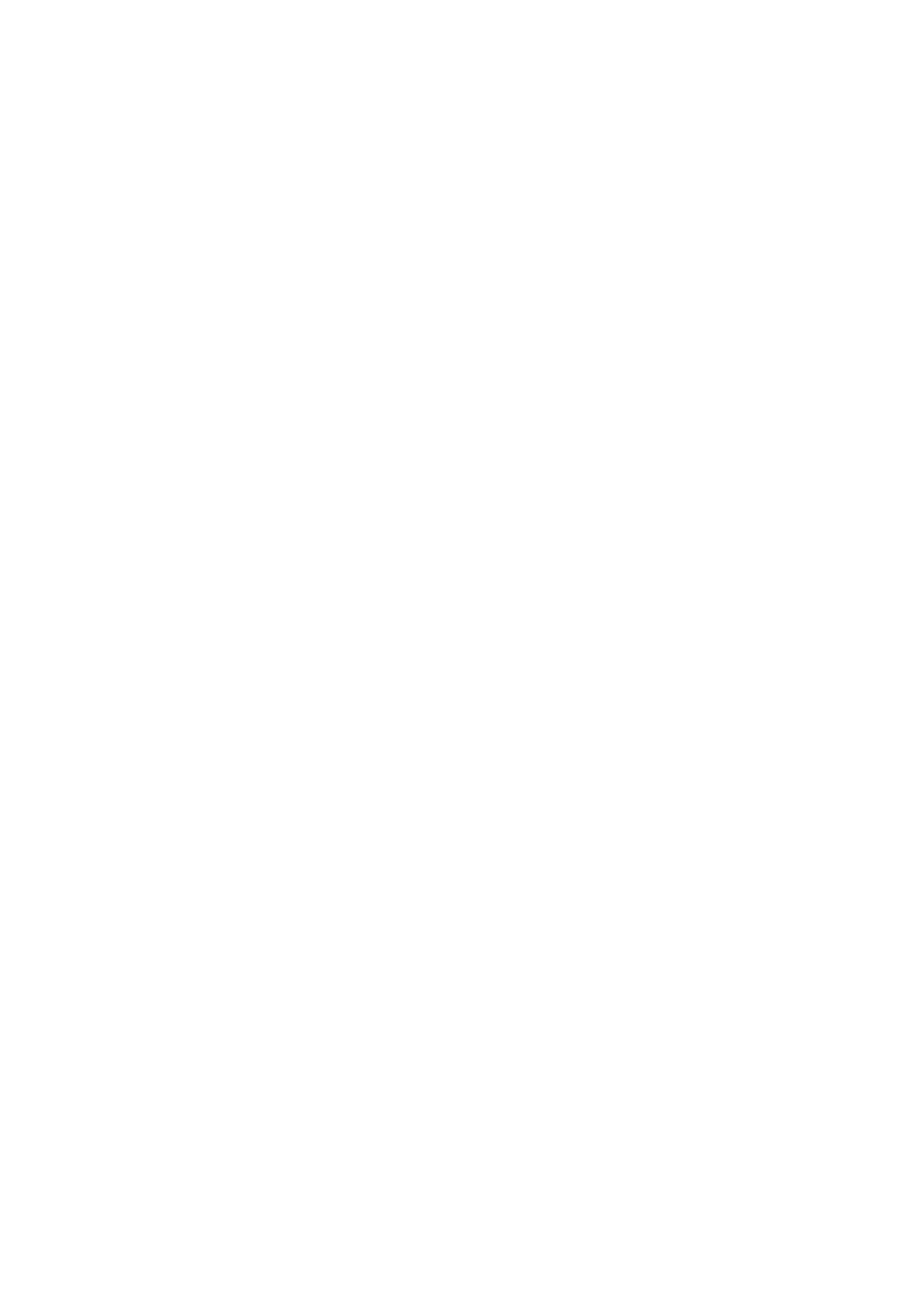### **A glance into the vulnerability status of districts**

| District       | HDI<br>Rank     | HDI<br><b>Status</b> | Share<br>of primary | Agri.<br>labour | Sex<br>Ratio | Child<br>Sex | Literacy<br>Rank | Literacy<br>%age | RHI<br>Value | RHI<br>Rank     | % RTI<br>infection | <b>NACO</b><br><b>AIDS</b> | <b>NACO</b><br><b>AIDS</b>    | Traf.<br>Status |
|----------------|-----------------|----------------------|---------------------|-----------------|--------------|--------------|------------------|------------------|--------------|-----------------|--------------------|----------------------------|-------------------------------|-----------------|
|                |                 |                      | sector              | as              | 2001         | Ratio        |                  |                  | $(HDR-$      | (HDR-           | women              | Hotspots                   | Prevalence                    |                 |
|                |                 |                      | in total<br>main    | %age<br>of      |              | $2001\,$     |                  |                  | 2004)        | 2004            |                    |                            | Rate 2003                     |                 |
|                |                 |                      | workers.            | total           |              |              |                  |                  |              |                 |                    |                            |                               |                 |
|                |                 |                      |                     | rural           |              |              |                  |                  |              |                 |                    |                            |                               |                 |
|                |                 |                      |                     | main<br>worker  |              |              |                  |                  |              |                 |                    |                            |                               |                 |
| Balasore       | 18              | Low                  | 78.18               | 32.98           | 949          | 934          | High             | 81.75            | 0.497        | 25              | 26.4               | Yes                        | STD 3.20                      | Yes             |
| <b>Bhadrak</b> | 8               | High                 | 78.70               | 28.84           | 973          | 940          | High             | 85.44            | 0.475        | 29              | 13.6               |                            |                               | Yes             |
| Balangir       | 21              | Low                  | 81.20               | 40.25           | 983          | 967          | Medium           | 70.36            | 0.479        | 28              | 10                 |                            |                               | Yes             |
| Sonepur        | 16              | Medium               | 83.60               | 44.96           | 966          | 961          | High             | 80.30            | 0.592        | $\overline{7}$  | 8.6                |                            |                               |                 |
| Cuttack        | 3               | High                 | 55.00               | 22.96           | 938          | 941          | High             | 85.46            | 0.594        | $\overline{5}$  | 15.9               |                            | <b>STD 2.80</b>               | Yes             |
| Jagatsinghpur  | 19              | Low                  | 69.70               | 25.42           | 962          | 917          | High             | 88.96            | 0.634        | $\overline{2}$  | 21.1               |                            |                               | Yes             |
| Jajapur        | <b>22</b>       | Low                  | 73.00               | 30.33           | 973          | 932          | High             | 82.69            | 0.567        | 13              | 18.2               |                            |                               | Yes             |
| Kendrapara     | 10              | High                 | 78.00               | 25.45           | 1014         | 935          | High             | 87.62            | 0.553        | 16              | 21.1               |                            |                               | Yes             |
| Dhenkanal      | 12              | Medium               | 76.10               | 34.29           | 962          | 919          | High             | 81.31            | 0.527        | 19              | 14.5               |                            |                               | Yes             |
| Angul          | 6               | High                 | 74.29               | 28.15           | 941          | 934          | High             | 82.02            | 0.557        | 15              | 10.1               |                            |                               | Yes             |
| Ganjam         | 20              | Low                  | 75.60               | 38.43           | 1000         | 928          | High             | 78.39            | 0.526        | $\overline{20}$ | $\overline{22.3}$  | Yes                        | STD 6.85                      | Yes             |
| Gajapati       | 28              | Low                  | 87.00               | 45.21           | 1031         | 963          | Low              | 55.14            | 0.566        | 14              | 15.3               |                            |                               | Yes             |
| Kalahandi      | $\overline{11}$ | Medium               | 85.10               | 50.32           | 1000         | 990          | Low              | 62.88            | 0.526        | 21              | 9                  |                            |                               | Yes             |
| Nuapada        | 14              | Medium               | 86.90               | 44.79           | 1006         | 970          | Low              | 58.78            | 0.495        | 26              | 15.7               |                            |                               | Yes             |
| Baudh          | 23              | Low                  | 85.90               | 39.7            | 985          | 962          | High             | 76.86            | 0.567        | 12              | 11.2               |                            |                               | Yes             |
| Kandhamal      | 29              | Low                  | 84.5                | 36.01           | 1008         | 973          | Medium           | 69.98            | 0.462        | 30              | 16.3               |                            |                               | Yes             |
| Keonjhar       | 24              | Low                  | 80.80               | 36.38           | 977          | 963          | Medium           | 72.53            | 0.595        | $\overline{24}$ | 7.9                |                            |                               | Yes             |
| Koraput        | 27              | Low                  | 81.20               | 40.24           | 998          | 993          | Low              | 47.58            | 0.509        | 22              | 5.5                |                            | STD 2.40                      | Yes             |
| Malkangiri     | 30              | Low                  | 91.30               | 26.01           | 996          | 990          | Low              | 41.21            | 0.502        | 23              | 13.5               |                            |                               | Yes             |
| Nabarangpur    | 26              | Low                  | 88.60               | 52.38           | 992          | 1002         | Low              | 47.36            | 0.485        | 27              | 13.1               |                            |                               | Yes             |
| Rayagada       | $\overline{25}$ | Low                  | 82.90               | 45.98           | 1029         | 983          | Low              | 47.35            | 0.585        | 8               | 12.3               |                            |                               | Yes             |
| Mayurbhanj     | 9               | High                 | 81.70               | 38.51           | 980          | 954          | Medium           | 66.38            | 0.549        | 17              | 19.4               |                            |                               | Yes             |
| Khordha        | $\mathbf{1}$    | High                 | 50.20               | 16.40           | 901          | 920          | High             | 88.38            | 0.568        | 11              | 20.2               |                            | $\overline{\text{STD } 0.40}$ | Yes             |
| Nayagada       | 15              | Medium               | 79.40               | 32.76           | 939          | 901          | High             | 83.23            | 0.544        | 18              | 9.2                |                            |                               | Yes             |
| Puri           | $\overline{7}$  | High                 | 73.10               | 25.06           | 968          | 921          | High             | 88.73            | 0.574        | 10              | 22.1               |                            | STD 1.60                      | Yes             |
| Baragarh       | 17              | Medium               | 79.60               | 41.66           | 976          | 954          | High             | 77.93            | 0.574        | 9               | 13.6               |                            |                               |                 |
| Deogarh        | 5               | High                 | 85.20               | 43.90           | 980          | 962          | Medium           | 73.79            | 0.498        | $\overline{24}$ | 13.9               |                            |                               |                 |
| Jharsuguda     | 2               | High                 | 66.00               | 24.58           | 946          | 950          | High             | 83.04            | 0.669        | $\mathbf{1}$    | 14.5               |                            |                               | Yes             |
| Sambalpur      | 13              | Medium               | 69.30               | 31.94           | 970          | 963          | High             | 78.87            | 0.592        | 6               | 8                  |                            | <b>STD 0.40</b>               |                 |
| Sundergarh     | $\overline{4}$  | High                 | 61.60               | 29.78           | 957          | 974          | High             | 75.69            | 0.629        | 3               | 7.3                |                            |                               | Yes             |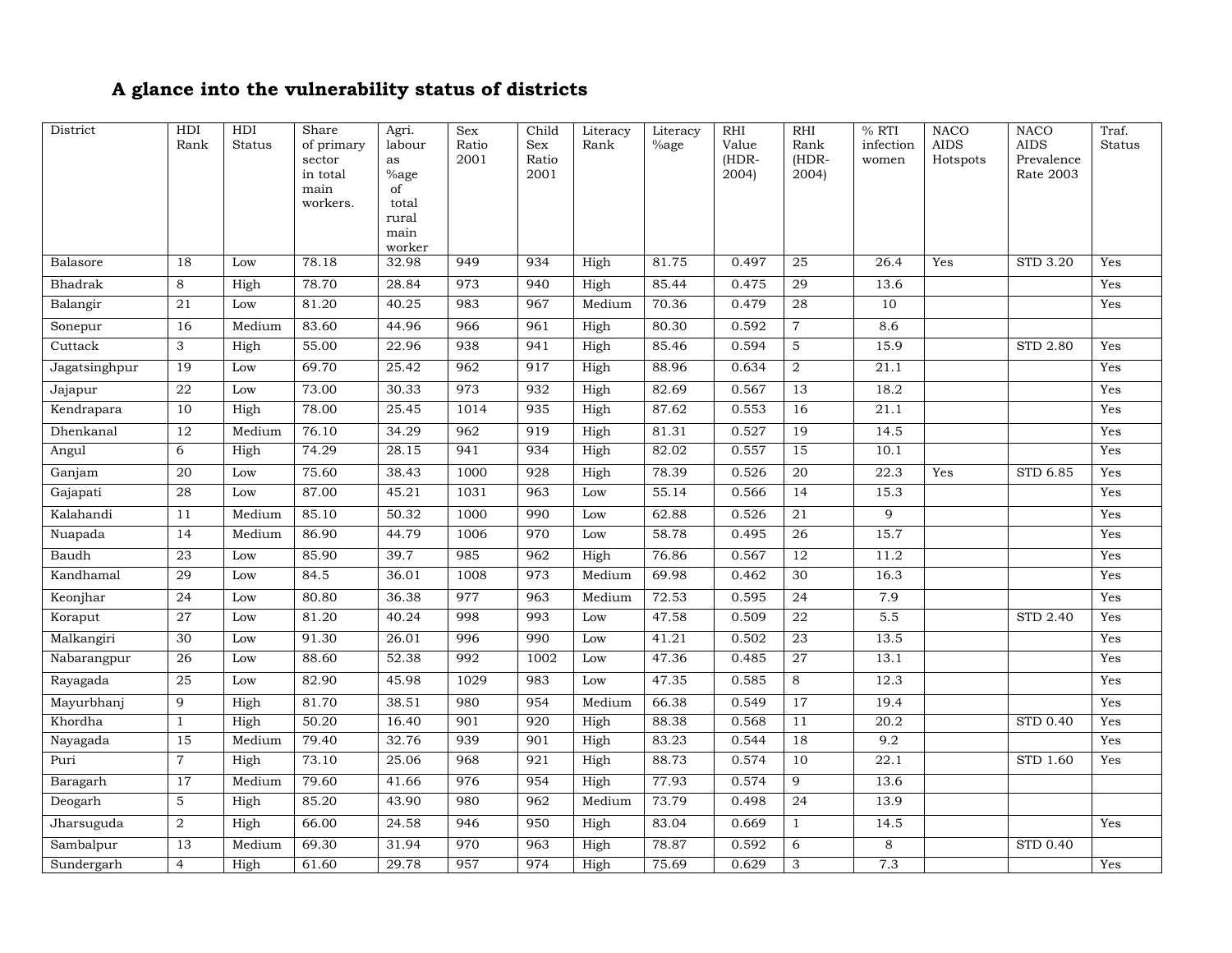#### Note—NACO Site of Bhubaneshwar has been included as Khordha, And Behrampur as Ganjam Trafficking affected/vulnerable (Source-Mukherjee, NHRC Report, NACO, Shakti Vahini

Orissa is still a low HIV Prevalence state, though it has been long known as a source area for trafficking. The comparative table of HDI, Health and Trafficking values singularly points towards Orissa's Status as a 'Highly Vulnerable State.'

As is seen from the first two columns about the Human Development Index, the overall HDI of Orissa as well as that of most districts shows a grim scenario. The top five districts according to the HDI ranking are Khordha, Jharsuguda, Cuttack, Sundergarh and Angul, while the lowest ranking districts are Malkangiri, Kandhamal, Gajapati, Koraput and Nabarangpur. Amongst the fifteen major states of India, the HDI for Orissa was fifth-lowest in 2001. Low opportunities of education and employment, low availability of and access to health and a poor standard of living – these are the implications of Orissa's low score on the HDI scale. These are the very forces which lead to rise in the out-migration of working men and corresponding increase in unsafe sexual behaviour, as well as increase in women and children being lured or forced into trafficking. The share of primary sector in total main workers is very high (more than 80%) in over 13 districts with the percentage of agricultural labour forming over 40 percent in these districts. Thus on these parameters Rayagada, Nabarangpur, Keonjhar, Koraput, Gajapati, Balangir, Kalahandi and Malkangiri are risk-prone districts.

The sex ratio in adults and that in the age-group 0-6 years is predictable lower than the state average in the high HDI districts. The top ten ranking HDI districts rank the lowest in terms of sex ratio. It is to be noted that the districts ranking low on Literacy are the ones which show a high sex ratio ranking. These districts are the ones having less access to health facilities, and have a tribal-dominated population. The uneven development and imbalanced economical improvements had only pushed women marginalisation. It had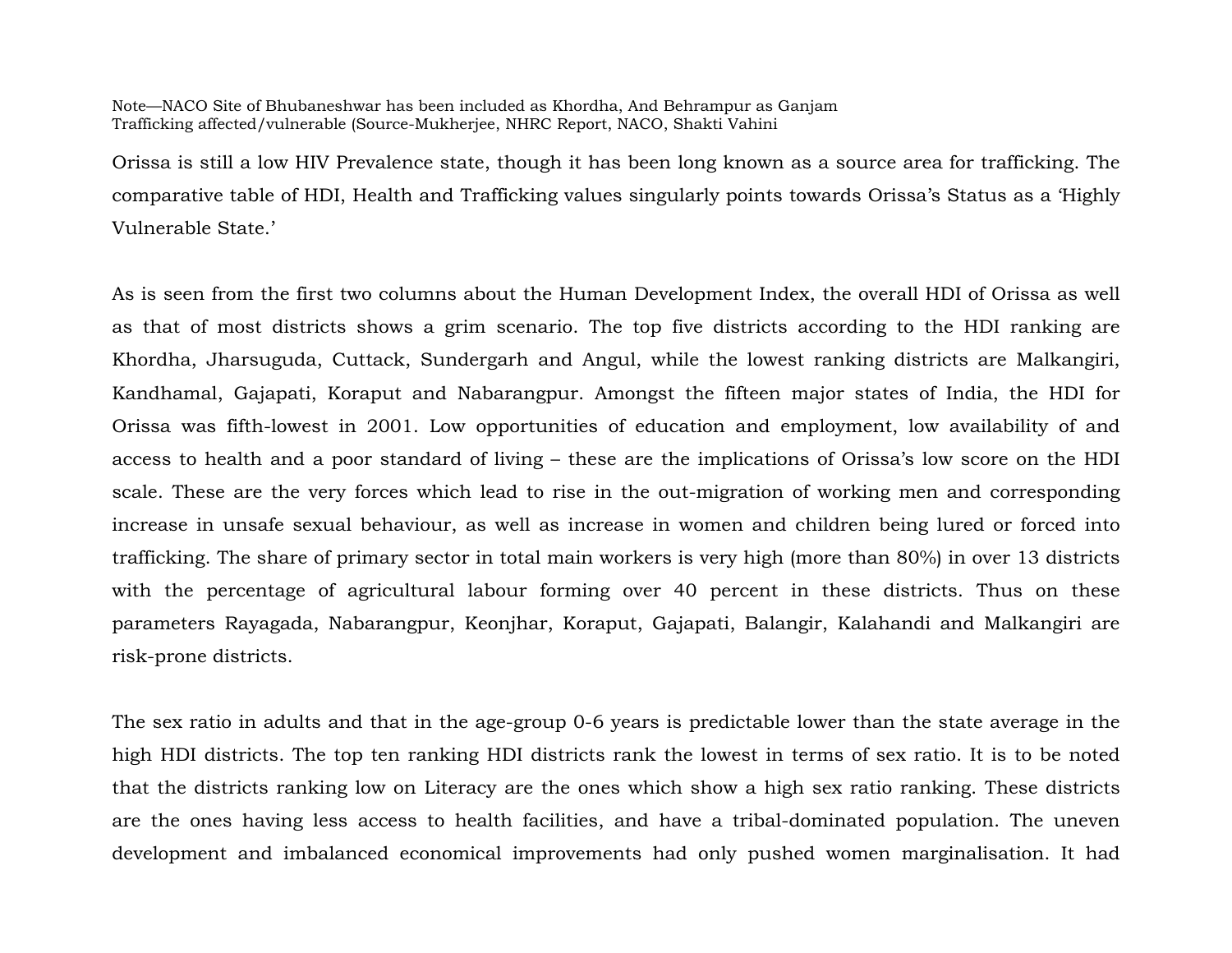brought down the status of women and lead to their commoditisation. The penetration of technology in the areas of scarcity with proper safeguards and in absence of law implementations had created situation of increased abuse and exploitation of women and children. This is further reinforced by the increase in crime against women and children.

The RHI values and ranking accorded to the districts by the Orissa HDR 2002 have been used here to complete the health representation and ranking. While the overall RHI values are not commendable, within the state, Jharsuguda, Sundergarh, Jagatsinghpur and Cuttack are the better performing districts, characterized also by greater industrialization.

HDI and HIV seem to be inversely related in sense that invasion of technology and market bring in commoditisation of relations and human lives, they also reduce the social security and competition in lack of sufficient options makes survival hardship. Market in absence of basic development and infrastructure affects unsuited changes in life and moral behaviour of communities and individual which makes the vulnerable to abuse, exploitation and unsafety. While Bhubaneshwar in district Khordha, Cuttack and Puri are among the top ten HDI ranking districts, the major AIDS-affected districts of Ganjam (Behrampur) and Balasore are not economically well-off. Rather, they are specifically areas susceptible to high risk behaviour. This implies that the HIV infection in Orissa is still restricted to specific areas and more likely to be controlled. However, the prevalence rate of HIV infections among STD patients in the two NACO hotspots in the state, Behrampur and Balasore is very alarming. This cannot be ignored as the infection in the state is poised to cross-over into the population.

As regards Trafficking, the status of Orissa is alarming. It is a known source area for trafficking of not only women and children, but also men under false contracts of labour. The all-encompassing socio-economic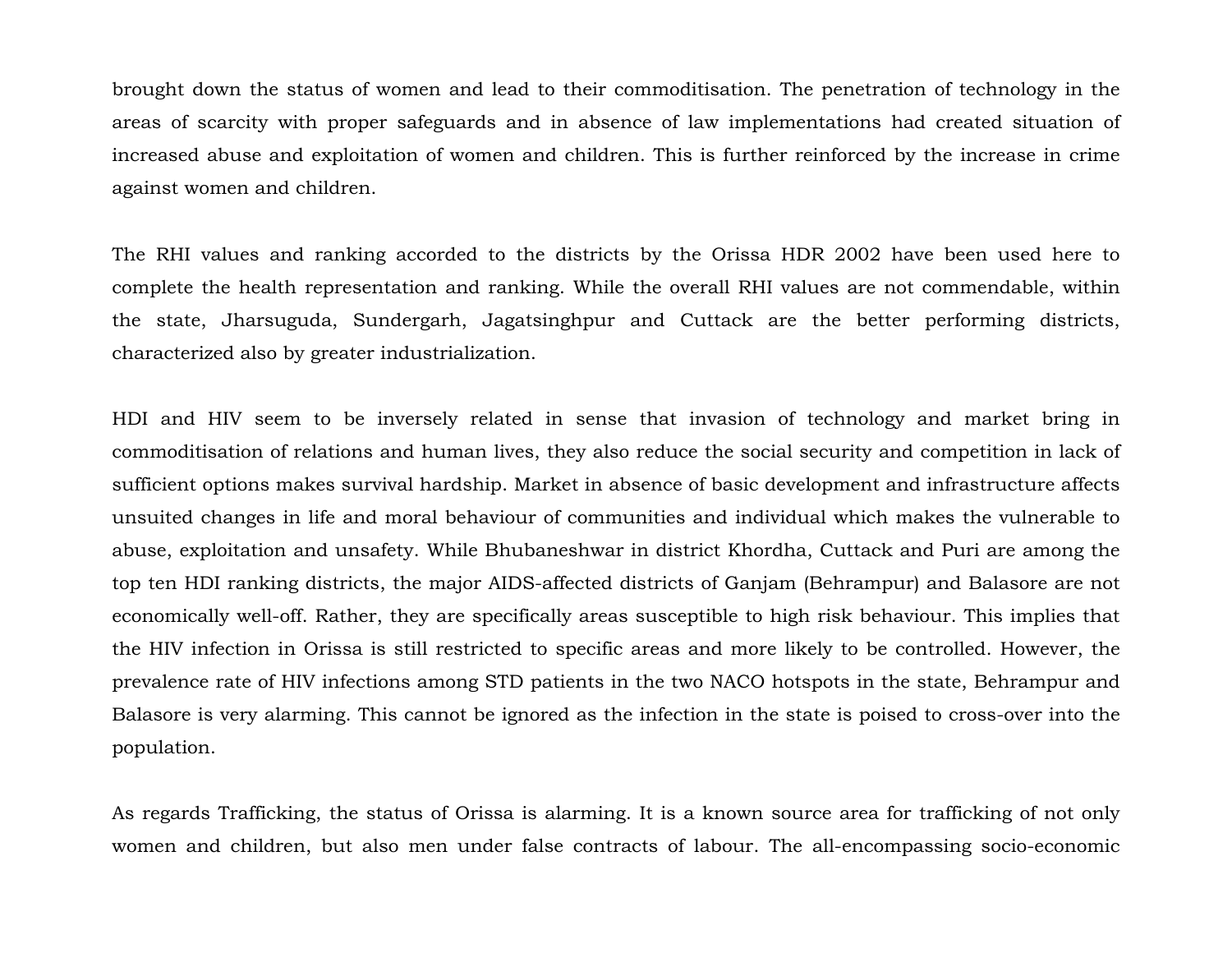backwardness is a major cause of this, and though a wide-ranging information campaign may help bring down the level of trafficking, the only way to a permanent solution is by overall development of the state.

There is also a clear correlation between trafficking districts and districts with high population of SC and tribal communities. The undivided coastal districts of Balasore, Cuttack, Ganjam and Puri together account for 53.8 percent of the state's SC population, while the districts of Sundergarh, Keonjhar, Mayurbhanj, Koraput, Kalahandi and Phulbani and Balangir constitute almost 75 percent of all tribal population. The table clearly shows that most of these districts have reported cases of trafficking. The most affected districts are Balasore, Malkangiri, Nayagarh, Kendrapara, Nabarangpur, Nuapada, Koraput, Rayagada, Ganjam and Puri.

Considering the correlation of all involved factors, the whole state is highly vulnerable to trafficking. The prevalence of HIV is limited to five districts with nineteen more districts having a high vulnerability to HIV infection. As almost all districts have reported cases of trafficking, all districts except Sonepur, Baragarh, Deogarh and Sambalpur have been marked a vulnerable to trafficking.

| <b>District</b> | HDI    |         |        | Child  | Literacy |               | RTI/STI    | aware   | HIV/AIDS   | Trafficking |
|-----------------|--------|---------|--------|--------|----------|---------------|------------|---------|------------|-------------|
|                 | Status |         | Sex    | Sex    |          |               | Prevalence | of AIDS | Prevalence | affected /  |
|                 |        |         | Ratio  | Ratio  |          | <b>RCH</b>    | in women   |         |            | vulnerable  |
|                 |        | poverty | 2001   | 2001   |          | <b>Status</b> |            |         |            | districts   |
| <b>Balasore</b> | Low    | Medium  | Low    | Low    | High     | Low           | High       |         | High       | Yes         |
| Bhadrak         | High   | High    | Medium | Low    | High     | Low           | Medium     | Medium  |            | Yes         |
| Balangir        | Low    | High    | Medium | Medium | Medium   | Low           | Medium     |         |            | Yes         |
| Sonepur         | Medium | High    | Low    | Medium | High     | High          | Low        |         |            |             |
| Cuttack         | High   | Low     | Low    | Low    | High     | High          | High       |         | Medium     | Yes         |
| Jagatsinghpur   | Low    | Medium  | Low    | Low    | High     | High          | High       |         |            | Yes         |
| Jajapur         | Low    | Medium  | Medium | Low    | High     | Medium        | High       | Medium  |            | Yes         |
| Kendrapara      | High   | High    | High   | Low    | High     | Medium        | High       |         |            | Yes         |
| Dhenkanal       | Medium | High    | Low    | Low    | High     | Low           | Medium     | Low     |            | Yes         |
| Angul           | High   | Medium  | Low    | Low    | High     | Medium        | Medium     |         |            | Yes         |
| Ganjam          | Low    | High    | High   | Low    | High     | Low           | High       | Low     | High       | Yes         |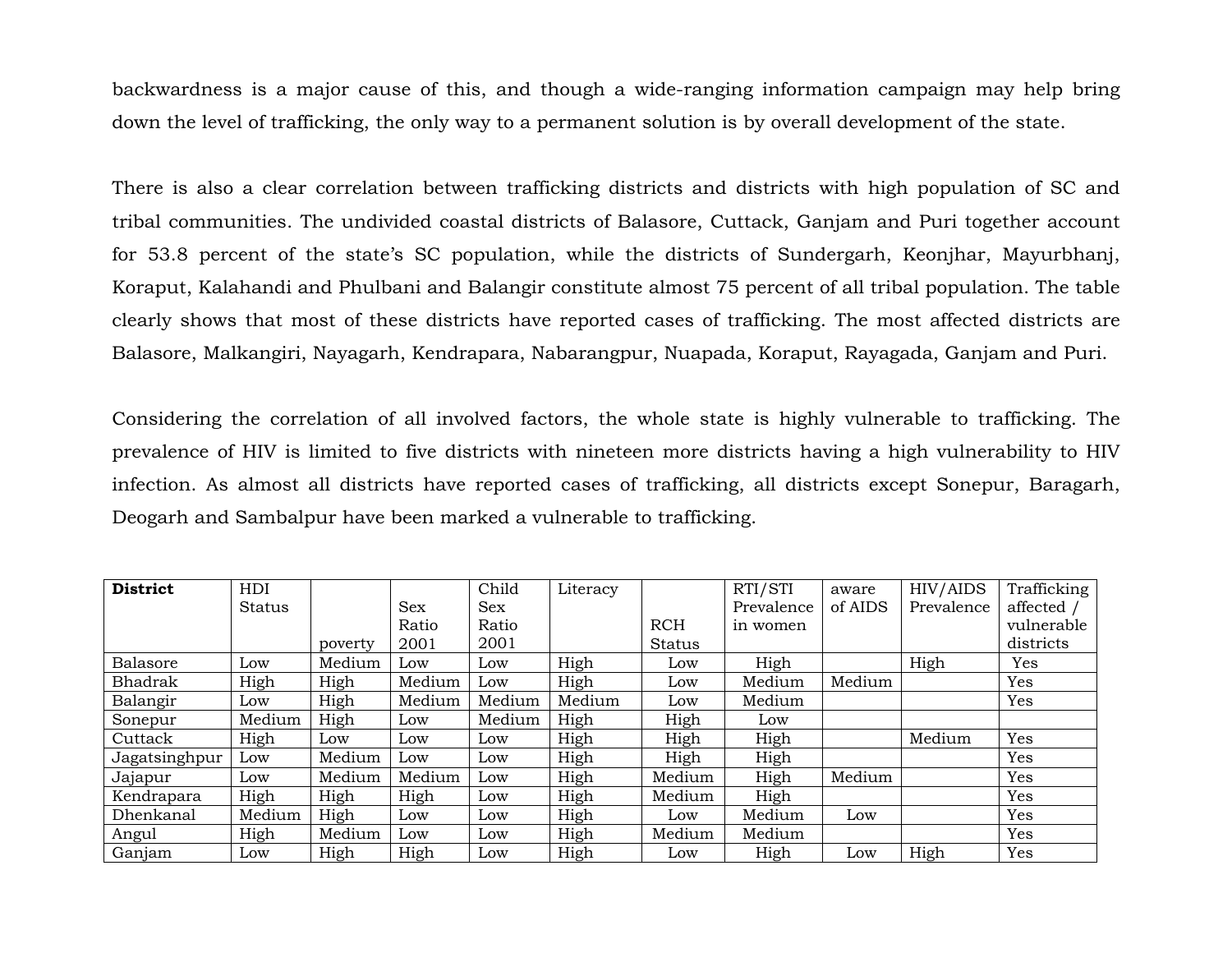| Gajapati    | Low    | High   | High   |        | Low    | Medium | High   | Low    |        | Yes |
|-------------|--------|--------|--------|--------|--------|--------|--------|--------|--------|-----|
| Kalahandi   | Medium | High   | High   | High   | Low    | Low    | Low    | Low    |        | Yes |
| Nuapada     | Medium | High   | High   | High   | Low    | Low    | High   | Low    |        | Yes |
| Baudh       | Low    | High   | High   | Medium | High   | Medium | Medium |        |        | Yes |
| Kandhamal   | Low    | High   | High   | High   | Medium | Low    | High   | Low    |        | Yes |
| Keonjhar    | Low    | High   | Medium | Medium | Medium | High   | Low    | Low    |        | Yes |
| Koraput     | Low    | High   | High   | High   | Low    | Low    | Low    | Low    | Medium | Yes |
| Malkangiri  | Low    | High   | High   | High   | Low    | Low    | Medium | Low    |        | Yes |
| Nabarangpur | Low    | High   | High   | High   | Low    | Low    | Medium | Low    |        | Yes |
| Rayagada    | High   | High   | High   | High   | Low    | Medium | Medium | Low    |        | Yes |
| Mayurbhanj  | High   | High   | High   | Medium | Medium | Low    | High   | Low    |        | Yes |
| Khordha     | High   | Low    | Low    | Low    | High   | Medium | High   | High   |        | Yes |
| Nayagada    | Medium | High   | Low    | Low    | High   | Low    | Low    | Low    |        | Yes |
| Puri        | High   | Medium | Low    | Low    | High   | Medium | High   | Medium | Medium | Yes |
| Baragarh    | Medium | High   | Medium | Medium | High   | Medium | Medium |        |        |     |
| Deogarh     | High   | High   | High   | Medium | Medium | Low    | Medium |        |        |     |
| Jharsuguda  | High   | Medium | Low    | Low    | High   | High   | Medium |        |        | Yes |
| Sambalpur   | Medium | Medium | Low    | Medium | High   | High   | Low    | Low    |        |     |
| Sundergarh  | High   | Low    | Low    | High   | High   | High   | Low    | Low    |        | Yes |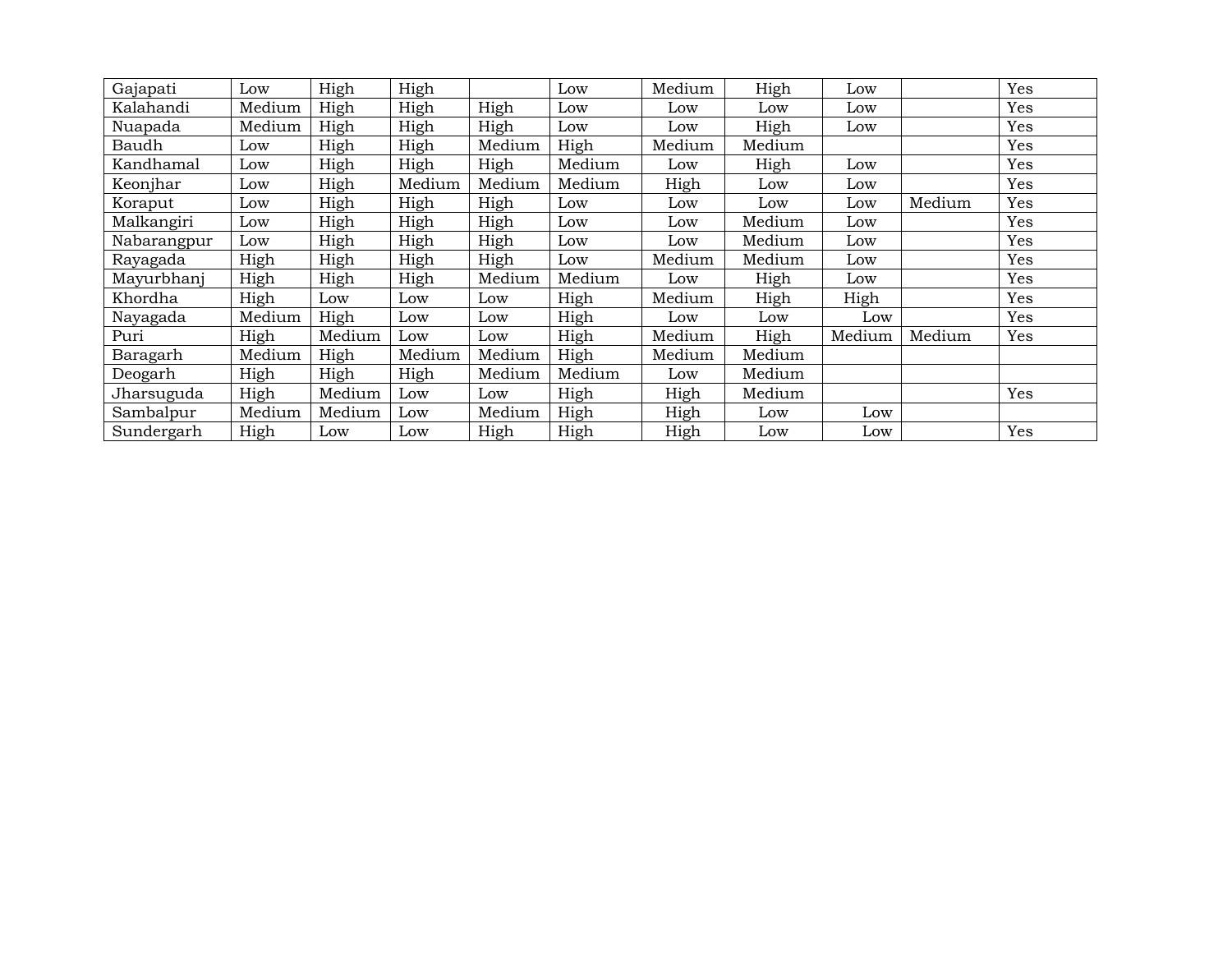| <b>District</b>  | <b>HIV</b><br>Prevalence | <b>HIV</b><br>Vulnerability | <b>Trafficking</b><br>status | <b>Trafficking</b><br>Vulnerability |
|------------------|--------------------------|-----------------------------|------------------------------|-------------------------------------|
| <b>Balasore</b>  | High                     | High                        | Yes                          | High                                |
| <b>Bhadrak</b>   |                          | High                        | Yes                          | High                                |
| Balangir         |                          | High                        | Yes                          | High                                |
| Sonepur          |                          | High                        |                              |                                     |
| Cuttack          | Medium                   | High                        | Yes                          | High                                |
| Jagatsinghpur    |                          | High                        | $\rm \overline{Y}es$         | High                                |
| Jajapur          |                          | High                        | Yes                          | High                                |
| Kendrapara       |                          |                             | Yes                          | High                                |
| <b>Dhenkanal</b> |                          |                             | Yes                          | High                                |
| Angul            |                          | High                        | Yes                          | High                                |
| Ganjam           | High                     | High                        | Yes                          | High                                |
| Gajapati         |                          | High                        | Yes                          | High                                |
| Kalahandi        |                          |                             | Yes                          | High                                |
| Nuapada          |                          | High                        | Yes                          | High                                |
| Baudh            |                          |                             | Yes                          | High                                |
| Kandhamal        |                          | High                        | Yes                          | High                                |
| Keonjhar         |                          | High                        | Yes                          | High                                |
| Koraput          | Medium                   | High                        | Yes                          | High                                |
| Malkangiri       |                          | High                        | Yes                          | High                                |
| Nabarangpur      |                          | High                        | Yes                          | High                                |
| Rayagada         |                          | High                        | Yes                          | High                                |
| Mayurbhanj       |                          | High                        | Yes                          | High                                |
| Khordha          |                          | High                        | Yes                          | High                                |
| Nayagada         |                          |                             | Yes                          | High                                |
| Puri             | Medium                   | High                        | Yes                          | High                                |
| Baragarh         |                          | High                        |                              |                                     |
| Deogarh          |                          | High                        |                              |                                     |
| Jharsuguda       |                          | High                        | Yes                          | High                                |
| Sambalpur        |                          |                             |                              |                                     |
| Sundergarh       |                          |                             | Yes                          | High                                |

1